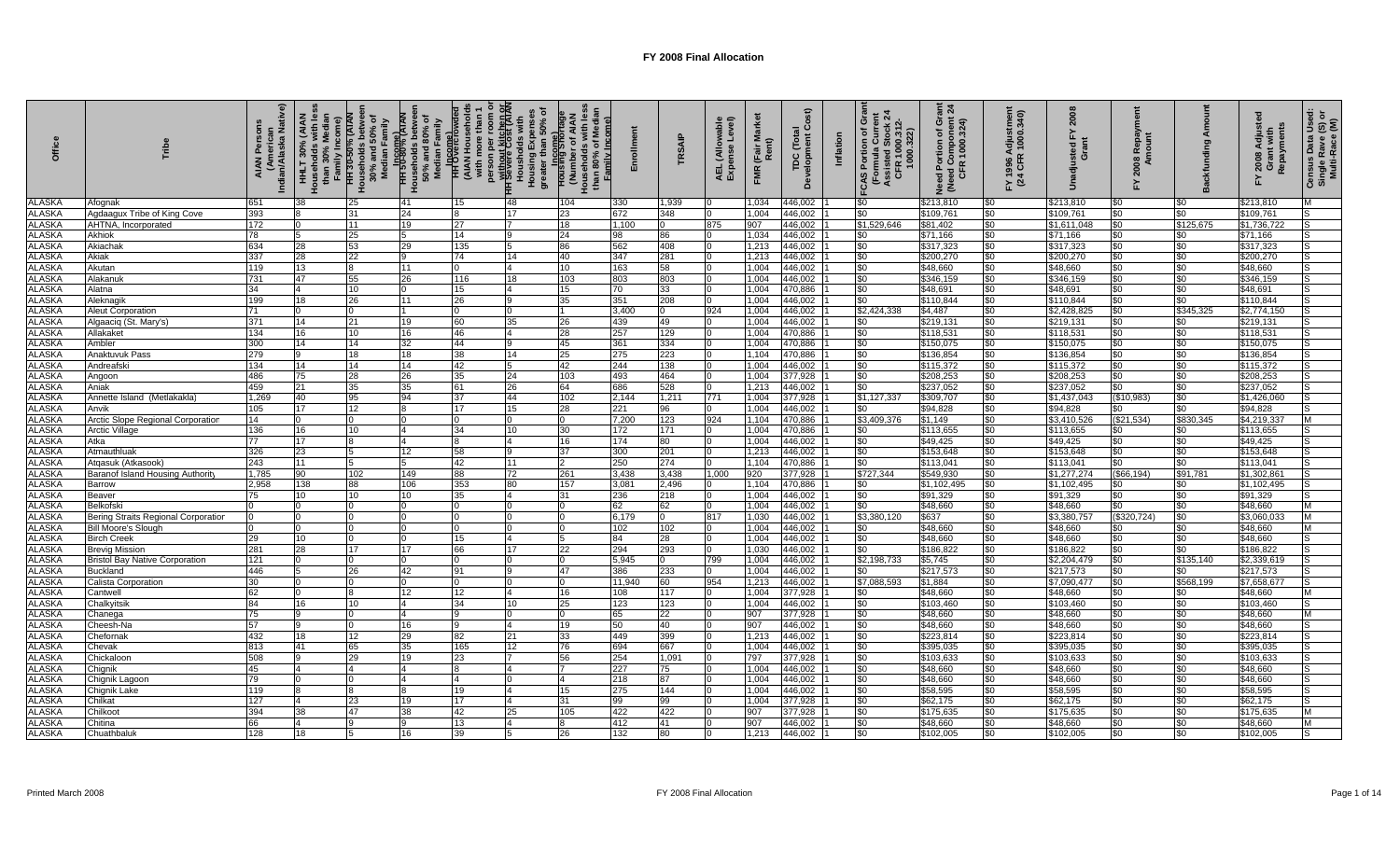| ă                              |                                                        | (American<br>Indian/Alaska Native)<br><b>AIAN</b> | HHLT 30% (AIAN<br>ouseholds with les<br><b>hily Incom</b><br>I | HH 30-50% (AIAN<br>Households betwee<br>30% and 50% of<br>Median Family | Households betwee<br>50% and 80% of<br>Median Family<br>HH 50-80% (AIAI<br>HH 50-80% (AIAI | <b>HH D</b> Come)<br>(AIAN Househ)<br>with more tha | person per varian<br><del>HH Without</del> Kitr room or<br><del>HH Without Cost (AIAK</del><br>Housing Expenses<br>Housing Expenses<br>greater than 50% of | Family Income)<br>greater than 50<br>Housing Smort<br>Housing Smort<br>(Number of Al<br>Households with | ollmen       | TRSAIP                | wable<br>Level)<br>AEL (Allo <sup>1</sup><br>Expense | <b>Rai</b><br>Rent)<br>(Fair<br><b>FMR</b> | Cost)<br>TDC (Total<br>Development Co | Inflation | Gra<br>ed Stock 2<br>1000.312-<br>00.322)<br><b>CAS Portion of GI<br/>(Formula Current)</b><br>Assisted Stock<br>CFR 1000.312- | Grant<br><sub>3</sub> nt 24<br>Need Portion of Gra<br>(Need Component 2)<br>CFR 1000.324) | FY 1996 Adjustmen<br>(24 CFR 1000.340) | 2008<br>ፚ<br>sted<br>Gran | <b>Re</b><br>80<br>ম       | ත               | Y 2008 Adjuste<br>Grant with<br>Repayments<br>겁 | Used:<br>Census Data Usec<br>Single Rave (S) o<br>Multi-Race (M) |
|--------------------------------|--------------------------------------------------------|---------------------------------------------------|----------------------------------------------------------------|-------------------------------------------------------------------------|--------------------------------------------------------------------------------------------|-----------------------------------------------------|------------------------------------------------------------------------------------------------------------------------------------------------------------|---------------------------------------------------------------------------------------------------------|--------------|-----------------------|------------------------------------------------------|--------------------------------------------|---------------------------------------|-----------|--------------------------------------------------------------------------------------------------------------------------------|-------------------------------------------------------------------------------------------|----------------------------------------|---------------------------|----------------------------|-----------------|-------------------------------------------------|------------------------------------------------------------------|
| <b>ALASKA</b>                  | Chugach Alaska Corporation                             | 925                                               | 81                                                             | 59                                                                      | 83                                                                                         | 51                                                  | 47                                                                                                                                                         | 101                                                                                                     | 2,020        |                       | 823                                                  | 732                                        | 377,928                               |           | \$2,196,407                                                                                                                    | \$325,131                                                                                 | \$0                                    | \$2,521,537               | \$0                        | \$102,629       | \$2,624,166                                     |                                                                  |
| <b>ALASKA</b>                  | Chuloonawick                                           |                                                   |                                                                |                                                                         |                                                                                            |                                                     |                                                                                                                                                            |                                                                                                         | 87           | 49                    |                                                      | 1,004                                      | 446,002                               |           | \$0                                                                                                                            | \$48,660                                                                                  | \$0                                    | \$48,660                  | \$0                        | \$0             | \$48,660                                        | M                                                                |
| <b>ALASKA</b>                  | Circle                                                 | 88                                                | 10                                                             |                                                                         |                                                                                            | 23                                                  |                                                                                                                                                            | 23                                                                                                      | 182          | 182                   |                                                      | 1,004                                      | 446,002                               |           | \$0                                                                                                                            | \$59,634                                                                                  | \$0                                    | \$59,634                  | \$0                        | \$0             | \$59,634                                        | M                                                                |
| <b>ALASKA</b><br><b>ALASKA</b> | Jark's Point<br>Cook Inlet Alaska Native Regional Corp | 75<br>33,004                                      | 15<br>1,722                                                    | 1,960                                                                   | 2,175                                                                                      | 13<br>1,593                                         | 11<br>1,725                                                                                                                                                | 24<br>5,605                                                                                             | 138<br>7,433 | 74<br>28,884          | 804                                                  | 1,004<br>938                               | 446,002<br>377,928                    |           | \$0<br>\$4,035,926                                                                                                             | \$72,407<br>\$9,267,486                                                                   | \$0<br>\$0                             | \$72,407<br>\$13,303,4    | $\frac{1}{20}$<br>\$10,972 | \$0<br>\$68,620 | \$72,407<br>\$13,383,00                         | lS<br>M                                                          |
| <b>ALASKA</b>                  | Council                                                |                                                   |                                                                |                                                                         |                                                                                            |                                                     |                                                                                                                                                            |                                                                                                         | 131          | 105                   |                                                      | 1.030                                      | 446,002                               |           | \$0                                                                                                                            | \$48,660                                                                                  | \$0                                    | \$48,660                  | \$0                        | \$0             | \$48,660                                        | M                                                                |
| <b>ALASKA</b>                  | Craig                                                  | 540                                               | 63                                                             | 21                                                                      | 28                                                                                         | 43                                                  | 26                                                                                                                                                         | 81                                                                                                      | 426          | 426                   |                                                      | 1,004                                      | 377,928                               |           | \$0                                                                                                                            | \$176,332                                                                                 | \$0                                    | \$176,332                 | \$0                        | \$0             | \$176,332                                       | M                                                                |
| <b>ALASKA</b>                  | Crooked Creek                                          | 146                                               | 12                                                             | 28                                                                      | 5                                                                                          | 45                                                  |                                                                                                                                                            | 30                                                                                                      | 121          | 115                   |                                                      | 1,213                                      | 446,002                               |           | \$0                                                                                                                            | \$126,581                                                                                 | \$0                                    | \$126,58                  | \$0                        | \$0             | \$126,581                                       | lS                                                               |
| <b>ALASKA</b>                  | Curyung<br>(Dillingham                                 | 1,427                                             | 75                                                             | 53                                                                      | 56                                                                                         | 132                                                 | 61                                                                                                                                                         | 135                                                                                                     | 2,160        | 2,251                 |                                                      | 1,004                                      | 446,002                               |           | \$0                                                                                                                            | \$540,577                                                                                 | \$0                                    | \$540,577                 | $\frac{6}{30}$             | \$0             | \$540,577                                       | IS                                                               |
| <b>ALASKA</b>                  | Deering                                                | 145                                               |                                                                | 14                                                                      | 23                                                                                         | 27                                                  |                                                                                                                                                            |                                                                                                         | 186          | 178                   |                                                      | 1.004                                      | 446,002                               |           | \$0                                                                                                                            | \$87,851                                                                                  | \$0                                    | \$87,851                  | \$0                        | $\frac{1}{20}$  | \$87,851                                        | lS                                                               |
| <b>ALASKA</b>                  | Dot Lake                                               | 24                                                | 4                                                              | <b>9</b>                                                                | 14                                                                                         | $\Omega$                                            |                                                                                                                                                            | 16                                                                                                      | 137          | 22                    |                                                      | 907                                        | 446,002                               |           | \$0                                                                                                                            | \$48,660                                                                                  | \$0                                    | \$48,660                  | \$0                        | \$0             | \$48,660                                        | lS                                                               |
| <b>ALASKA</b>                  | Douglas                                                | 304                                               | 40                                                             | 28                                                                      | 28                                                                                         | 6                                                   | 18                                                                                                                                                         | 96                                                                                                      | 404          | 405                   |                                                      | 1.096                                      | 377,928                               |           | \$0                                                                                                                            | \$132,682                                                                                 | \$0                                    | \$132,682                 | \$0                        | \$0             | \$132,682                                       | lS.                                                              |
| <b>ALASKA</b>                  | Doyon, Ltd                                             | 10,09                                             | 598                                                            | 548                                                                     | 619                                                                                        | 722                                                 | 461                                                                                                                                                        | 1,737                                                                                                   | 6,971        | 6,971                 | 762                                                  | 859                                        | 446,002                               |           | \$1,515,912                                                                                                                    | \$3,539,43                                                                                | \$0                                    | \$5,055,349               | \$0                        | \$328,396       | \$5,383,745                                     | M                                                                |
| <b>ALASKA</b>                  | Eagle                                                  | 33                                                | 16                                                             |                                                                         | 9                                                                                          | 20                                                  |                                                                                                                                                            | 17                                                                                                      | 113          | 30                    |                                                      | 907                                        | 446,002                               |           | \$0                                                                                                                            | \$51,083                                                                                  | \$0                                    | \$51,083                  | \$0                        | \$0             | \$51,083                                        | lS                                                               |
| <b>ALASKA</b>                  | Eek                                                    | 315                                               | 41                                                             |                                                                         | 18                                                                                         | 75                                                  | 28                                                                                                                                                         | 51                                                                                                      | 371          | 276                   |                                                      | 1,213                                      | 446,002                               |           | \$0                                                                                                                            | \$241,658                                                                                 | \$0                                    | \$241,658                 | \$0                        | \$0             | \$241,658                                       | lS                                                               |
| <b>ALASKA</b>                  | Egegik                                                 | 84                                                |                                                                |                                                                         | 17                                                                                         | 15                                                  |                                                                                                                                                            | 25                                                                                                      | 326          | 109                   |                                                      | 1,004                                      | 446,002                               |           | \$0                                                                                                                            | \$48,660                                                                                  | \$0                                    | \$48,660                  | \$0                        | \$0             | \$48,660                                        | M                                                                |
| <b>ALASKA</b><br><b>ALASKA</b> | Eklutna<br>Ekuk                                        | 58                                                |                                                                |                                                                         |                                                                                            | 14                                                  |                                                                                                                                                            | 14                                                                                                      | 246<br>66    | 191<br>$\overline{2}$ |                                                      | 942                                        | 377,928                               |           | \$0                                                                                                                            | \$48,660<br>\$48,660                                                                      | \$0                                    | \$48,660                  | \$0                        | \$0<br>$\$0$    | \$48,660<br>\$48,660                            | ls                                                               |
| <b>ALASKA</b>                  | Ekwok                                                  | 131                                               | 15                                                             | 18                                                                      |                                                                                            | 31                                                  | 11                                                                                                                                                         | 25                                                                                                      | 242          | 130                   |                                                      | 1,004<br>1,004                             | 446,002<br>446,002                    |           | \$0<br>\$0                                                                                                                     | \$107,762                                                                                 | \$0<br>\$0                             | \$48,660<br>\$107,762     | \$0<br>\$0                 | \$0             | \$107,762                                       | M<br>ls                                                          |
| <b>ALASKA</b>                  | Elim                                                   | 259                                               |                                                                | 11                                                                      | 10                                                                                         | 28                                                  |                                                                                                                                                            | 27                                                                                                      | 406          | 262                   |                                                      | 1,030                                      | 446,002                               |           | \$0                                                                                                                            | \$91,856                                                                                  | \$0                                    | \$91,856                  | $\frac{6}{30}$             | \$0             | \$91,856                                        | lS.                                                              |
| <b>ALASKA</b>                  | Emmonak                                                | 823                                               | 38                                                             | 43                                                                      | 63                                                                                         | 114                                                 | 14                                                                                                                                                         | 106                                                                                                     | 847          | 847                   |                                                      | 1,004                                      | 446,002                               |           | \$0                                                                                                                            | \$342,041                                                                                 | \$0                                    | \$342,041                 | \$0                        | \$0             | \$342,041                                       |                                                                  |
| <b>ALASKA</b>                  | Evansville (Bettles Field)                             | 23                                                | 4                                                              | $\overline{4}$                                                          | 4                                                                                          | 12                                                  |                                                                                                                                                            | 12                                                                                                      | 69           | 59                    |                                                      | 1,004                                      | 446,002                               |           | \$0                                                                                                                            | \$48,660                                                                                  | \$0                                    | \$48,660                  | \$0                        | \$0             | \$48,660                                        | IS                                                               |
| <b>ALASKA</b>                  | Eyak                                                   | 462                                               | 28                                                             | 28                                                                      | 29                                                                                         | 19                                                  | 19                                                                                                                                                         | 84                                                                                                      | 368          | 461                   |                                                      | 907                                        | 377,928                               |           | \$0                                                                                                                            | \$121,538                                                                                 | \$0                                    | \$121,538                 | $\sqrt{50}$                | \$0             | \$121,538                                       | M                                                                |
| <b>ALASKA</b>                  | <b>False Pass</b>                                      | 42                                                |                                                                | $\Omega$                                                                | 4                                                                                          | 13                                                  |                                                                                                                                                            |                                                                                                         | 96           | 102                   |                                                      | 1,004                                      | 446,002                               |           | \$0                                                                                                                            | \$48,660                                                                                  | \$0                                    | \$48,660                  | $\frac{6}{30}$             | \$0             | \$48,660                                        | lS                                                               |
| <b>ALASKA</b>                  | Fort Yukon                                             | 531                                               | 50                                                             | 38                                                                      | 71                                                                                         | 164                                                 | 23                                                                                                                                                         | 156                                                                                                     | 581          | 512                   |                                                      | 1.004                                      | 446,002                               |           | \$0                                                                                                                            | \$447,654                                                                                 | \$0                                    | \$447,654                 | \$0                        | $\frac{1}{20}$  | \$447,654                                       | lS                                                               |
| <b>ALASKA</b>                  | Gakona                                                 | 19                                                | 4                                                              | l0                                                                      | 13                                                                                         | 4                                                   |                                                                                                                                                            | 10                                                                                                      | 85           | 91                    |                                                      | 907                                        | 377,928                               |           | \$0                                                                                                                            | \$48,660                                                                                  | \$0                                    | \$48,660                  | \$0                        | \$0             | \$48,660                                        | M                                                                |
| <b>ALASKA</b>                  | Galena                                                 | 444                                               | 23                                                             | $\overline{4}$                                                          | 15                                                                                         | 75                                                  |                                                                                                                                                            | 42                                                                                                      | 652          | 428                   |                                                      | 1,004                                      | 446,002                               |           | \$0                                                                                                                            | \$172,092                                                                                 | \$0                                    | \$172,092                 | \$0                        | \$0             | \$172,092                                       | lS.                                                              |
| <b>ALASKA</b>                  | Gambell                                                | 699                                               | 30                                                             | 36                                                                      | 54                                                                                         | 110                                                 | 21                                                                                                                                                         | 100                                                                                                     | 747          | 715                   |                                                      | 1,030                                      | 470,886                               |           | \$0                                                                                                                            | \$352,030                                                                                 | \$0                                    | \$352,030                 | \$0                        | \$0             | \$352,030                                       | IS                                                               |
| <b>ALASKA</b>                  | Georgetown                                             |                                                   |                                                                |                                                                         | $\Omega$                                                                                   |                                                     |                                                                                                                                                            |                                                                                                         | 113          | 51                    |                                                      | 1,213                                      | 446,002                               |           | \$0                                                                                                                            | \$48,660                                                                                  | \$0                                    | \$48,660                  | \$0                        | \$0             | \$48,660                                        | lS                                                               |
| <b>ALASKA</b>                  | Golovin (Chinik                                        | 150                                               |                                                                | 5                                                                       | 21                                                                                         | 42                                                  |                                                                                                                                                            |                                                                                                         | 110          | 110                   |                                                      | 1,030                                      | 446,002                               |           | \$0                                                                                                                            | \$84,765                                                                                  | \$0                                    | \$84,765                  | \$0                        | \$0             | \$84,765                                        | M                                                                |
| <b>ALASKA</b>                  | Goodnews Bay                                           | 250                                               | 35                                                             | 18                                                                      | 18                                                                                         | 75                                                  |                                                                                                                                                            |                                                                                                         | 346          | 338                   |                                                      | 1,213                                      | 446,002                               |           | \$0                                                                                                                            | \$191,222                                                                                 | \$0                                    | \$191,222                 | \$0                        | \$0             | \$191,222                                       | lS                                                               |
| <b>ALASKA</b>                  | Grayling                                               | 177                                               | 24                                                             | 19                                                                      | 12                                                                                         | 43                                                  | 15                                                                                                                                                         | 54                                                                                                      | 319          | 171                   |                                                      | 1,004                                      | 446,002                               |           | \$0                                                                                                                            | \$153,878                                                                                 | \$0                                    | \$153,878                 | \$0                        | \$0             | \$153,878                                       | ls                                                               |
| <b>ALASKA</b>                  | Gulkana                                                | 81                                                | 18                                                             |                                                                         |                                                                                            | 13                                                  |                                                                                                                                                            | 18                                                                                                      | 132          | 142                   |                                                      | 907                                        | 377,928                               |           | \$0                                                                                                                            | \$50,725                                                                                  | \$0                                    | \$50,725                  | \$0                        | \$0             | \$50,725                                        | IS                                                               |
| <b>ALASKA</b><br><b>ALASKA</b> | Hamilton<br><b>Healy Lake</b>                          | 30                                                |                                                                | $\Omega$<br>$\overline{4}$                                              | $\Omega$<br>IO                                                                             | 18                                                  |                                                                                                                                                            |                                                                                                         | 26<br>34     | 25<br>27              |                                                      | 1,004<br>907                               | 446,002<br>446,002                    |           | \$0<br>\$0                                                                                                                     | \$48,660<br>\$48,660                                                                      | \$0<br>\$0                             | \$48,660<br>\$48,660      | \$0<br>\$0                 | \$0<br>\$0      | \$48,660<br>\$48,660                            | M<br>lS.                                                         |
| <b>ALASKA</b>                  | <b>Holy Cross</b>                                      | 227                                               | 28                                                             | 12                                                                      | 12                                                                                         | 33                                                  | 16                                                                                                                                                         | 50                                                                                                      | 528          | 219                   |                                                      | 1,004                                      | 446,002                               |           | \$0                                                                                                                            | \$143,695                                                                                 | \$0                                    | \$143,695                 | \$0                        | \$0             | \$143,695                                       |                                                                  |
| <b>ALASKA</b>                  | Hoonah                                                 | 540                                               | 47                                                             | 32                                                                      | 45                                                                                         | 45                                                  | 32                                                                                                                                                         | 81                                                                                                      | 596          | 596                   |                                                      | 1,004                                      | 377,928                               |           | \$0                                                                                                                            | \$220,562                                                                                 | \$0                                    | \$220,562                 | \$0                        | \$0             | \$220,562                                       | IS                                                               |
| <b>ALASKA</b>                  | Hooper Bay                                             | 1,116                                             | 76                                                             | 76                                                                      | 59                                                                                         | 241                                                 | 34                                                                                                                                                         | 164                                                                                                     | 1,356        | 1,011                 |                                                      | 1,004                                      | 446,002                               |           | \$0                                                                                                                            | \$640,410                                                                                 | \$0                                    | \$640,410                 | \$0                        | \$0             | \$640,410                                       | IS                                                               |
| <b>ALASKA</b>                  | Hughes                                                 | 63                                                | 10                                                             | $\overline{4}$                                                          | 4                                                                                          | 23                                                  |                                                                                                                                                            | 19                                                                                                      | 139          | 61                    |                                                      | 1,004                                      | 470,886                               |           | \$0                                                                                                                            | \$56,294                                                                                  | \$0                                    | \$56,294                  | \$0                        | \$0             | \$56,294                                        | IS                                                               |
| <b>ALASKA</b>                  | Huslia                                                 | 284                                               | 20                                                             | 32                                                                      | 23                                                                                         | 56                                                  |                                                                                                                                                            | 51                                                                                                      | 522          | 274                   |                                                      | 1,004                                      | 470,886                               |           | \$0                                                                                                                            | \$178,731                                                                                 | \$0                                    | \$178,73'                 | $\frac{1}{20}$             | $\frac{1}{20}$  | \$178,731                                       | IS                                                               |
| <b>ALASKA</b>                  | Hydaburg                                               | 351                                               | 44                                                             | 24                                                                      | 27                                                                                         | 13                                                  | 26                                                                                                                                                         | 66                                                                                                      | 318          | 318                   |                                                      | 1,004                                      | 377,928                               |           | \$0                                                                                                                            | \$148,780                                                                                 | \$0                                    | \$148,780                 | $\sqrt{50}$                | \$0             | \$148,780                                       | IS.                                                              |
| <b>ALASKA</b>                  | Igiugig                                                | 36                                                |                                                                | $\overline{4}$                                                          | <sup>0</sup>                                                                               |                                                     |                                                                                                                                                            |                                                                                                         | 65           | 42                    |                                                      | 1,004                                      | 446,002                               |           | \$0                                                                                                                            | \$48,660                                                                                  | \$0                                    | \$48,660                  | \$0                        | \$0             | \$48,660                                        | lS                                                               |
| <b>ALASKA</b>                  | liamna                                                 | 48                                                |                                                                | $\overline{4}$                                                          | $\Omega$                                                                                   |                                                     |                                                                                                                                                            |                                                                                                         | 103          | 91                    |                                                      | 1,004                                      | 446,002                               |           | \$0                                                                                                                            | \$48,660                                                                                  | \$0                                    | \$48,660                  | \$0                        | \$0             | \$48,660                                        | lS                                                               |
| <b>ALASKA</b>                  | nalik (Diomede)                                        | 152                                               | 17                                                             | 5                                                                       | 11                                                                                         | 44                                                  |                                                                                                                                                            | 33                                                                                                      | 190          | 205                   |                                                      | 1,030                                      | 470,886                               |           | \$0                                                                                                                            | \$126,674                                                                                 | \$0                                    | \$126,674                 | \$0                        | \$0             | \$126,674                                       | lS                                                               |
| <b>ALASKA</b>                  | qurmuit                                                | 327                                               | 14                                                             | 32                                                                      | 31                                                                                         | 33                                                  |                                                                                                                                                            | 55                                                                                                      | 294          | 309                   |                                                      | 1,004                                      | 446,002                               |           | \$0                                                                                                                            | \$121,154                                                                                 | \$0                                    | \$121,154                 | \$0                        | \$0             | \$121,154                                       |                                                                  |
| <b>ALASKA</b>                  | vanof Bay                                              | 20                                                |                                                                |                                                                         | 4                                                                                          |                                                     |                                                                                                                                                            |                                                                                                         | 15           | 15                    |                                                      | 1,004                                      | 446,002                               |           | \$0                                                                                                                            | \$48,660                                                                                  | \$0                                    | \$48,660                  | \$0                        | \$0             | \$48,660                                        | IS                                                               |
| <b>ALASKA</b>                  | Kaguyak                                                |                                                   |                                                                |                                                                         |                                                                                            |                                                     |                                                                                                                                                            |                                                                                                         |              | 6                     |                                                      | 1,034                                      | 446,002                               |           | \$0                                                                                                                            | \$48,660                                                                                  | \$0                                    | \$48,660                  | \$0                        | \$0             | \$48,660                                        | M                                                                |
| <b>ALASKA</b>                  | <b>Kake</b>                                            | 709                                               | 52                                                             | 30                                                                      | 41                                                                                         | 31                                                  | 61                                                                                                                                                         | 73                                                                                                      | 497          | 512                   |                                                      | 1,004                                      | 377,928                               |           | \$0                                                                                                                            | \$266,797                                                                                 | \$0                                    | \$266,79                  | \$0                        | $\$0$           | \$266,797                                       | 'S                                                               |
| <b>ALASKA</b>                  | <b>Kaktovik</b>                                        | 249                                               |                                                                | 5                                                                       | 17                                                                                         | 54                                                  |                                                                                                                                                            | 12                                                                                                      | 227          | 259                   |                                                      | 1,104                                      | 470,886                               |           | \$0                                                                                                                            | \$130,035                                                                                 | \$0                                    | \$130,035                 | \$0                        | $\frac{1}{20}$  | \$130,035                                       | ls                                                               |
| <b>ALASKA</b>                  | Kalskad                                                | 231                                               | 21                                                             | 26                                                                      | 14                                                                                         | 52                                                  | 16                                                                                                                                                         | 27                                                                                                      | 190          | 190                   |                                                      | 1.213                                      | 446.002                               |           | \$0                                                                                                                            | \$164.396                                                                                 | \$0                                    | \$164.396                 | \$0                        | \$0             | \$164.396                                       | IS.                                                              |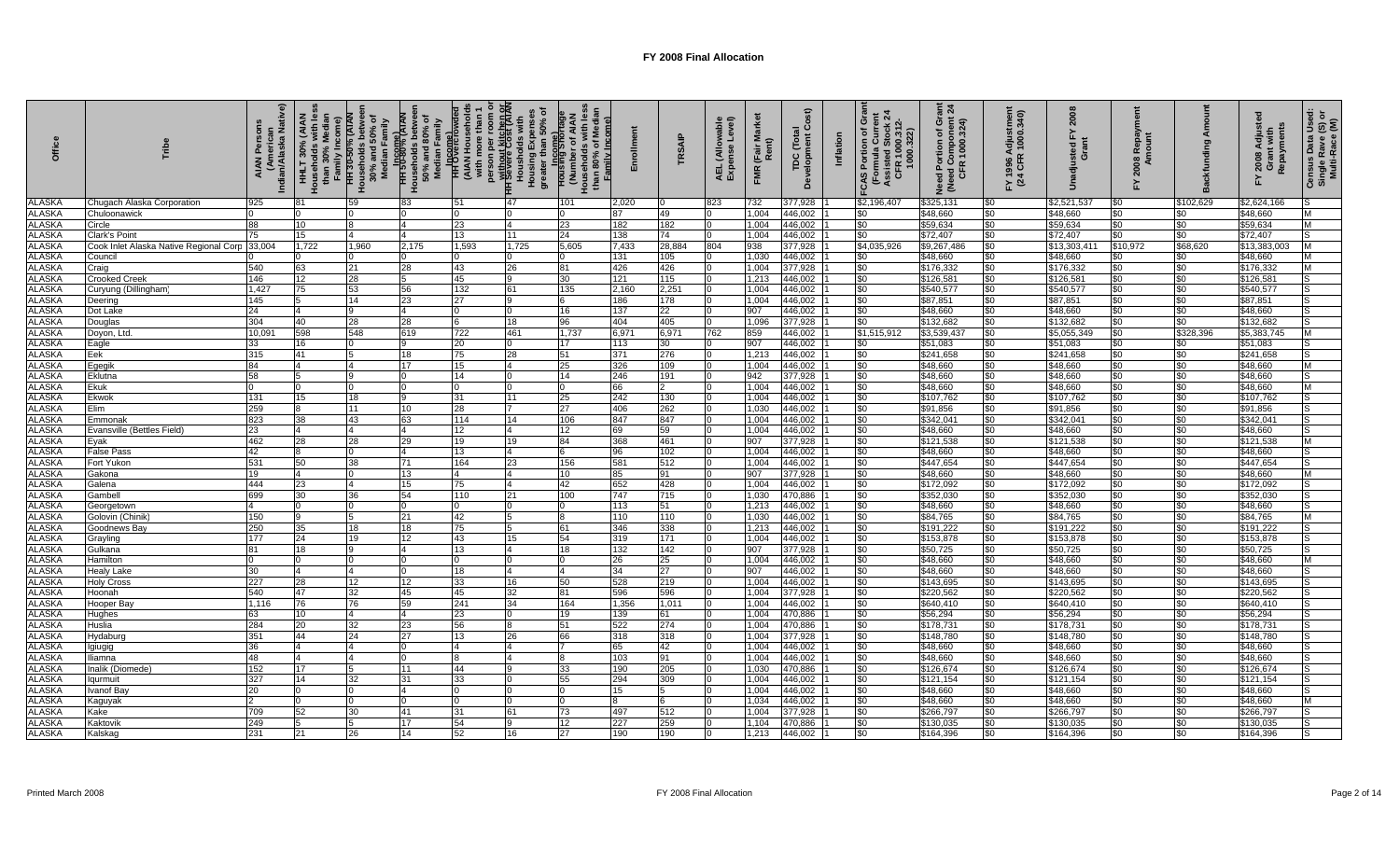| <b>Offic</b>                   |                                    | Indian/Alaska Native)<br>Ğ<br>C<br><b>AIAN</b> | HHLT 30% (AIAN<br>Households with le<br>Family Income)<br>than 30% | $50\%$ of<br>HH 30-50% (AIAN<br>Households betwee<br>30% and 50% of<br>Median Family | HH SU-80%<br>Households betwee<br>S0% and 80% of<br>Median Family<br>Median Family | Hilogane)<br>(AIAN Metacaholds<br>(AIAN Metacaholds<br>with more than 1<br>person per room or<br>Housholds with<br>Housholds with<br>Housholds with<br>Housholds with<br>Housholds with |                      | Family Income<br>بر<br>Housing Short<br>Housing Short<br>Housing Short Area |                        | <b>RSAIP</b> | wable<br>Level)<br>(Allo<br>AEL (Allo<br>Expense | Мa<br>(Fair M<br>Rent)<br>FMR | Cost)<br>TDC (Total<br>Development Co | Inflation | Gra<br>$\frac{1000.312}{0.322}$<br><b>CAS Portion of G</b><br>(Formula Currer<br>Assisted Stock 2<br>CFR 1000.312- | Need Portion of Grant<br>(Need Component 24<br>CFR 1000.324) | =Y 1996 Adjustmen<br>(24 CFR 1000.340) | <b>200</b><br>6        | œ<br>కి శ్                |                | Y 2008 Adjuste<br>Grant with<br>Repayments<br>놊 | Census Data Usec<br>Single Rave (S) or<br>Multi-Race (M) |
|--------------------------------|------------------------------------|------------------------------------------------|--------------------------------------------------------------------|--------------------------------------------------------------------------------------|------------------------------------------------------------------------------------|-----------------------------------------------------------------------------------------------------------------------------------------------------------------------------------------|----------------------|-----------------------------------------------------------------------------|------------------------|--------------|--------------------------------------------------|-------------------------------|---------------------------------------|-----------|--------------------------------------------------------------------------------------------------------------------|--------------------------------------------------------------|----------------------------------------|------------------------|---------------------------|----------------|-------------------------------------------------|----------------------------------------------------------|
| ALASKA                         | Kaltag                             | 201                                            | 21                                                                 | 19                                                                                   | 17                                                                                 | 48                                                                                                                                                                                      |                      | 55                                                                          | 404                    | 94           |                                                  | 1,004                         | 446,002                               |           | \$0                                                                                                                | \$147,386                                                    | \$0                                    | \$147,386              | \$0                       | \$0            | \$147,386                                       |                                                          |
| <b>ALASKA</b>                  | Kanatak                            |                                                |                                                                    |                                                                                      |                                                                                    |                                                                                                                                                                                         |                      |                                                                             | 133                    | 57           |                                                  | #NUL                          | 446,002                               |           | \$0                                                                                                                | \$48,660                                                     | \$0                                    | \$48,660               | \$0                       | \$0            | \$48,660                                        | M                                                        |
| <b>ALASKA</b>                  | Karluk                             | 29                                             |                                                                    |                                                                                      |                                                                                    |                                                                                                                                                                                         |                      |                                                                             | 186                    | 186          |                                                  | 1,034                         | 146,002                               |           | \$0                                                                                                                | \$48,660                                                     | \$0                                    | \$48,660               | \$0                       |                | \$48,660                                        |                                                          |
| <b>ALASKA</b>                  | Kasigluk                           | 615                                            | 29                                                                 | 41                                                                                   | 23                                                                                 | 112                                                                                                                                                                                     | 16                   | 83                                                                          | 607                    | 603          |                                                  | 1,213                         | 146,002                               |           | \$0                                                                                                                | \$302,644                                                    | \$0                                    | \$302,644              | \$0                       | \$0            | \$302,644                                       |                                                          |
| <b>ALASKA</b>                  | Kassan                             | 16                                             |                                                                    |                                                                                      |                                                                                    |                                                                                                                                                                                         | $\overline{4}$       | 12                                                                          | 57                     | 53           |                                                  | 1,004                         | 377,928                               |           | \$0                                                                                                                | \$48,660                                                     | \$0                                    | \$48,660               | \$0                       | \$0            | \$48,660                                        | 'S                                                       |
| <b>ALASKA</b>                  | Kenaitze                           | 1,841                                          | 91                                                                 | 115                                                                                  | 175                                                                                | 124                                                                                                                                                                                     | 70                   | 353                                                                         | 1,200                  | 3,701        |                                                  | 732                           | 377,928                               |           | \$0                                                                                                                | \$637,872                                                    | \$0                                    | \$637,872              | \$0                       | $\$0$          | \$637,872                                       | ls                                                       |
| <b>ALASKA</b>                  | Ketchikan                          | 2.617                                          | 123                                                                | 166                                                                                  | 218                                                                                | 123                                                                                                                                                                                     | 170                  | 507                                                                         | 4,660                  | 3,100        |                                                  | 962                           | 377,928                               |           | \$0                                                                                                                | \$810,282                                                    | \$0                                    | \$810,282              | \$0                       | \$0            | \$810,282                                       | M                                                        |
| <b>ALASKA</b>                  | Kiana                              | 411                                            | 25                                                                 | 25                                                                                   | 25                                                                                 | 66                                                                                                                                                                                      | 21                   | 59                                                                          | 683                    | 356          |                                                  | 1,004                         | 446,002                               |           | \$0                                                                                                                | \$221,782                                                    | \$0                                    | \$221,782              | \$0                       | \$0            | \$221,782                                       | lS                                                       |
| <b>ALASKA</b>                  | King Island                        | 410                                            | 13                                                                 | 17                                                                                   | 15                                                                                 | 44                                                                                                                                                                                      | 10                   | 46                                                                          | 477                    | 414          |                                                  | 1.030                         | 446,002                               |           | \$0                                                                                                                | \$146.071                                                    | \$0                                    | \$146,071              | \$0                       | \$0            | \$146,071                                       | lS.                                                      |
| <b>ALASKA</b>                  | King Salmon                        | 51                                             |                                                                    | $\Omega$                                                                             |                                                                                    | $\Omega$                                                                                                                                                                                | $\Omega$             | $\Omega$                                                                    | 85                     | 73           |                                                  | 1,004                         | 377,928                               |           | \$0                                                                                                                | \$48,660                                                     | \$0                                    | \$48,660               | $\boldsymbol{\mathsf{S}}$ | $\frac{1}{20}$ | \$48,660                                        | IS                                                       |
| <b>ALASKA</b>                  | Kipnuk                             | 730                                            | 35                                                                 | 41                                                                                   | 53                                                                                 | 169                                                                                                                                                                                     | 5                    | 119                                                                         | 776                    | 776          |                                                  | 1,213                         | 446,002                               |           | \$0                                                                                                                | \$389,568                                                    | \$0                                    | \$389,568              | \$0                       | \$0            | \$389,568                                       | IS                                                       |
| <b>ALASKA</b><br><b>ALASKA</b> | Kivalina                           | 417<br>495                                     | 23                                                                 | 23                                                                                   | 11                                                                                 | 80                                                                                                                                                                                      | 14                   | 56<br>39                                                                    | 389                    | 370          |                                                  | 1,004                         | 446,002                               |           | \$0                                                                                                                | \$215,362                                                    | \$0                                    | \$215,362              | \$0                       | \$0            | \$215,362                                       | IS                                                       |
| <b>ALASKA</b>                  | Klawock                            | 222                                            | 40<br>36                                                           | 40<br>13                                                                             | 29<br>27                                                                           | 35<br>38                                                                                                                                                                                | 19<br>13             | 42                                                                          | 510<br>302             | 510<br>326   |                                                  | 1,004<br>907                  | 377,928<br>377,928                    |           | \$0<br>\$0                                                                                                         | \$162,694<br>\$113,155                                       | \$0<br>\$0                             | \$162,694<br>\$113,155 | \$0<br>\$0                | \$0<br>\$0     | \$162,694<br>\$113,155                          | IS<br>M                                                  |
| <b>ALASKA</b>                  | Kluti Kaah (Copper Center)<br>Knik | 2,398                                          | 140                                                                | 105                                                                                  | 168                                                                                | 256                                                                                                                                                                                     | 131                  | 413                                                                         | 1,199                  | 3,264        |                                                  | 797                           | 377,928                               |           | \$0                                                                                                                | \$832,420                                                    | \$0                                    | \$832,420              | \$0                       | \$0            | \$832,420                                       | M                                                        |
| <b>ALASKA</b>                  | Kobuk                              | 117                                            | 14                                                                 | 9                                                                                    | $\mathbf{Q}$                                                                       | 32                                                                                                                                                                                      | 9                    | 26                                                                          | 78                     | 74           |                                                  | 1,004                         | 392,405                               |           | \$0                                                                                                                | \$87,668                                                     | \$0                                    | \$87,668               | \$0                       | \$0            | \$87,668                                        | lS.                                                      |
| <b>ALASKA</b>                  | Kokhanok                           | 143                                            | 17                                                                 | 11                                                                                   | 17                                                                                 | 28                                                                                                                                                                                      | 13                   | 36                                                                          | 190                    | 174          |                                                  | 1,004                         | 446,002                               |           | \$0                                                                                                                | \$115,843                                                    | \$0                                    | \$115,843              | \$0                       | \$0            | \$115,843                                       |                                                          |
| <b>ALASKA</b>                  | Koliganek                          | 175                                            | 20                                                                 |                                                                                      | 15                                                                                 | 53                                                                                                                                                                                      | 4                    | 15                                                                          | 262                    | 174          |                                                  | 1.004                         | 470,886                               |           | \$0                                                                                                                | \$125,572                                                    | \$0                                    | \$125,572              | \$0                       | \$0            | \$125,572                                       |                                                          |
| <b>ALASKA</b>                  | Kongiganak                         | 404                                            | 23                                                                 | 35                                                                                   | 18                                                                                 | 94                                                                                                                                                                                      | 5                    | 46                                                                          | 480                    | 450          |                                                  | 1,213                         | 446,002                               |           | \$0                                                                                                                | \$217,894                                                    | \$0                                    | \$217,894              | \$0                       | \$0            | \$217,894                                       | l.S                                                      |
| <b>ALASKA</b>                  | Koniag, Incorporated               | 632                                            | 36                                                                 | 25                                                                                   | 40                                                                                 | 14                                                                                                                                                                                      | 46                   | 12                                                                          | 3,300                  | 1,882        | 802                                              | 1,034                         | 446,002                               |           | \$3,251,625                                                                                                        | \$178,787                                                    | \$0                                    | \$3,430,412            | \$0                       | \$482,832      | \$3,913,244                                     | M                                                        |
| <b>ALASKA</b>                  | Kotlik                             | 650                                            | 29                                                                 | 12                                                                                   | 59                                                                                 | 123                                                                                                                                                                                     | 5                    | 79                                                                          | 570                    | 570          |                                                  | 1,004                         | 446,002                               |           | \$0                                                                                                                | \$290,291                                                    | \$0                                    | \$290,291              | \$0                       | \$0            | \$290,291                                       |                                                          |
| <b>ALASKA</b>                  | Kotzebue                           | 2,513                                          | 102                                                                | 103                                                                                  | 125                                                                                | 281                                                                                                                                                                                     | 78                   | 224                                                                         | 2,538                  | 2,175        |                                                  | 1,004                         | 446,002                               |           | \$0                                                                                                                | \$938,839                                                    | \$0                                    | \$938,839              | \$0                       | \$0            | \$938,839                                       | IS                                                       |
| <b>ALASKA</b>                  | Koyuk                              | 307                                            | 18                                                                 | 14                                                                                   | 20                                                                                 | 32                                                                                                                                                                                      | 5                    | 22                                                                          | 381                    | 260          |                                                  | 1,030                         | 446,002                               |           | \$0                                                                                                                | \$104,046                                                    | \$0                                    | \$104,046              | \$0                       | \$0            | \$104,046                                       |                                                          |
| <b>ALASKA</b>                  | Koyukuk                            | 95                                             | 21                                                                 | $\overline{4}$                                                                       | 4                                                                                  | 33                                                                                                                                                                                      | $\overline{4}$       | 29                                                                          | 280                    | 92           |                                                  | 1,004                         | 446,002                               |           | \$0                                                                                                                | \$90,156                                                     | \$0                                    | \$90,156               | \$0                       | $\frac{1}{20}$ | \$90,156                                        | lS                                                       |
| <b>ALASKA</b>                  | Kwethluk                           | 777                                            | 65                                                                 | 53                                                                                   | 40                                                                                 | 170                                                                                                                                                                                     | 27                   | 126                                                                         | 784                    | 584          |                                                  | 1.213                         | 446,002                               |           | \$0                                                                                                                | \$469,818                                                    | \$0                                    | \$469,818              | $\boldsymbol{\mathsf{S}}$ | \$0            | \$469,818                                       | lS                                                       |
| <b>ALASKA</b>                  | Kwigillingok                       | 387                                            | 23                                                                 | 18                                                                                   | 18                                                                                 | 70                                                                                                                                                                                      | 19                   | 39                                                                          | 408                    | 266          |                                                  | 1,213                         | 446,002                               |           | \$0                                                                                                                | \$183,730                                                    | \$0                                    | \$183,730              | \$0                       | \$0            | \$183,730                                       | IS                                                       |
| <b>ALASKA</b>                  | Kwinhagak (Quinhagak               | 626                                            | 52                                                                 | 56                                                                                   | 34                                                                                 | 151                                                                                                                                                                                     | $\mathbf{Q}$         | 136                                                                         | 661                    | 616          |                                                  | 1,213                         | 446,002                               |           | \$0                                                                                                                | \$391,238                                                    | \$0                                    | \$391,238              | \$0                       | \$0            | \$391,238                                       | lS.                                                      |
| <b>ALASKA</b>                  | Larsen Bay                         | 102                                            | 5                                                                  | 9                                                                                    |                                                                                    | 9                                                                                                                                                                                       | 15                   | 4                                                                           | 471                    | 73           |                                                  | 1,034                         | 446,002                               |           | \$0                                                                                                                | \$48,660                                                     | \$0                                    | \$48,660               | \$0                       | \$0            | \$48,660                                        | IS                                                       |
| <b>ALASKA</b>                  | esnoi (Woody Island)               | 39                                             |                                                                    |                                                                                      |                                                                                    |                                                                                                                                                                                         | 3                    | 6                                                                           | 255                    | 115          |                                                  | 1,034                         | 446,002                               |           | \$0                                                                                                                | \$48,660                                                     | \$0                                    | \$48,660               | \$0                       | \$0            | \$48,660                                        | M                                                        |
| <b>ALASKA</b>                  | Levelock                           | 103                                            | 17                                                                 |                                                                                      | $\Delta$                                                                           | 21                                                                                                                                                                                      | <b>R</b>             | 25                                                                          | 209                    | 124          |                                                  | 1,004                         | 146,002                               |           | \$0                                                                                                                | \$78,863                                                     | \$0                                    | \$78,863               | \$0                       | \$0            | \$78,863                                        | lS                                                       |
| <b>ALASKA</b>                  | ime Village                        | 38                                             | 9                                                                  |                                                                                      |                                                                                    | 16                                                                                                                                                                                      |                      | 8                                                                           | 44                     | 43           |                                                  | 1,213                         | 470,886                               |           | \$0                                                                                                                | \$48,660                                                     | \$0                                    | \$48,660               | \$0                       | \$0            | \$48,660                                        | M                                                        |
| <b>ALASKA</b><br><b>ALASKA</b> | Lower.Kalskag                      | 278                                            | 27                                                                 | 14                                                                                   | 33                                                                                 | 65                                                                                                                                                                                      | 12                   | 48                                                                          | 280<br>$\overline{77}$ | 388<br>17    |                                                  | 1,213                         | 446,002                               |           | \$0                                                                                                                | \$187,311                                                    | \$0                                    | \$187,31               | \$0                       | \$0<br>\$0     | \$187,311                                       | lS.                                                      |
| <b>ALASKA</b>                  | Manley Hot Springs<br>Manokotak    | 18<br>416                                      |                                                                    | 21                                                                                   | 18                                                                                 | 17<br>63                                                                                                                                                                                | $\overline{4}$<br>15 | 12<br>68                                                                    | 515                    | 404          |                                                  | 1.004<br>1.004                | 446,002<br>446,002                    |           | \$0                                                                                                                | \$48,660<br>\$215,550                                        | \$0<br>\$0                             | \$48,660<br>\$215,550  | \$0<br>\$0                | \$0            | \$48,660<br>\$215,550                           | IS<br>IS.                                                |
| <b>ALASKA</b>                  | Marshall                           | 394                                            | 42<br>27                                                           | 16                                                                                   | 33                                                                                 | 79                                                                                                                                                                                      | 16                   | 60                                                                          | 345                    | 265          |                                                  | 1,004                         | 446,002                               |           | \$0<br>\$0                                                                                                         | \$228,688                                                    | \$0                                    | \$228,688              | \$0                       | \$0            | \$228,688                                       | IS                                                       |
| <b>ALASKA</b>                  | Mary's Igloo                       |                                                |                                                                    |                                                                                      |                                                                                    |                                                                                                                                                                                         |                      | $\Omega$                                                                    | 98                     | 106          |                                                  | 1.030                         | 446,002                               |           | \$0                                                                                                                | \$48,660                                                     | \$0                                    | \$48,660               | \$0                       | \$0            | \$48,660                                        | M                                                        |
| <b>ALASKA</b>                  | McGrath                            | 227                                            | 23                                                                 | 12                                                                                   | 19                                                                                 | 29                                                                                                                                                                                      | 17                   | 49                                                                          | 322                    | 176          |                                                  | 1,004                         | 170,886                               |           | \$0                                                                                                                | \$125,380                                                    | \$0                                    | \$125,380              | \$0                       | \$0            | \$125,380                                       | M                                                        |
| <b>ALASKA</b>                  | Mekoryuk                           | 223                                            | 14                                                                 | 26                                                                                   | 32                                                                                 | 35                                                                                                                                                                                      |                      | 33                                                                          | 497                    | 201          |                                                  | 1,213                         | 446,002                               |           | \$0                                                                                                                | \$107,994                                                    | \$0                                    | \$107,994              | \$0                       | \$0            | \$107,994                                       |                                                          |
| <b>ALASKA</b>                  | Mentasta                           | 98                                             | 20                                                                 | $\overline{4}$                                                                       | 11                                                                                 | 16                                                                                                                                                                                      | 14                   | 19                                                                          | 250                    | 311          |                                                  | 907                           | 446,002                               |           | \$0                                                                                                                | \$65,700                                                     | \$0                                    | \$65,700               | \$0                       | \$0            | \$65,700                                        | 'S                                                       |
| <b>ALASKA</b>                  | Minto                              | 246                                            | 29                                                                 | 17                                                                                   | 17                                                                                 | 44                                                                                                                                                                                      | 19                   | 59                                                                          | 424                    | 237          |                                                  | 1,004                         | 446,002                               |           | \$0                                                                                                                | \$174,274                                                    | \$0                                    | \$174,274              | \$0                       | \$0            | \$174,274                                       | ls                                                       |
| <b>ALASKA</b>                  | Mountain Village (Asa'Carsarmiut   | 803                                            | 43                                                                 | 51                                                                                   | 39                                                                                 | 103                                                                                                                                                                                     | 5                    | 121                                                                         | 1,026                  | 977          | 10                                               | 1,004                         | 446,002                               |           | \$0                                                                                                                | \$309,125                                                    | \$0                                    | \$309,125              | \$0                       | \$0            | \$309,125                                       | IS                                                       |
| <b>ALASKA</b>                  | Naknek                             | 321                                            | 13                                                                 |                                                                                      | 29                                                                                 | 13                                                                                                                                                                                      | 13                   | 45                                                                          | 627                    | 300          |                                                  | 1,004                         | 446,002                               |           | \$0                                                                                                                | \$104,190                                                    | \$0                                    | \$104,190              | \$0                       | \$0            | \$104,190                                       | ls                                                       |
| <b>ALASKA</b>                  | NANA Corporation                   | 230                                            | 0                                                                  |                                                                                      |                                                                                    | 0                                                                                                                                                                                       | ın                   | $\Omega$                                                                    | 10,406                 |              | 933                                              | 1,004                         | 470,886                               |           | \$3,117,764                                                                                                        | \$10,863                                                     | \$0                                    | \$3,128,627            | \$0                       | \$586,748      | \$3,715,37                                      | lS                                                       |
| <b>ALASKA</b>                  | Nanwelek (English Bay              | 174                                            | 13                                                                 | 13                                                                                   | 13                                                                                 | 40                                                                                                                                                                                      | $\overline{4}$       | 22                                                                          | 248                    | 261          |                                                  | 732                           | 377,928                               |           | \$0                                                                                                                | \$87,205                                                     | \$0                                    | \$87,205               | \$0                       | \$0            | \$87,205                                        | IS                                                       |
| <b>ALASKA</b>                  | Napaimute                          | $\Omega$                                       |                                                                    | <sup>0</sup>                                                                         | <sup>n</sup>                                                                       | $\Omega$                                                                                                                                                                                | $\Omega$             | $\mathbf 0$                                                                 | 75                     | 75           |                                                  | 1,213                         | 446,002                               |           | \$0                                                                                                                | \$48,660                                                     | \$0                                    | \$48,660               | \$0                       | \$0            | \$48,660                                        | M                                                        |
| <b>ALASKA</b>                  | Napakiak                           | 398                                            | 23                                                                 | 40                                                                                   | 34                                                                                 | 102                                                                                                                                                                                     | 5                    | 72                                                                          | 526                    | 306          |                                                  | 1,213                         | 446,002                               |           | \$0                                                                                                                | \$248,725                                                    | \$0                                    | \$248,725              | \$0                       | \$0            | \$248,725                                       | lS.                                                      |
| <b>ALASKA</b>                  | Napaskiak                          | 446                                            | 29                                                                 | 23                                                                                   | 34                                                                                 | 105                                                                                                                                                                                     | 5                    | 71                                                                          | 512                    | 401          |                                                  | 1,213                         | 446,002                               |           | \$0                                                                                                                | \$248,840                                                    | \$0                                    | \$248,840              | \$0                       | \$0            | \$248,840                                       | lS.                                                      |
| <b>ALASKA</b>                  | Velson Lagoon                      | 69                                             |                                                                    | 13                                                                                   |                                                                                    |                                                                                                                                                                                         | 4                    | 10                                                                          | 50                     | 47           |                                                  | 1.004                         | 446,002                               |           | \$0                                                                                                                | \$48,660                                                     | \$0                                    | \$48,660               | \$0                       | \$0            | \$48,660                                        |                                                          |
| <b>ALASKA</b>                  | Nenana                             | 171                                            | 32                                                                 | 10                                                                                   | 20                                                                                 | 21                                                                                                                                                                                      | 15                   | 37                                                                          | 717                    | 165          |                                                  | 1,004                         | 146,002                               |           | \$0                                                                                                                | \$121,672                                                    | \$0                                    | \$121,672              | \$0                       | \$0            | \$121,672                                       | lS                                                       |
| <b>ALASKA</b>                  | <b>New Stuyahok</b>                | 481                                            | 32                                                                 | 41                                                                                   | 26                                                                                 | 75                                                                                                                                                                                      | 20                   | 85                                                                          | 598                    | 400          |                                                  | 1.004                         | 470.886                               |           | \$0                                                                                                                | \$273,149                                                    | \$0                                    | \$273,149              | \$0                       | \$0            | \$273,149                                       | IS.                                                      |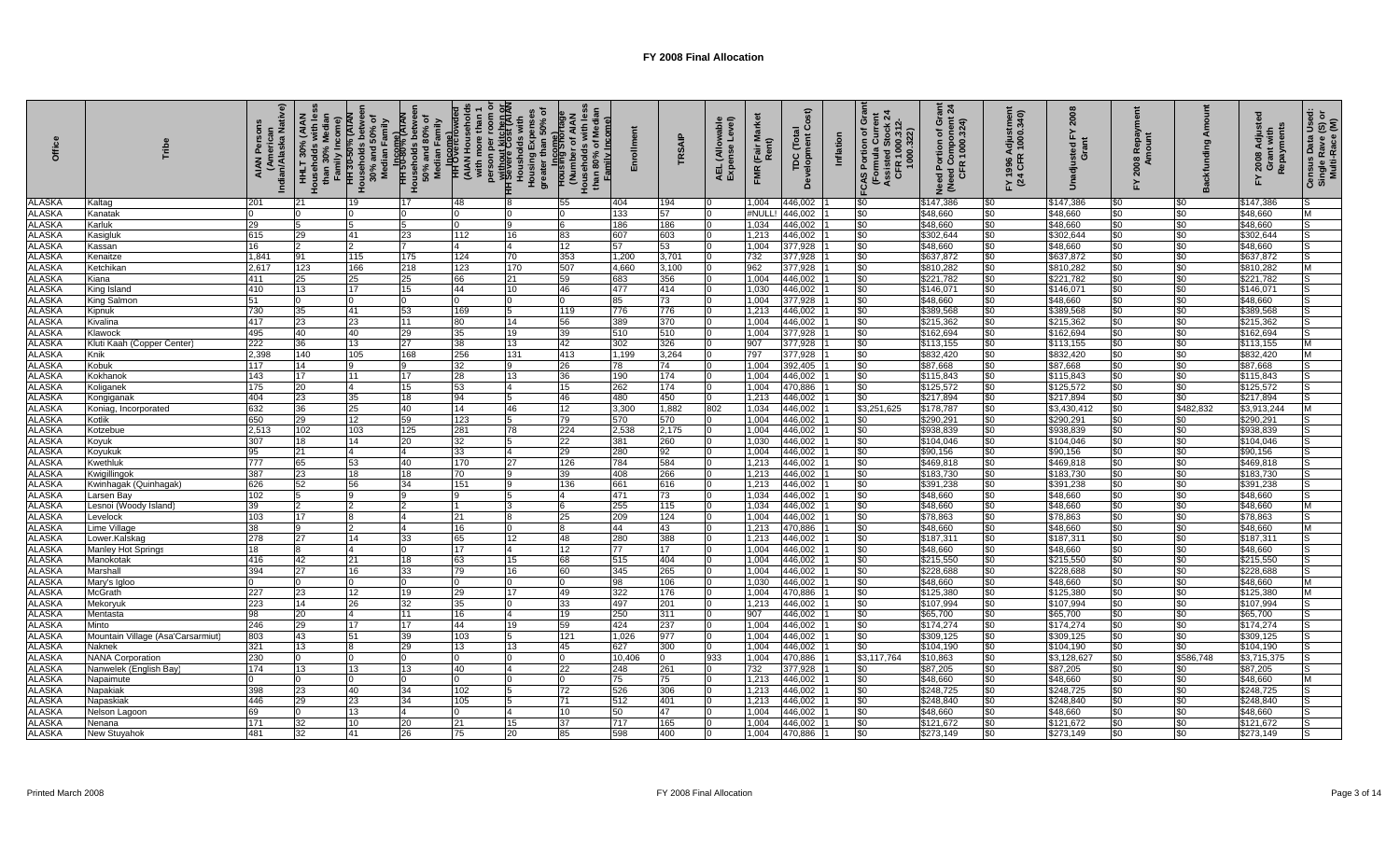| <b>Offic</b>                   | Tribe                         | Indian/Alaska Native)<br>(Arnei<br><b>AIAN</b> | HHLT 30% (AIAN<br>Households with le<br>Family Income)<br>than 30% | HH 30-50% (AIAN<br>Households betwee<br>30% and 50% of<br>Median Family | Minus Press Market<br>Browner Spoken<br>Bo <sup>w</sup> and 80% of<br>Median Family |                 |                | <b>Housing Shortage</b><br>Housing Shortage<br>(Number of AIAN)<br>Family Income)<br>Househol<br>than | 밑            | <b>RSAIP</b> | wable<br>Level)<br>AEL (Allo<br>Expense | Na<br>(Fair M<br>Rent)<br>FMR | Cost)<br>TDC (Total<br>Development Co | Inflation | Gra<br>"CAS Portion of Gra<br>(Formula Current<br>Assisted Stock 2<br>CFR 1000.322) | Need Portion of Grant<br>(Need Component 24<br>CFR 1000.324) | FY 1996 Adjustmen<br>(24 CFR 1000.340) | 2008<br>즚              | 08 Rel<br>Amou       | ත               | Y 2008 Adjuste<br>Grant with<br>Repayments<br>놊 | Census Data Used:<br>Single Rave (S) or<br>Multi-Race (M) |
|--------------------------------|-------------------------------|------------------------------------------------|--------------------------------------------------------------------|-------------------------------------------------------------------------|-------------------------------------------------------------------------------------|-----------------|----------------|-------------------------------------------------------------------------------------------------------|--------------|--------------|-----------------------------------------|-------------------------------|---------------------------------------|-----------|-------------------------------------------------------------------------------------|--------------------------------------------------------------|----------------------------------------|------------------------|----------------------|-----------------|-------------------------------------------------|-----------------------------------------------------------|
| <b>ALASKA</b>                  | Newhalen                      | 128                                            |                                                                    |                                                                         |                                                                                     | 19              |                | 16                                                                                                    | 194          | 35           |                                         | 1,004                         | 446,002                               |           | \$0                                                                                 | \$61,714                                                     | \$0                                    | \$61,714               | \$0                  | \$0             | \$61,714                                        |                                                           |
| <b>ALASKA</b>                  | Vewtok                        | 359                                            | 12 <sup>2</sup>                                                    | 18                                                                      | 23                                                                                  | 65              |                | 44                                                                                                    | 313          | 308          |                                         | 1,213                         | 146,002                               |           | \$0                                                                                 | \$159,729                                                    | \$0                                    | \$159,729              | \$0                  | \$0             | \$159,729                                       |                                                           |
| <b>ALASKA</b>                  | Nightmute                     | 224                                            |                                                                    | 19                                                                      | 23                                                                                  | 49              |                | 42                                                                                                    | 239          | 211          |                                         | 1,213                         | 446,002                               |           | \$0                                                                                 | \$120,455                                                    | \$0                                    | \$120,455              | \$0                  | \$0             | \$120,455                                       |                                                           |
| <b>ALASKA</b>                  | Nikolai                       | 84                                             | 15                                                                 | 12                                                                      |                                                                                     | 15              |                | 25                                                                                                    | 167          | 81           |                                         | 1,004                         | 170,886                               |           | \$0                                                                                 | \$78,035                                                     | \$0                                    | \$78,035               | \$0                  | \$0             | \$78,035                                        |                                                           |
| <b>ALASKA</b>                  | Nikolski                      | 28                                             | 14                                                                 | $\overline{4}$                                                          | 4                                                                                   | $\Omega$        | 4              | 0                                                                                                     | 85           | 19           |                                         | 1,004                         | 446,002                               |           | \$0                                                                                 | \$48,660                                                     | \$0                                    | \$48,660               | \$0                  | \$0             | \$48,660                                        | IS                                                        |
| <b>ALASKA</b>                  | Ninilchik                     | 958                                            | 42                                                                 | 70                                                                      | 72                                                                                  | 79              | 44             | 174                                                                                                   | 592          | 899          |                                         | 732                           | 377,928                               |           | \$0                                                                                 | \$301,873                                                    | \$0                                    | \$301,873              | \$0                  | \$0             | \$301,873                                       | M                                                         |
| <b>ALASKA</b>                  | Noatak                        | 459                                            | 21                                                                 | 23                                                                      | 18                                                                                  | 73              | 21             | 39                                                                                                    | 497          | 386          | 10                                      | 1,004                         | 470,886                               |           | \$0                                                                                 | \$229,868                                                    | \$0                                    | \$229,868              | \$0                  | \$0             | \$229,868                                       | IS                                                        |
| <b>ALASKA</b><br><b>ALASKA</b> | Nome<br>Nondalton             | 2,100<br>186                                   | 67<br>22                                                           | 89<br>15                                                                | 79<br>17                                                                            | 228<br>23       | 54<br>23       | 189<br>41                                                                                             | 2,123<br>443 | 2,123<br>174 |                                         | 1,030<br>1,004                | 446,002<br>446,002                    |           | \$0<br>\$0                                                                          | \$727,602<br>\$139,082                                       | \$0<br>\$0                             | \$727,602              | \$0<br>$\frac{1}{2}$ | \$0<br>\$0      | \$727,602<br>\$139,082                          | IS<br>lS                                                  |
| <b>ALASKA</b>                  | Noorvik                       | 654                                            | 14                                                                 | 25                                                                      | 45                                                                                  | 100             | 5              | 55                                                                                                    | 735          | 472          |                                         | 1,004                         | 446,002                               |           | \$0                                                                                 | \$238,076                                                    | \$0                                    | \$139,082<br>\$238,076 | \$0                  | \$0             | \$238,076                                       | IS                                                        |
| <b>ALASKA</b>                  | Northway                      | 365                                            | 22                                                                 | 20                                                                      | 22                                                                                  | 26              | 17             | 53                                                                                                    | 256          | 252          |                                         | 907                           | 446,002                               |           | \$0                                                                                 | \$125,062                                                    | \$0                                    | \$125,062              | \$0                  | \$0             | \$125,062                                       | M                                                         |
| <b>ALASKA</b>                  | Nuigsut                       | 431                                            | 5                                                                  | 14                                                                      | 50                                                                                  | 103             | 14             | 41                                                                                                    | 450          | 486          |                                         | 1,104                         | 470,886                               |           | \$0                                                                                 | \$250,447                                                    | \$0                                    | \$250,447              | \$0                  | \$0             | \$250,447                                       | s                                                         |
| ALASKA                         | Nulato                        | 324                                            | 19                                                                 | 29                                                                      | 23                                                                                  | 66              | 8              | 71                                                                                                    | 715          | 626          |                                         | 1,004                         | 446,002                               |           | \$0                                                                                 | \$190,826                                                    | \$0                                    | \$190,826              | \$0                  | \$0             | \$190,826                                       | lS                                                        |
| <b>ALASKA</b>                  | Nunapitchuk                   | 523                                            | 28                                                                 | 43                                                                      | $\overline{27}$                                                                     | 94              | 5              | 84                                                                                                    | 635          | 480          |                                         | 1,213                         | 446,002                               |           | \$0                                                                                 | \$249,696                                                    | \$0                                    | \$249,696              | \$0                  | $\overline{50}$ | \$249,696                                       | IS                                                        |
| <b>ALASKA</b>                  | Ohogamiu                      | $\Omega$                                       | $\Omega$                                                           | $\cap$                                                                  | $\cap$                                                                              | $\Omega$        | $\Omega$       | $\Omega$                                                                                              | 80           | 81           |                                         | 1,004                         | 446,002                               |           | \$0                                                                                 | \$48,660                                                     | \$0                                    | \$48,660               | \$0                  | \$0             | \$48,660                                        | M                                                         |
| <b>ALASKA</b>                  | Old Harbor                    | 195                                            | 29                                                                 | 14                                                                      | 20                                                                                  | 29              | 20             | 31                                                                                                    | 590          | 590          |                                         | 1,034                         | 446,002                               |           | \$0                                                                                 | \$145,042                                                    | \$0                                    | \$145,042              | \$0                  | \$0             | \$145,042                                       | lS                                                        |
| <b>ALASKA</b>                  | Orutsararmuit (Bethel)        | 3,236                                          | 167                                                                | 104                                                                     | 152                                                                                 | 325             | 114            | 358                                                                                                   | 1,618        | 3,805        |                                         | 1,213                         | 446,002                               |           | \$0                                                                                 | \$1,225,622                                                  | \$0                                    | \$1,225,622            | \$0                  | \$0             | \$1,225,622                                     |                                                           |
| <b>ALASKA</b>                  | Oscarville                    | 70                                             | 12                                                                 |                                                                         |                                                                                     | 21              |                | 16                                                                                                    | 65           | 59           |                                         | 1,213                         | 446,002                               |           | \$0                                                                                 | \$62,677                                                     | \$0                                    | \$62,677               | \$0                  | \$0             | \$62,677                                        |                                                           |
| <b>ALASKA</b>                  | Ouzinkie                      | 222                                            |                                                                    | 14                                                                      | 25                                                                                  | 29              |                | 22                                                                                                    | 540          | 132          |                                         | 1,034                         | 146,002                               |           | \$0                                                                                 | \$81,578                                                     | \$0                                    | \$81,578               | \$0                  | \$0             | \$81,578                                        | M                                                         |
| <b>ALASKA</b>                  | Paimiut                       | $\Omega$                                       |                                                                    |                                                                         |                                                                                     |                 |                | $\Omega$                                                                                              | 66           | 66           |                                         | 1,004                         | 446,002                               |           | \$0                                                                                 | \$48,660                                                     | \$0                                    | \$48,660               | \$0                  | \$0             | \$48,660                                        | M                                                         |
| <b>ALASKA</b>                  | <b>Pauloff Harbor Village</b> | 26                                             |                                                                    |                                                                         |                                                                                     |                 |                | $\Omega$                                                                                              | 51           | 51           |                                         | 1,004                         | 446,002                               |           | \$0                                                                                 | \$48,660                                                     | \$0                                    | \$48,660               | \$0                  | \$0             | \$48,660                                        | lS.                                                       |
| <b>ALASKA</b>                  | Pedro Bay                     | 30 <sup>°</sup>                                | 0                                                                  | $\overline{4}$                                                          | $\overline{4}$                                                                      | 8               | $\Omega$       | l8                                                                                                    | 115          | 57           |                                         | 1,004                         | 446,002                               |           | \$0                                                                                 | \$48.660                                                     | \$0                                    | \$48,660               | \$0                  | \$0             | \$48,660                                        | M                                                         |
| <b>ALASKA</b>                  | Perryville                    | 98                                             | 8                                                                  |                                                                         | 11                                                                                  | 28              | $\overline{4}$ | 5                                                                                                     | 269          | 110          |                                         | 1,004                         | 446,002                               |           | \$0                                                                                 | \$64,125                                                     | \$0                                    | \$64,125               | \$0                  | \$0             | \$64,125                                        | IS                                                        |
| <b>ALASKA</b>                  | Petersburg                    | 508                                            | 68                                                                 | 23                                                                      | 31                                                                                  | $\overline{22}$ | 22             | 102                                                                                                   | 458          | 458          |                                         | 1,004                         | 377,928                               |           | \$0                                                                                 | \$186,019                                                    | \$0                                    | \$186,019              | \$0                  | \$0             | \$186,019                                       | lS.                                                       |
| <b>ALASKA</b>                  | <b>Pilot Point</b>            | 114                                            | 11                                                                 |                                                                         | 11                                                                                  | 11              |                | 18                                                                                                    | 156          | 96           |                                         | 1.004                         | 446,002                               |           | \$0                                                                                 | \$51,926                                                     | \$0                                    | \$51,926               | \$0                  | $\overline{50}$ | \$51,926                                        | lS                                                        |
| <b>ALASKA</b>                  | <b>Pilot Station</b>          | 626                                            | 32                                                                 | 43                                                                      | 34                                                                                  | 100             | $\mathbf{Q}$   | 104                                                                                                   | 711          | 641          |                                         | 1,004                         | 146,002                               |           | \$0                                                                                 | \$286,982                                                    | \$0                                    | \$286,982              | \$0                  | \$0             | \$286,982                                       | lS                                                        |
| <b>ALASKA</b>                  | Pitka's Point                 | 134                                            | 12                                                                 |                                                                         | 12 <sup>2</sup>                                                                     | 33              |                | 12                                                                                                    | 140          | 98           |                                         | 1,004                         | 446,002                               |           | \$0                                                                                 | \$71,749                                                     | \$0                                    | \$71,749               | \$0                  | \$0             | \$71,749                                        | IS                                                        |
| ALASKA<br><b>ALASKA</b>        | Platinum                      | 43<br>744                                      | 12                                                                 |                                                                         | Q                                                                                   | 16              | $\Omega$       | 19                                                                                                    | 70           | 71           |                                         | 1,213                         | 446,002                               |           | \$0                                                                                 | \$48,660                                                     | \$0                                    | \$48,660               | \$0                  | \$0             | \$48,660                                        | lS                                                        |
|                                | Point Hope                    | 246                                            | 32                                                                 | 25                                                                      | 20<br>14                                                                            | 130             | 21<br>5        | 32                                                                                                    | 795          | 794          |                                         | 1.104                         | 470,886                               |           | \$0                                                                                 | \$332,869                                                    | \$0                                    | \$332,869              | \$0                  | \$0             | \$332,869                                       | lS.                                                       |
| <b>ALASKA</b><br><b>ALASKA</b> | Point Lay<br>Port Graham      | 160                                            | 11<br>18                                                           |                                                                         |                                                                                     | 77<br>18        |                | 23<br>$\Omega$                                                                                        | 197<br>298   | 217<br>134   |                                         | 1,104<br>732                  | 470,886<br>377,928                    |           | \$0                                                                                 | \$144,540<br>\$59,674                                        | \$0<br>\$0                             | \$144,540<br>\$59,674  | \$0<br>\$0           | \$0<br>\$0      | \$144,540<br>\$59,674                           | M<br>۱S                                                   |
| <b>ALASKA</b>                  | Port Heiden                   | 74                                             |                                                                    | 11                                                                      | 11                                                                                  |                 |                | 15                                                                                                    | 118          | 116          |                                         | 1,004                         | 446,002                               |           | \$0<br>\$0                                                                          | \$48,660                                                     | \$0                                    | \$48,660               | \$0                  | \$0             | \$48,660                                        |                                                           |
| <b>ALASKA</b>                  | Port Lions                    | 183                                            | 16                                                                 | 20                                                                      | 17                                                                                  |                 | 14             | 34                                                                                                    | 309          | 178          |                                         | 1,034                         | 446,002                               |           | \$0                                                                                 | \$88,709                                                     | \$0                                    | \$88,709               | \$0                  | \$0             | \$88,709                                        |                                                           |
| <b>ALASKA</b>                  | Portage Creek                 | 34                                             |                                                                    |                                                                         |                                                                                     |                 |                | $\Omega$                                                                                              | 60           | 33           |                                         | 1,004                         | 446,002                               |           | \$0                                                                                 | \$48,660                                                     | \$0                                    | \$48,660               | \$0                  | \$0             | \$48,660                                        |                                                           |
| <b>ALASKA</b>                  | Qagan Tayagungin (Sand Point  | 428                                            | 19                                                                 | 17                                                                      | 33                                                                                  | 21              | 13             | 26                                                                                                    | 629          | 629          |                                         | 1,004                         | 446,002                               |           | \$0                                                                                 | \$123,900                                                    | \$0                                    | \$123,900              | \$0                  | \$0             | \$123,900                                       | IS                                                        |
| <b>ALASKA</b>                  | Qawalangin (Unalaska          | 412                                            | 23                                                                 | 12                                                                      |                                                                                     | 29              | 12             | $\Omega$                                                                                              | 618          | 234          |                                         | 1,004                         | 446,002                               |           | \$0                                                                                 | \$95,505                                                     | \$0                                    | \$95,505               | \$0                  | \$0             | \$95,505                                        | M                                                         |
| <b>ALASKA</b>                  | Rampart                       | 42                                             | 10                                                                 | $\Omega$                                                                | $\overline{A}$                                                                      | 19              | $\overline{4}$ | <b>9</b>                                                                                              | 21           | 40           |                                         | 1,004                         | 446,002                               |           | \$0                                                                                 | \$50.067                                                     | \$0                                    | \$50,067               | $\frac{1}{2}$        | $\frac{1}{20}$  | \$50,067                                        | lS.                                                       |
| <b>ALASKA</b>                  | <b>Red Devil</b>              | 25                                             | 12                                                                 | $\Omega$                                                                |                                                                                     | 12              | 5              | 16                                                                                                    | 28           | 28           |                                         | 1,213                         | 446,002                               |           | \$0                                                                                 | \$48,660                                                     | \$0                                    | \$48,660               | \$0                  | \$0             | \$48,660                                        | lS                                                        |
| <b>ALASKA</b>                  | Ruby                          | 162                                            | 19                                                                 | 20                                                                      |                                                                                     | 47              | 15             | 33                                                                                                    | 418          | 156          |                                         | 1,004                         | 470,886                               |           | \$0                                                                                 | \$153,342                                                    | \$0                                    | \$153,342              | \$0                  | \$0             | \$153,342                                       | lS.                                                       |
| <b>ALASKA</b>                  | Saint George                  | 145                                            |                                                                    |                                                                         |                                                                                     | 12              |                | $\overline{7}$                                                                                        | 131          | 110          |                                         | 1.004                         | 446,002                               |           | \$0                                                                                 | \$57,304                                                     | \$0                                    | \$57,304               | \$0                  | $\$0$           | \$57,304                                        |                                                           |
| <b>ALASKA</b>                  | Saint Michae                  | 384                                            | 17                                                                 | 17                                                                      | 23                                                                                  | 84              | 5              | 32                                                                                                    | 399          | 334          |                                         | 1,030                         | 446,002                               |           | \$0                                                                                 | \$185,373                                                    | \$0                                    | \$185,373              | $\frac{6}{3}$        | \$0             | \$185,373                                       | lS                                                        |
| <b>ALASKA</b>                  | Saint Paul                    | 595                                            | 22                                                                 | 29                                                                      | 45                                                                                  | 91              | 20             | 42                                                                                                    | 653          | 450          |                                         | 1,004                         | 446,002                               |           | \$0                                                                                 | \$262,026                                                    | \$0                                    | \$262,026              | \$0                  | \$0             | \$262,026                                       | IS                                                        |
| <b>ALASKA</b>                  | Salamatof                     | 209                                            | 9                                                                  | $\overline{4}$                                                          | $\Delta$                                                                            | 4               | $\Omega$       | 18                                                                                                    | 129          | 129          |                                         | 732                           | 377,928                               |           | \$0                                                                                 | \$48,660                                                     | \$0                                    | \$48,660               | \$0                  | \$0             | \$48,660                                        | IS                                                        |
| <b>ALASKA</b>                  | Savoonga                      | 690                                            | 59                                                                 | 48                                                                      | 36                                                                                  | 156             | 17             | 123                                                                                                   | 793          | 728          |                                         | 1,030                         | 470,886                               |           | \$0                                                                                 | \$437,072                                                    | \$0                                    | \$437,072              | \$0                  | \$0             | \$437,072                                       | IS                                                        |
| <b>ALASKA</b>                  | Saxman                        | 312                                            | 18                                                                 | 21                                                                      | 15                                                                                  | 20              | 14             | $\overline{2}$                                                                                        | 219          | 219          |                                         | 962                           | 377,928                               |           | \$0                                                                                 | \$69,021                                                     | \$0                                    | \$69,021               | \$0                  | \$0             | \$69,021                                        | lS.                                                       |
| <b>ALASKA</b>                  | Scammon Bay                   | 525                                            | 33                                                                 | 32                                                                      | 19                                                                                  | 69              | 26             | 45                                                                                                    | 580          | 574          |                                         | 1,004                         | 446,002                               |           | \$0                                                                                 | \$243,622                                                    | \$0                                    | \$243,622              | \$0                  | \$0             | \$243,622                                       |                                                           |
| <b>ALASKA</b>                  | Selawik                       | 839                                            | 64                                                                 | 42                                                                      | 30                                                                                  | 111             | 16             | 89                                                                                                    | 912          | 713          |                                         | 1,004                         | 146,002                               |           | \$0                                                                                 | \$341,380                                                    | \$0                                    | \$341,380              | \$0                  | \$0             | \$341,380                                       |                                                           |
| <b>ALASKA</b>                  | Seldovia                      | 113                                            | 24                                                                 |                                                                         | 11                                                                                  |                 |                | 22                                                                                                    | 421          | 100          |                                         | 732                           | 377,928                               |           | \$0                                                                                 | \$55,093                                                     | \$0                                    | \$55,093               | \$0                  | \$0             | \$55,093                                        |                                                           |
| <b>ALASKA</b>                  | Shageluk                      | 130                                            | 10                                                                 | 16                                                                      | 10                                                                                  | 40              |                | 35                                                                                                    | 249          | 125          |                                         | 1,004                         | 446,002                               |           | \$0                                                                                 | \$95,527                                                     | \$0                                    | \$95,527               | \$0                  | \$0             | \$95,527                                        |                                                           |
| <b>ALASKA</b>                  | Shaktoolik                    | 244                                            |                                                                    | 20                                                                      | 20                                                                                  | 34              |                | 31                                                                                                    | 369          | 205          |                                         | 1.030                         | 146.002                               |           | \$0                                                                                 | \$105,139                                                    | \$0                                    | \$105,139              | \$0                  | \$0             | \$105,139                                       |                                                           |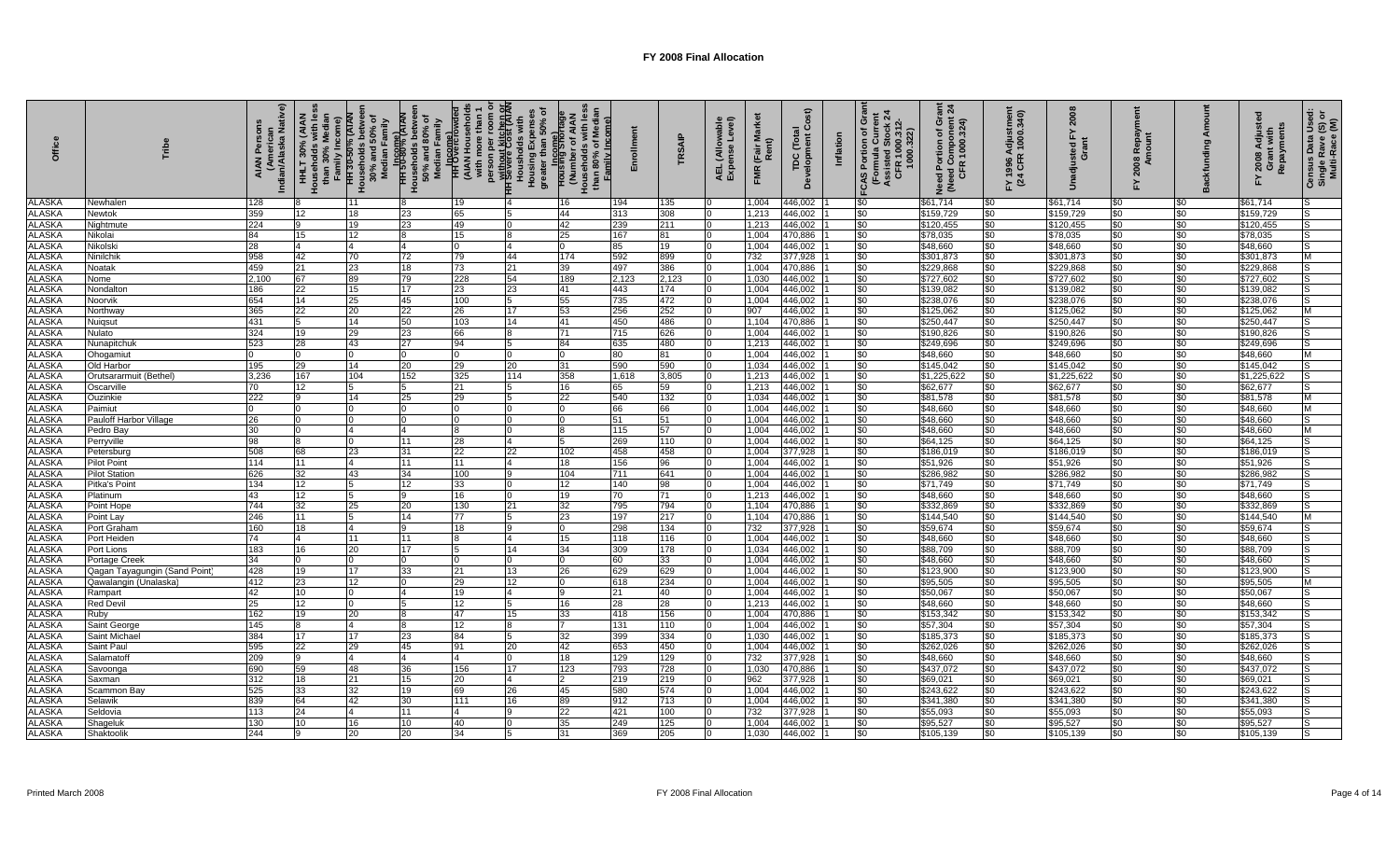|               |                                  | (American<br>Indian/Alaska Native) | nily Inco<br>30%<br>HHLT 30%<br>Households<br>than 30°<br>Family | HH 30-50% (AIAN<br>Households betwee<br>30% and 50% of<br>Median Family | amily<br>HH 50-80% (AIA<br>ouseholds betw<br>50% and 80%<br>Median Family | HH Overcrow<br>(AIAN Househ)<br>with more tha<br>8 | <b>H</b> Severe Cost (AIAN<br>50% of<br><b>Housholds we</b><br>Housing Expe<br>greater than 5 | <b>NVI</b><br>ade<br>mily Income)<br><b>Housing Short</b><br>Number of A<br>Households<br>than 80% of | nies<br>To | <b>RSAIP</b>     | ellA)<br>nse<br>AEL<br>Expe | $\epsilon$<br>(Fair<br>Rent<br><b>FMR</b> | $\boldsymbol{\widehat{s}t}$<br>Ō<br>TDC (Tota<br>Development | Inflation | Gra<br>Ń<br>CAS Portion of C<br>Formula Curre<br>Assisted Stock<br>CFR 1000 <sup>241</sup><br>R 1000.31<br>000.322)<br>CAS | គ្គ ង<br>Need Portion of Gra<br>(Need Component 2)<br>CFR 1000.324) | -Y 1996 Adjustmen<br>(24 CFR 1000.340) |              |                |                | Repayme<br>$2008$<br>Grant | Census Data Usec<br>Single Rave (S) o<br>Multi-Race (M) |
|---------------|----------------------------------|------------------------------------|------------------------------------------------------------------|-------------------------------------------------------------------------|---------------------------------------------------------------------------|----------------------------------------------------|-----------------------------------------------------------------------------------------------|-------------------------------------------------------------------------------------------------------|------------|------------------|-----------------------------|-------------------------------------------|--------------------------------------------------------------|-----------|----------------------------------------------------------------------------------------------------------------------------|---------------------------------------------------------------------|----------------------------------------|--------------|----------------|----------------|----------------------------|---------------------------------------------------------|
| <b>ALASKA</b> | Sheldon's Poin                   | 174                                | 18                                                               | 12                                                                      |                                                                           | 43                                                 |                                                                                               | 29                                                                                                    | 204        | 170              |                             | 1,004                                     | 446,002                                                      |           | \$0                                                                                                                        | \$112,483                                                           | <b>SO</b>                              | \$112,483    | \$0            | \$0            | \$112,483                  |                                                         |
| <b>ALASKA</b> | Shishmaret                       | 590                                | 28                                                               | 38                                                                      | 45                                                                        | 145                                                | 21                                                                                            | 57                                                                                                    | 643        | 503              |                             | 1,030                                     | 446,002                                                      |           | \$0                                                                                                                        | \$354,618                                                           | \$0                                    | \$354,618    | \$0            | \$0            | \$354,618                  | IS.                                                     |
| <b>ALASKA</b> | Shungnak                         | 277                                | 18                                                               |                                                                         | 18                                                                        | 44                                                 |                                                                                               | 31                                                                                                    | 266        | 253              |                             | 1,004                                     | 470,886                                                      |           | \$0                                                                                                                        | \$124,525                                                           | \$0                                    | \$124,525    | \$0            | \$0            | \$124,525                  |                                                         |
| <b>ALASKA</b> | Skagway                          | 52                                 |                                                                  |                                                                         |                                                                           |                                                    |                                                                                               | 14                                                                                                    | 26         | 26               |                             | 1,004                                     | 377,928                                                      |           | \$0                                                                                                                        | \$48,660                                                            | \$0                                    | \$48,660     | \$0            | \$0            | \$48,660                   | M                                                       |
| <b>ALASKA</b> | Sleetmute                        | 105                                | 22                                                               |                                                                         |                                                                           | 27                                                 |                                                                                               | 23                                                                                                    | 126        | 111              |                             | 1,213                                     | 446,002                                                      |           | \$0                                                                                                                        | \$81,818                                                            | \$0                                    | \$81,818     | \$0            | $\frac{1}{20}$ | \$81,818                   | lS.                                                     |
| <b>ALASKA</b> | Solomon                          |                                    |                                                                  |                                                                         |                                                                           | $\overline{0}$                                     |                                                                                               | $\Omega$                                                                                              | 68         | 61               |                             | 1,030                                     | 446,002                                                      |           | \$0                                                                                                                        | \$48,660                                                            | \$0                                    | \$48,660     | \$0            | \$0            | \$48,660                   | lS.                                                     |
| <b>ALASKA</b> | South Naknek                     | 120                                | 17                                                               |                                                                         |                                                                           | 13                                                 |                                                                                               | 24                                                                                                    | 245        | 137              |                             | 1,004                                     | 446,002                                                      |           | \$0                                                                                                                        | \$62,342                                                            | \$0                                    | \$62,342     | \$0            | \$0            | \$62,342                   | lS.                                                     |
| <b>ALASKA</b> | Stebbins                         | 578                                | 45                                                               | 45                                                                      | 23                                                                        | 124                                                | 16                                                                                            | 71                                                                                                    | 642        | 642              |                             | 1,030                                     | 446,002                                                      |           | \$0                                                                                                                        | \$323,905                                                           | \$0                                    | \$323,905    | \$0            | \$0            | \$323,905                  | lS                                                      |
| <b>ALASKA</b> | <b>Stevens Village</b>           | 86                                 | 21                                                               |                                                                         |                                                                           | 29                                                 |                                                                                               | 29                                                                                                    | 196        | 119              |                             | 1,004                                     | 446,002                                                      |           | \$0                                                                                                                        | \$84,117                                                            | \$0                                    | \$84,117     | \$0            | $\frac{1}{20}$ | \$84,117                   | lS.                                                     |
| <b>ALASKA</b> | <b>Stony River</b>               | 56                                 | 12                                                               |                                                                         |                                                                           | 21                                                 |                                                                                               | 25                                                                                                    | 48         | 56               |                             | 1,213                                     | 470,886                                                      |           | \$0                                                                                                                        | \$73,786                                                            | \$0                                    | \$73,786     | \$0            | \$0            | \$73,786                   | lS.                                                     |
| <b>ALASKA</b> | Sun'ag Tribe of Kodiak           | 591                                | 34                                                               | 23                                                                      | 38                                                                        | 13                                                 | 43                                                                                            | 95                                                                                                    | 1,246      | 1,760            |                             | 1,034                                     | 377,928                                                      |           | \$0                                                                                                                        | \$164,597                                                           | \$0                                    | \$164,597    | \$0            | \$0            | \$164,597                  | M                                                       |
| <b>ALASKA</b> | Takotna                          | 22                                 |                                                                  |                                                                         |                                                                           | 12                                                 |                                                                                               | 8                                                                                                     | 42         | 21               |                             | 1,004                                     | 470,886                                                      |           | \$0                                                                                                                        | \$48,660                                                            | \$0                                    | \$48,660     | \$0            | $\frac{1}{20}$ | \$48,660                   | IS.                                                     |
| <b>ALASKA</b> | Tanacross                        | 137                                | 24                                                               | 13                                                                      | 13                                                                        | 47                                                 |                                                                                               | 48                                                                                                    | 169        | 124              |                             | 907                                       | 446,002                                                      |           | \$0                                                                                                                        | \$129,673                                                           | \$0                                    | \$129,673    | \$0            | \$0            | \$129,673                  | IS                                                      |
| <b>ALASKA</b> | Tanana                           | 255                                | 25                                                               | 19                                                                      | 30                                                                        | 78                                                 | 12                                                                                            | 72                                                                                                    | 962        | 218              |                             | 1,004                                     | 470,886                                                      |           | \$0                                                                                                                        | \$227,522                                                           | \$0                                    | \$227,522    | \$0            | \$0            | \$227,522                  | lS                                                      |
| <b>ALASKA</b> | <b>Tatitlek</b>                  | 101                                | 13                                                               |                                                                         | 16                                                                        | 9                                                  |                                                                                               | 20                                                                                                    | 90         | 79               |                             | 907                                       | 377,928                                                      |           | \$0                                                                                                                        | \$56,835                                                            | \$0                                    | \$56,835     | \$0            | \$0            | \$56,835                   | IS                                                      |
| <b>ALASKA</b> | Tazlina                          | 98                                 |                                                                  |                                                                         |                                                                           | $\overline{4}$                                     |                                                                                               |                                                                                                       | 147        | 159              |                             | 907                                       | 377,928                                                      |           | \$0                                                                                                                        | \$48,660                                                            | \$0                                    | \$48,660     | \$0            | \$0            | \$48,660                   | Iм.                                                     |
| <b>ALASKA</b> | Telida                           |                                    |                                                                  |                                                                         |                                                                           | I٥                                                 |                                                                                               |                                                                                                       |            |                  |                             | 1,004                                     | 470,886                                                      |           | \$0                                                                                                                        | \$48,660                                                            | \$0                                    | \$48,660     | \$0            | \$0            | \$48,660                   | lS.                                                     |
| <b>ALASKA</b> | Teller                           | 279                                | 17                                                               | 21                                                                      | 17                                                                        | 66                                                 | 11                                                                                            | 34                                                                                                    | 208        | 91               |                             | 1,030                                     | 446,002                                                      |           | \$0                                                                                                                        | \$172,990                                                           | \$0                                    | \$172,990    | \$0            | \$0            | \$172,990                  | l S                                                     |
| <b>ALASKA</b> | Tetlin                           | 124                                | 21                                                               | 20                                                                      |                                                                           | 45                                                 |                                                                                               | 33                                                                                                    | 281        | $\overline{109}$ |                             | 907                                       | 446,002                                                      |           | \$0                                                                                                                        | \$129,430                                                           | \$0                                    | \$129,430    | \$0            | \$0            | \$129,430                  | lS                                                      |
| <b>ALASKA</b> | Tlingit-Haida Central Counci     | 5,708                              | 448                                                              | 417                                                                     | 266                                                                       | 182                                                | 405                                                                                           | 1,067                                                                                                 | 25,484     | 25,485           | 757                         | 1,096                                     | 377,928                                                      |           | \$4,228,252                                                                                                                | \$1,777,497                                                         | \$0                                    | \$6,005,749  | \$0            | \$342,484      | \$6,348,234                | M                                                       |
| <b>ALASKA</b> | Togiak                           | 769                                | 84                                                               | 52                                                                      | 40                                                                        | 137                                                | 63                                                                                            | 159                                                                                                   | 915        | 808              |                             | 1,004                                     | 446,002                                                      |           | \$0                                                                                                                        | \$532,960                                                           | \$0                                    | \$532,960    | \$0            | \$0            | \$532,960                  | IS.                                                     |
| <b>ALASKA</b> | Toksook Bay-Nunakauyarmuit Tribe | 589                                | 39                                                               | 22                                                                      | 32                                                                        | 95                                                 |                                                                                               | 69                                                                                                    | 654        | 644              |                             | 1,213                                     | 446,002                                                      |           | \$0                                                                                                                        | \$246,372                                                           | \$0                                    | \$246,372    | \$0            | \$0            | \$246,372                  | IS.                                                     |
| <b>ALASKA</b> | Tuluksak                         | 473                                | 18                                                               | 35                                                                      | 29                                                                        | 87                                                 |                                                                                               | 80                                                                                                    | 377        | 298              |                             | 1,213                                     | 446,002                                                      |           | \$0                                                                                                                        | \$225,657                                                           | \$0                                    | \$225,657    | \$0            | \$0            | \$225,657                  | l S                                                     |
| <b>ALASKA</b> | <b>Tuntutuliak</b>               | 430                                | 22                                                               | 27                                                                      | 21                                                                        | 82                                                 |                                                                                               | 45                                                                                                    | 421        | 334              |                             | 1,213                                     | 446,002                                                      |           | \$0                                                                                                                        | \$198,903                                                           | \$0                                    | \$198,903    | \$0            | \$0            | \$198,903                  | lS.                                                     |
| <b>ALASKA</b> | Tununak                          | 362                                | 34                                                               | 32                                                                      | 26                                                                        | 75                                                 |                                                                                               | 91                                                                                                    | 243        | 259              |                             | 1,213                                     | 446,002                                                      |           | \$0                                                                                                                        | \$228,668                                                           | \$0                                    | \$228,668    | \$0            | \$0            | \$228,668                  | lS                                                      |
| <b>ALASKA</b> | <b>Twin Hills</b>                | 64                                 |                                                                  | Q                                                                       |                                                                           | 18                                                 |                                                                                               | 18                                                                                                    | 96         | 70               |                             | 1,004                                     | 446,002                                                      |           | \$0                                                                                                                        | \$48,660                                                            | \$0                                    | \$48,660     | \$0            | \$0            | \$48,660                   | IS.                                                     |
| <b>ALASKA</b> | Tyonek                           | 203                                | 20                                                               | 28                                                                      | 21                                                                        | $\mathbf{Q}$                                       | 11                                                                                            | 55                                                                                                    | 572        | 585              |                             | 732                                       | 446,002                                                      |           | \$0                                                                                                                        | \$106,595                                                           | \$0                                    | \$106,595    | \$0            | \$0            | \$106,595                  | IS.                                                     |
| <b>ALASKA</b> | Ugashik                          |                                    |                                                                  |                                                                         |                                                                           | $\boldsymbol{\Delta}$                              |                                                                                               |                                                                                                       | 81         | 12               |                             | 1,004                                     | 446,002                                                      |           | \$0                                                                                                                        | \$48,660                                                            | \$0                                    | \$48,660     | \$0            | \$0            | \$48,660                   | M                                                       |
| <b>ALASKA</b> | Umkumiute                        | 14                                 |                                                                  |                                                                         |                                                                           | $\Omega$                                           |                                                                                               |                                                                                                       | 31         | 28               |                             | 1,213                                     | 446,002                                                      |           | \$0                                                                                                                        | \$48,660                                                            | \$0                                    | \$48,660     | \$0            | \$0            | \$48,660                   | lS.                                                     |
| <b>ALASKA</b> | Unalakleet                       | 717                                | 43                                                               | 35                                                                      | 48                                                                        | 93                                                 | 17                                                                                            | 80                                                                                                    | 1,541      | 806              |                             | 1,030                                     | 446,002                                                      |           | \$0                                                                                                                        | \$298,494                                                           | \$0                                    | \$298,494    | \$0            | \$0            | \$298,494                  | ls                                                      |
| <b>ALASKA</b> | Unga                             | 44                                 |                                                                  |                                                                         |                                                                           | l0                                                 |                                                                                               |                                                                                                       | 87         | 87               |                             | 1,004                                     | 446,002                                                      |           | \$0                                                                                                                        | \$48,660                                                            | \$0                                    | \$48,660     | $\frac{1}{20}$ | \$0            | \$48,660                   | IS.                                                     |
| <b>ALASKA</b> | Venetie                          | 343                                | 20                                                               | 19                                                                      | 21                                                                        | 25                                                 | 16                                                                                            | 60                                                                                                    | 237        | 237              |                             | 1,004                                     | 446,002                                                      |           | \$0                                                                                                                        | \$121,035                                                           | \$0                                    | \$121,035    | \$0            | \$0            | \$121,035                  | M                                                       |
| <b>ALASKA</b> | Wainwright                       | 557                                | 27                                                               | 20                                                                      | 26                                                                        | 116                                                |                                                                                               | 50                                                                                                    | 593        | 613              |                             | 1,104                                     | 470,886                                                      |           | \$0                                                                                                                        | \$279,257                                                           | \$0                                    | \$279,257    | \$0            | \$0            | \$279,257                  | l S                                                     |
| <b>ALASKA</b> | Wales                            | 143                                | 11                                                               | 5                                                                       | 17                                                                        | 44                                                 |                                                                                               | 20                                                                                                    | 224        | 127              |                             | 1,030                                     | 446,002                                                      |           | \$0                                                                                                                        | \$112,569                                                           | \$0                                    | \$112,569    | $\frac{1}{20}$ | \$0            | \$112,569                  | lS                                                      |
| <b>ALASKA</b> | <b>White Mountair</b>            | 191                                | 26                                                               | 25                                                                      | 14                                                                        | 46                                                 | 16                                                                                            | 34                                                                                                    | 337        | 146              |                             | 1,030                                     | 446,002                                                      |           | \$0                                                                                                                        | \$159,068                                                           | \$0                                    | \$159,068    | \$0            | \$0            | \$159,068                  | ls                                                      |
| <b>ALASKA</b> | Wrangel                          | 618                                | 44                                                               | 34                                                                      | 69                                                                        | 24                                                 |                                                                                               | 130                                                                                                   | 551        | 551              |                             | 1.004                                     | 377,928                                                      |           | \$0                                                                                                                        | \$170,491                                                           | \$0                                    | \$170,49     | $\frac{1}{20}$ | \$0            | \$170,491                  | IS.                                                     |
| <b>ALASKA</b> | Yakutat                          | 373                                | 28                                                               | 20                                                                      | 27                                                                        | 47                                                 | 16                                                                                            | 54                                                                                                    | 385        | 358              |                             | 1.004                                     | 377,928                                                      |           | \$0                                                                                                                        | \$132,163                                                           | \$0                                    | \$132,163    | \$0            | \$0            | \$132,163                  | M                                                       |
| <b>ALASKA</b> | <b>TOTAL</b>                     | 128.845                            | 7,963                                                            | 7.549                                                                   | 8.245                                                                     | 13.645                                             | 5.638                                                                                         | 19.547                                                                                                | 187.457    | 149,356          |                             |                                           |                                                              |           | \$40,231,372                                                                                                               | \$52,961,658                                                        | <b>SO</b>                              | \$93,193,030 | (\$408,463)    | \$4,008,174    | \$96,792,741               |                                                         |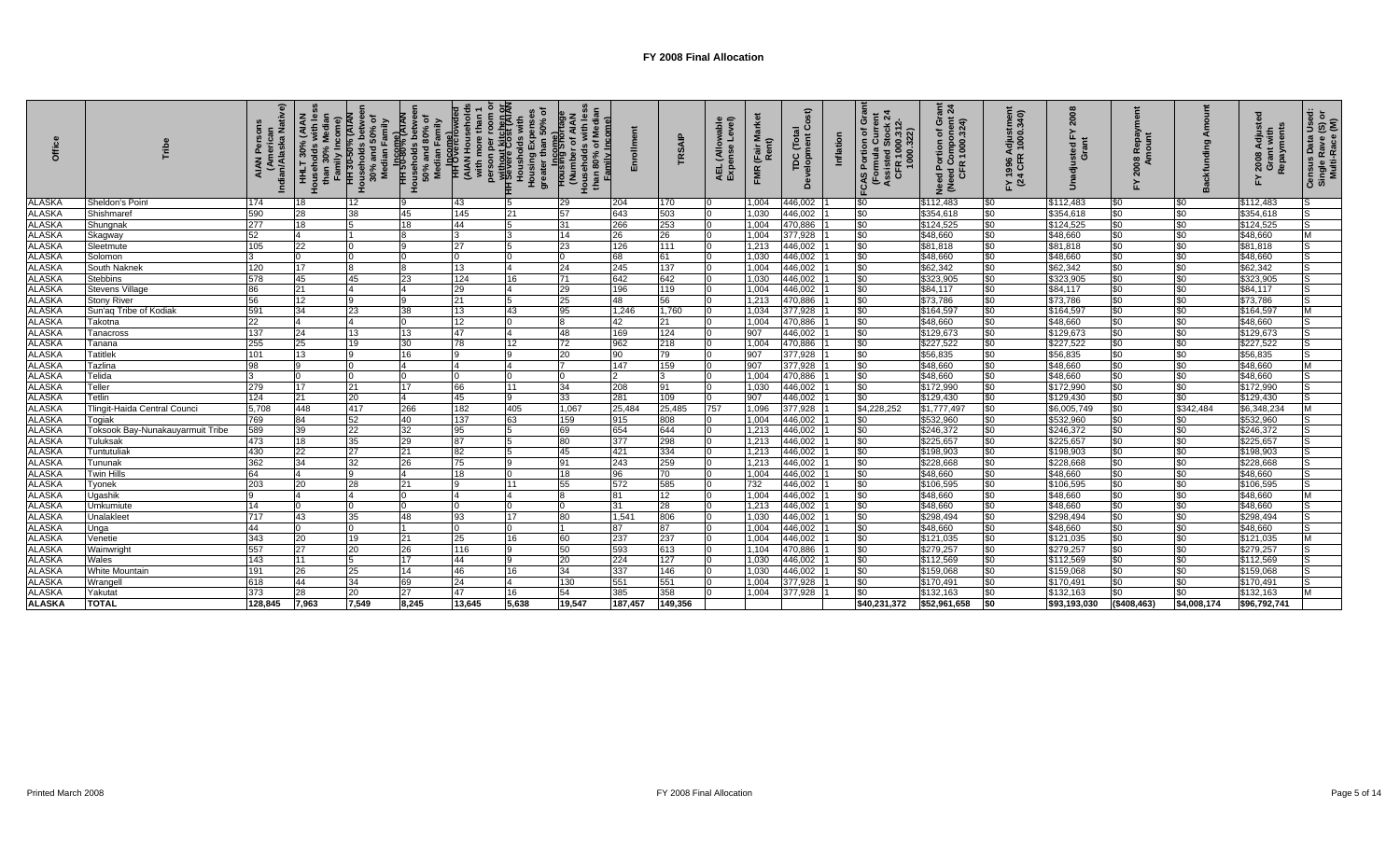| 둥              |                                               | ndian/Alaska Native<br><b>AIAN</b> | 30%<br>H<br>than | 50%<br>30%<br>Med<br>Ë | 80%<br>egy<br>seholds<br>50% apr | <b>Pregme)</b><br>(AIAN | sing<br>person<br><del>Without</del><br>Houshce<br>Housing<br>Housing<br>greater th |        |        | TRSAIP   | wable<br>Level)<br>ellA)<br>AEL (Allo<br>Expense | (Fair M<br>Rent)<br>FMR | $\tilde{c}$<br>Jevelopm<br>TDC | O<br>n of G<br>Curre<br>322<br>Portio<br><b>CFR 100<br/>Kasisted S</b><br>Assisted S<br>CFR 100 | සී<br>Component<br>[1000.324]<br>৳<br>$\blacksquare$<br>Need Portion<br>(Need Comp)<br>CFR 100 | Y 1996 Adjustmen<br>(24 CFR 1000.340) | ន<br>걊       | ءِ ∌            |              | Repayments<br>2008 | $\mathfrak{F} \subseteq$<br>۱š<br>Census Data I<br>Single Rave (<br>Multi-Race ( |
|----------------|-----------------------------------------------|------------------------------------|------------------|------------------------|----------------------------------|-------------------------|-------------------------------------------------------------------------------------|--------|--------|----------|--------------------------------------------------|-------------------------|--------------------------------|-------------------------------------------------------------------------------------------------|------------------------------------------------------------------------------------------------|---------------------------------------|--------------|-----------------|--------------|--------------------|----------------------------------------------------------------------------------|
| <b>CHICAGO</b> | Aroostook Band of Micmac                      | 1.054                              | 78               | 63                     | 92                               | 20                      | 47                                                                                  | 145    | 904    | 904      | 193                                              | 542                     | 240,063                        | \$417,172                                                                                       | \$165,692                                                                                      | \$0                                   | \$582,864    | \$0             | \$518.980    | \$1.101.844        |                                                                                  |
| CHICAGO        | Bad River Band                                | 2,239                              | 164              | 117                    | 248                              | 87                      | 79                                                                                  | 346    | 6,618  | 2,243    | 204                                              | 519                     | 273,095                        | \$971,428                                                                                       | \$423,375                                                                                      | \$0                                   | \$1,394,803  | \$1,314         | \$71,933     | \$1,468,049        |                                                                                  |
| CHICAGO        | Bay Mills Indian Community                    | .045                               | 57               | 54                     |                                  | 19                      | 36                                                                                  |        | 1.610  | 1,268    | 194                                              | 532                     | 234.565                        | \$687,206                                                                                       | \$117.748                                                                                      | \$0                                   | \$804.954    | \$0             | \$101.790    | \$906,744          |                                                                                  |
| <b>CHICAGO</b> | Boise Forte Band of Minnesota Chippew 513     |                                    | 46               | 45                     | 31                               | 27                      |                                                                                     |        | 2,931  | 2,644    | 231                                              | 551                     | 289,305                        | \$916,498                                                                                       | \$113,463                                                                                      | \$22,978                              | \$1,029,96   | \$0             | \$0          | \$1,029,961        |                                                                                  |
| CHICAGO        | Catawba Indian Tribe                          | 4.956                              | 357              | 305                    | 533                              | 177                     | 292                                                                                 | 1.121  | 2.478  | 1,836    |                                                  | 632                     | 181.744                        | \$276.07                                                                                        | \$905,747                                                                                      | \$0                                   | \$1.181.81   | \$0             | \$22.91      | \$1.204.729        |                                                                                  |
| CHICAGO        | 934<br>Cayuga Nation                          |                                    | 101              | 76                     | 90                               | 44                      | 87                                                                                  | 267    | 467    | 467      |                                                  | 616                     | 294,366                        | \$0                                                                                             | \$369.328                                                                                      | \$0                                   | \$369.328    | \$0             | \$0          | \$369,328          |                                                                                  |
| <b>CHICAGO</b> | Coharie State Tribe                           | 2,218                              | 178              | 211                    | 133                              | 82                      | 116                                                                                 | 502    | 1,600  | 1,600    | 170                                              | 529                     | 192,272                        | \$112,971                                                                                       | \$427,339                                                                                      | \$93,435                              | \$540,310    | \$0             | \$0          | \$540,310          | M                                                                                |
| <b>CHICAGO</b> | Eastern Cherokee                              | 7.378                              | 423              | 351                    | 426                              | 265                     | 135                                                                                 | 689    | 13.868 | 7,477    | 219                                              | 547                     | 195,690                        | \$2,075,473                                                                                     | \$850,558                                                                                      | \$0                                   | \$2,926,031  | (\$178,960)     | \$28,706     | \$2,775,777        |                                                                                  |
| <b>CHICAGO</b> | Fond Du Lac Band of Minnesota Chipper 7,804   |                                    | 632              | 451                    | 564                              | 313                     | 359                                                                                 | 1,324  | 3,902  | 3,379    | 203                                              | 555                     | 292,727                        | \$1,697,866                                                                                     | \$1,684,69                                                                                     | \$0                                   | \$3,382,564  | \$0             | \$341,826    | \$3,724,389        | M                                                                                |
| <b>CHICAGO</b> | 973<br>Forest County Potawatam                |                                    | 11               |                        | 10 <sup>10</sup>                 | $\overline{38}$         | 27                                                                                  |        | 1.235  | 1,235    | 195                                              | 541                     | 264.420                        | \$306.471                                                                                       | \$87.148                                                                                       | \$0                                   | \$393.619    | \$0             | \$166.079    | \$559.698          | M                                                                                |
| <b>CHICAGO</b> | 471<br>Srand Portage Band of Minn. Chippewa   |                                    | 34               | 34                     | 60                               | 20                      | 37                                                                                  | 105    | 1.106  | 451      | 175                                              | 519                     | 292,727                        | \$214,520                                                                                       | \$133,598                                                                                      | \$0                                   | \$348,118    | \$0             | \$0          | \$348,118          | M                                                                                |
| <b>CHICAGO</b> | Grand Traverse Band                           | 5.081                              | 244              | 231                    | 470                              | 197                     | 258                                                                                 | 866    | 3.973  | 3,217    | 175                                              | 659                     | 231.184                        | \$402,183                                                                                       | \$834.589                                                                                      | \$0                                   | \$1.236.772  | $\sqrt{50}$     | \$136.583    | \$1.373.355        | M                                                                                |
| CHICAGO        | Haliwa-Saponi State Tribe                     | 2.580                              | 234              | 166                    | 140                              | 88                      | 113                                                                                 | 499    | 3.719  | 3.604    | 170                                              | 524                     | 193.287                        | \$165,293                                                                                       | \$437,559                                                                                      | \$0                                   | \$602.852    | \$0             | \$0          | \$602,852          | 'S                                                                               |
| CHICAGO        | 404<br><b>Hannahville Community</b>           |                                    | 20               | 17                     | 28                               | $\overline{20}$         | 17                                                                                  | 42     | 744    | 583      |                                                  | 519                     | 246,254                        | \$103,203                                                                                       | \$75,211                                                                                       | \$0                                   | \$178,414    | \$0             | \$138,680    | \$317,094          |                                                                                  |
| <b>CHICAGO</b> | Ho-Chunk Nation                               | 13,526                             | 889              | 814                    | 1,380                            | 451                     | 676                                                                                 | 2,910  | 6,763  | 6,284    | 237                                              | 620                     | 265,560                        | \$1,077,608                                                                                     | \$2,770,340                                                                                    | \$0                                   | \$3,847,948  | (\$54,499)      | \$26,962     | \$3,820,411        | M                                                                                |
| <b>CHICAGO</b> | 510<br><b>Houlton Band of Maliseets</b>       |                                    | 38               | 31                     | 45                               | 10                      | 23                                                                                  | 36     | 864    | 437      | 193                                              | 542                     | 240,063                        | \$384,893                                                                                       | \$74,723                                                                                       | \$0                                   | \$459,616    | \$0             | \$0          | \$459,616          | M                                                                                |
| CHICAGO        | Huron Band of Potawatom                       | 1.342                              | 112              | 114                    | 164                              | 33                      | 87                                                                                  | 390    | 671    | 374      |                                                  | 610                     | 258.392                        | \$0                                                                                             | \$322,123                                                                                      | \$0                                   | \$322,123    | \$0             | \$0          | \$322,123          | M                                                                                |
| CHICAGO        | ƙeweenaw Bay Indian Communit                  | 1.728                              | 94               | 89                     | 143                              | 31                      | 60                                                                                  | 75     | 3,085  | 2,097    | 161                                              | 519                     | 250,816                        | \$1,308,996                                                                                     | \$216,736                                                                                      | \$0                                   | \$1,525,732  | (\$43,109)      | \$0          | \$1,482,623        |                                                                                  |
| <b>CHICAGO</b> | Lac Courte Oreilles                           | 2.822                              | 235              | 159                    | 228                              | 96                      | 93                                                                                  | 245    | 5,522  | 7,721    | 159                                              | 519                     | 273,095                        | \$1,994,660                                                                                     | \$561.380                                                                                      | \$0                                   | \$2,556,040  | \$15,129        | \$122,565    | \$2.693.733        |                                                                                  |
| CHICAGO        | .ac Du Flambeau Band                          | 2.099                              | 118              | 104                    | 157                              | 44                      | 46                                                                                  | 175    | 3,250  | 1,643    | 160                                              | 541                     | 264,420                        | \$1,090,277                                                                                     | \$316,783                                                                                      | \$0                                   | \$1,407,060  | \$0             | \$218,185    | \$1,625,244        |                                                                                  |
| CHICAGO        | 122<br>ac Vieux Desert Band                   |                                    | 15               |                        | 11                               |                         | 15                                                                                  |        | 442    | 322      | 180                                              | 519                     | 249,675                        | \$208,733                                                                                       | \$34,342                                                                                       | \$0                                   | \$243,075    | \$0             | \$0          | \$243,075          |                                                                                  |
| CHICAGO        | eech Lake Band of Minnesota Chippew 6,421     |                                    | 594              | 359                    | 482                              | 280                     | 260                                                                                 | 1.013  | 8.294  | 8.875    | 196                                              | 530                     | 268.208                        | \$2,091,397                                                                                     | \$1,496,85                                                                                     | \$0                                   | \$3.588.249  | \$0             | \$0          | \$3,588,249        |                                                                                  |
| <b>CHICAGO</b> | ittle River Band of Ottawa                    | 1,197                              | 91               | 79                     | 103                              | 64                      | 65                                                                                  | 273    | 3,058  | 1,382    |                                                  | 536                     | 231,184                        | \$0                                                                                             | \$239,453                                                                                      | \$0                                   | \$239,453    | \$0             | $30^{\circ}$ | \$239,453          | <b>M</b>                                                                         |
| CHICAGO        | ittle Traverse Bay Band.                      | 2.151                              | 103              | 98                     | 199                              | 83                      | 109                                                                                 | 400    | 3,889  | 1,362    |                                                  | 572                     | 235,705                        | \$0                                                                                             | \$366,384                                                                                      | \$0                                   | \$366.384    | \$0             | \$0          | \$366,384          |                                                                                  |
| CHICAGO        | 627<br>ower Sioux <u>.</u>                    |                                    | 36               | 38                     | 18                               |                         | 43                                                                                  | 60     | 838    | 737      | 232                                              | 519                     | 248,983                        | \$176,101                                                                                       | \$121,187                                                                                      | \$0                                   | \$297,288    | \$124,308       | \$0          | \$421,596          |                                                                                  |
| <b>CHICAGO</b> | umbee State Tribe                             | 64,600                             | 4,269            | 2,847                  | 4,564                            | 2,029                   | 2,855                                                                               | 11,476 | 43,312 | 32,076   | 170                                              | 535                     | 192,272                        | \$953,529                                                                                       | \$10,011,558                                                                                   | \$0                                   | \$10,965,087 | \$0             | \$0          | \$10,965,087       | IS                                                                               |
| <b>CHICAGO</b> | Mashpee Wampanoag                             | 2.580                              | 166              | 128                    | 230                              | 37                      | 157                                                                                 | 524    | 1,553  | $\Omega$ |                                                  | 1.003                   | 301,901                        | \$0                                                                                             | \$569,977                                                                                      | \$0                                   | \$569,977    | \$0             | \$0          | \$569,977          | M                                                                                |
| <b>CHICAGO</b> | Match-e-be-nash-she-wish Band of Potta 588    |                                    | 38               | 37                     | 52                               | 17                      | 29                                                                                  | 128    | 294    | 189      |                                                  | 671                     | 236,479                        | \$0                                                                                             | \$125,437                                                                                      | \$0                                   | \$125,437    | \$0             | \$0          | \$125,437          | l S                                                                              |
| <b>CHICAGO</b> | Menominee Indian Tribe                        | 3.348                              | 233              | 134                    | 189                              | 125                     | 59                                                                                  | 262    | 8.420  | 5.111    | 159                                              | 556                     | 274,969                        | \$1,824,671                                                                                     | \$539.323                                                                                      | \$0                                   | \$2.363.994  | (\$66, 122)     | \$0          | \$2.297.872        | lS                                                                               |
| CHICAGO        | Miccosukee Tribe                              |                                    |                  |                        |                                  |                         | $\Omega$                                                                            |        | 400    | 589      |                                                  | 1.054                   | 209,562                        | \$0                                                                                             | \$48,660                                                                                       | \$0                                   | \$48,660     | \$0             | \$0          | \$48,660           | M                                                                                |
| <b>HICAGO</b>  | Mille Lacs Band of Minnesota Chippewa 3,146   |                                    | 195              | 212                    | 210                              | 149                     | 136                                                                                 | 486    | 3,602  | 2,053    | 228                                              | 587                     | 287,432                        | \$741,575                                                                                       | \$646,160                                                                                      | \$0                                   | \$1,387,735  | \$0             | \$156,720    | \$1.544.455        | M                                                                                |
| CHICAGO        | Mississippi Choctaw Tribe                     | 9,473                              | 406              | 322                    | 545                              | 436                     | 246                                                                                 | 538    | 9,239  | 8,099    | 152                                              | 494                     | 180,112                        | \$2,383,858                                                                                     | \$853,975                                                                                      | \$0                                   | \$3,237,833  | (\$19,350)      | \$88,539     | \$3,307,022        | M                                                                                |
| CHICAGO        | <b>MOWA Band of Choctaw Indians</b>           | 1.430                              | 78               | 57                     | 68                               | 51                      | 59                                                                                  | 131    | 3.011  | 3.011    | 161                                              | 456                     | 205.028                        | \$284,678                                                                                       | \$200.828                                                                                      | \$0                                   | \$485,506    | \$0             | \$119.947    | \$605.453          |                                                                                  |
| <b>CHICAGO</b> | Narragansett Tribe                            | 2,204                              | 151              | 143                    | 196                              | 10                      | 129                                                                                 | 490    | 2.748  | 2.748    |                                                  | 942                     | 290,833                        | \$0                                                                                             | \$466,505                                                                                      | \$0                                   | \$466,505    | \$0             | \$0          | \$466,505          | M                                                                                |
| <b>CHICAGO</b> | Oneida Nation of New York                     | 2,000                              | 183              | 113                    | 164                              | 56                      | 160                                                                                 | 429    | 1,000  | 650      | 251                                              | 611                     | 268,146                        | \$178,356                                                                                       | \$580,995                                                                                      | \$0                                   | \$759,350    | \$0             | \$0          | \$759,350          | lS                                                                               |
| CHICAGO        | Oneida Tribe                                  | 11.157                             | 669              | 519                    | 1,023                            | 359                     | 409                                                                                 | 1.949  | 14.745 | 5,382    | 184                                              | 607                     | 274,969                        | \$1,389,604                                                                                     | \$2,002,733                                                                                    | \$0                                   | \$3,392,33   | \$0             | \$73.582     | \$3,465,919        | M                                                                                |
| CHICAGO        | 872<br>Onondaga Nation                        |                                    |                  | 16                     | 25                               | 14                      | 21                                                                                  | 46     |        |          |                                                  | 616                     | 268,146                        | \$0                                                                                             | \$87,015                                                                                       | \$0                                   | \$87,015     | \$0             | \$0          | \$87,015           |                                                                                  |
| <b>CHICAGO</b> | 618<br>Passamaquoddy Indian Tribe             |                                    | 54               | 48                     | 53                               |                         | 13                                                                                  | 24     | 1.364  | 707      | 193                                              | 588                     | 251,488                        | \$846,680                                                                                       | \$89.681                                                                                       | \$0                                   | \$936,362    | (\$52,361)      | \$233.624    | \$1,117,625        |                                                                                  |
| CHICAGO        | Penobscot Tribe                               | 2.242                              | 229              | 172                    | 201                              | 56                      | 202                                                                                 | 519    | 2,247  | 618      | 181                                              | 605                     | 251,488                        | \$401,135                                                                                       | \$556,103                                                                                      | \$0                                   | \$957,238    | \$0             | \$በ          | \$957,238          |                                                                                  |
| CHICAGO        | Pleasant Point                                | 1,238                              | 123              | 80                     | 91                               | 31                      | 61                                                                                  | 180    | 2,014  | 897      | 181                                              | 588                     | 251,488                        | \$559,975                                                                                       | \$226,191                                                                                      | \$0                                   | \$786,166    | \$0             | \$306,160    | \$1,092,326        |                                                                                  |
| CHICAGO        | Poarch Band of Creek Indians                  | 4.946                              | 334              | 307                    | 404                              | 111                     | 258                                                                                 | 872    | 2,473  | 1,811    | 157                                              | 582                     | 205,028                        | \$700,018                                                                                       | \$866.712                                                                                      | \$0                                   | \$1,566,729  | \$0             | \$0          | \$1,566,729        |                                                                                  |
| <b>CHICAGO</b> | Pokagon Band of Potawatomi                    | 6.672                              | 432              | 424                    | 593                              | 191                     | 329                                                                                 | 1.434  | 3,336  | 1,155    | 238                                              | 615                     | 273,523                        | \$53,816                                                                                        | \$1,634,823                                                                                    | \$0                                   | \$1,688,639  | $\overline{30}$ | \$0          | \$1,688,639        |                                                                                  |
| <b>CHICAGO</b> | Red Cliff Band of Lake Superior Chippe<br>995 |                                    | 94               | 61                     | 104                              | 26                      | 31                                                                                  | 128    | 5.312  | 2,513    | 144                                              | 519                     | 273,095                        | \$882.559                                                                                       | \$211.912                                                                                      | \$0                                   | \$1.094.471  | \$0             | \$0          | \$1.094.47         |                                                                                  |
| <b>CHICAGO</b> | Red Lake Band of Chippewa                     | 7,079                              | 603              | 333                    | 330                              | 337                     | 193                                                                                 | 856    | 9,538  | 9,912    | 186                                              | 541                     | 268,208                        | \$2,028,160                                                                                     | \$1,385,413                                                                                    | \$0                                   | \$3,413,572  | \$0             | \$0          | \$3,413,572        |                                                                                  |
| <b>CHICAGO</b> | Sac & Fox Tribe<br>757                        |                                    | 51               | 60                     | 59                               | 38                      | 23                                                                                  | 150    | 1.309  | 1.343    | 196                                              | 520                     | 261,406                        | \$120,279                                                                                       | \$171.028                                                                                      | \$0                                   | \$291.307    | \$0             | \$0          | \$291.307          | 'S                                                                               |
| CHICAGO        | Saginaw Chippewa                              | 6.032                              |                  |                        | 32                               | 210                     | 344                                                                                 |        | 3.016  | 1.288    | 188                                              | 533                     | 259,125                        | \$448,784                                                                                       | \$661,598                                                                                      | \$0                                   | \$1.110.382  | \$0             | \$61,068     | \$1.171.450        | <b>M</b>                                                                         |
| CHICAGO        | 596<br>Saint Croix Chippew                    |                                    | 32               | 19                     | 56                               | 13                      | 19                                                                                  |        | 1,031  | 2,648    | 171                                              | 552                     | 273,095                        | \$1,103,607                                                                                     | \$88,152                                                                                       | \$0                                   | \$1,191,759  | \$0             | \$103,600    | \$1,295,359        |                                                                                  |
| CHICAGO        | Sault Ste. Marie Tribe                        | 13,527                             | 738              | 694                    | 1,123                            | 244                     | 467                                                                                 | 2,101  | 30,324 | 16,415   | 238                                              | 529                     | 234,565                        | \$2,338,780                                                                                     | \$1,841,227                                                                                    | \$0                                   | \$4,180,007  | \$0             | \$10.010     | \$4,190,017        | M                                                                                |
| CHICAGO        | Seminole Tribe                                | 6,610                              | 390              | 332                    | 523                              | 625                     | 502                                                                                 | 1,245  | 3.305  | 2,959    | 196                                              | 816                     | 215,196                        | \$0                                                                                             | \$1,681,755                                                                                    | \$0                                   | \$1,681,755  | \$0             | \$0          | \$1,681,755        |                                                                                  |
| <b>CHICAGO</b> | Seneca Nation of New York                     | 3.860                              | 297              | 218                    | 281                              | 113                     | 217                                                                                 | 512    | 7.321  | 7,322    | 159                                              | 590                     | 294.366                        | \$1,522,934                                                                                     | \$971,238                                                                                      | \$0                                   | \$2,494,171  | \$0             | \$0          | \$2,494,171        |                                                                                  |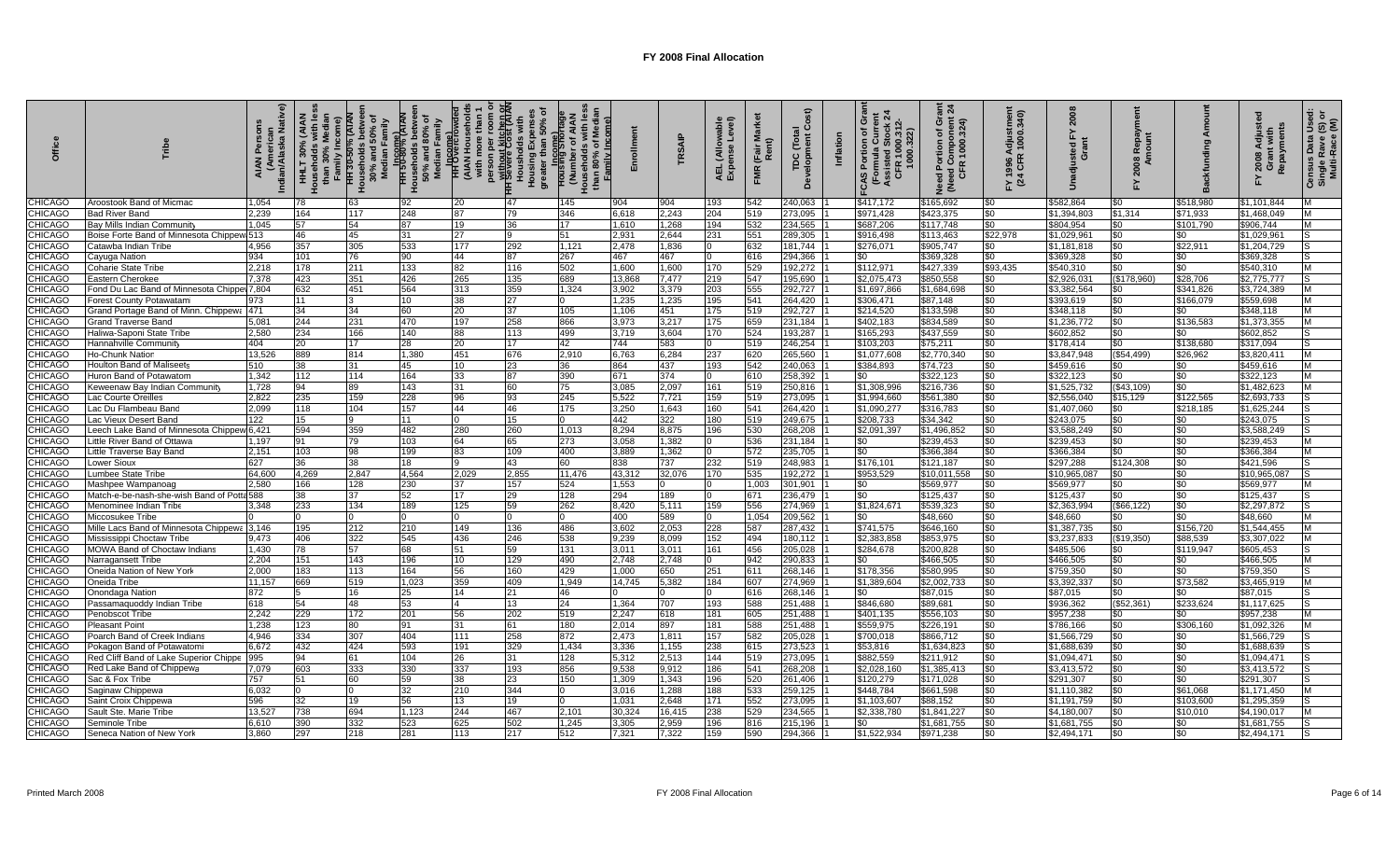|                |                                             |         |        |        |        |       |        |        |         |         | . e<br>1 및 찣 |       |         | ဖာ           | <u>្តី</u> ង<br>$\Delta$ $\equiv$ $\Rightarrow$<br>គន<br>∍ ປັ∝∠<br>ᇴᅙ<br>훈혼 | : ຣ<br>: 8<br>ន្លឺ &៊ |              |                |             | នី ចិ ខ្លី   |  |
|----------------|---------------------------------------------|---------|--------|--------|--------|-------|--------|--------|---------|---------|--------------|-------|---------|--------------|-----------------------------------------------------------------------------|-----------------------|--------------|----------------|-------------|--------------|--|
| <b>CHICAGO</b> | Shakopee Sioux                              | 258     |        |        |        |       |        |        | 354     | 764     | 232          | 858   | 307,471 | \$0          | \$103,929                                                                   |                       | \$103,929    |                |             | \$103,929    |  |
| <b>CHICAGO</b> | Sokagoan Chippewa Tribe                     | 352     |        |        |        |       |        |        | 1,227   | 446     | 205          | 541   | 264,420 | \$748,183    | \$45,580                                                                    |                       | \$793,763    |                | \$68,364    | \$862,127    |  |
| <b>CHICAGO</b> | St. Regis Mohawk Tribe                      | 4,484   | 273    | 276    | 332    | 160   | 244    | 588    | 10,830  | 10,830  | 228          | 555   | 252,995 | \$1,307,351  | \$959,833                                                                   |                       | \$2,267,183  |                | \$156,090   | \$2,423,274  |  |
| <b>CHICAGO</b> | Stockbridge-Munsee Tribe                    | 838     |        | 53     |        | 34    |        | 68     | 1,560   | 737     | 162          | 519   | 260,143 | \$340,788    | \$125,994                                                                   |                       | \$466,782    |                |             | \$466,782    |  |
| <b>CHICAGO</b> | Tonawanda Band of Senecas                   | 244     |        |        |        |       |        | 110    |         | 689     |              | 652   | 294,366 |              | \$124,055                                                                   |                       | \$124,055    |                |             | \$124,055    |  |
| <b>CHICAGO</b> | <b>Tuscarora Nation</b>                     | 384     |        |        |        |       |        | 135    |         | 664     |              | 616   | 286,037 | \$0          | \$126,121                                                                   |                       | \$126,121    |                |             | \$126,121    |  |
| <b>CHICAGO</b> | Upper Sioux Indian Community                | 714     |        | 45     |        |       |        | 152    | 437     | 413     | 232          | 523   | 298,347 | \$57,253     | \$154,719                                                                   |                       | \$211,973    |                | \$24,469    | \$236,442    |  |
| <b>CHICAGO</b> | Waccamaw Siouan State Tribe                 | 1,586   |        | 110    |        |       |        | 281    | 1,450   | 1,450   | 170          | 519   | 192,272 | \$55,163     | \$237,632                                                                   |                       | \$292,795    |                | \$126,144   | \$418,939    |  |
| <b>CHICAGO</b> | Wampanoag Tribe                             | 381     |        |        |        |       |        | 35     | 1,065   | 304     | 644          | 1,178 | 376,931 | \$350,918    | \$82,013                                                                    |                       | \$432,931    |                | \$178,301   | \$611,232    |  |
| <b>CHICAGO</b> | White Earth Band of Minnesota Chippew 6,290 |         | 532    | 387    | 509    | 264   | 218    | 1,034  | 19,629  | 7,687   | 195          | 519   | 264,786 | \$1,960,017  | \$1,177,336                                                                 |                       | \$3,137,353  | (\$48,903)     | \$399,300   | \$3,487,750  |  |
| <b>CHICAGO</b> | <b>TOTAL</b>                                | 242,297 | 15,786 | 12,284 | 18,184 | 8,358 | 10,675 | 38,498 | 279,297 | 195,622 |              |       |         | \$40,261,691 | \$42,802,565                                                                | \$116,413             | \$83,064,257 | $($ \$322,553) | \$4,001,116 | \$86,742,819 |  |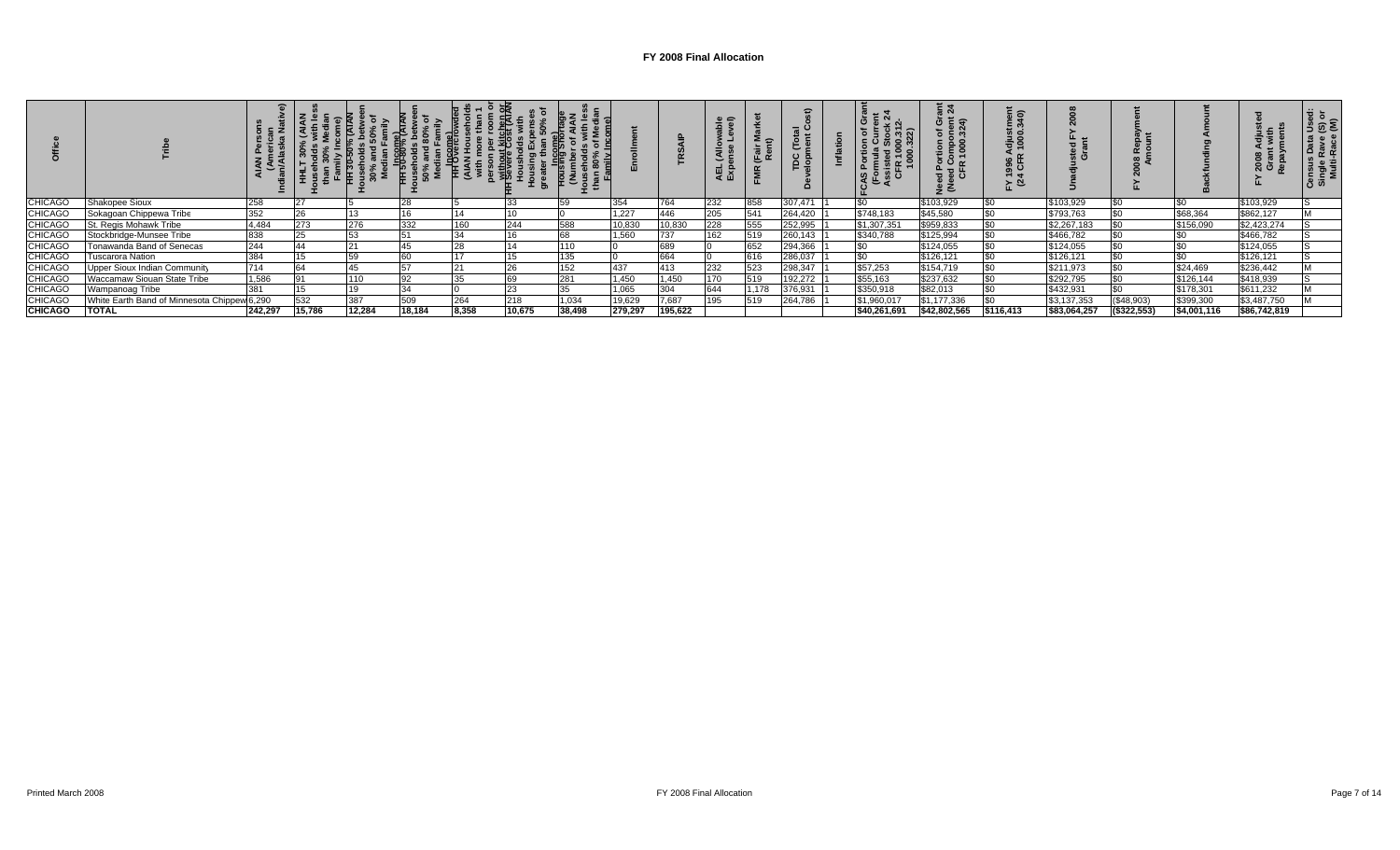|               |                                              |         |        | $30\%$ | $80^{\circ}$<br><b>TH</b> 50-80% (P<br>$50\%$<br>Med | - ram<br>- HH <mark>Overcro</mark><br>- (АІАМ | person per .<br>- Without kitchen or<br>- Severe Cost (AIAN)<br>Housi<br>Housi<br>greate | <b>Income)</b><br>Dusing Sho<br>$rac{1}{2}$ |         | <b>SAIP</b> | $\widehat{\pi}$<br>ellA)<br>4EL | (Fair<br>Ren | 5C      | Inflation | ပ<br>ত<br>ō<br>$\frac{5}{16}$ $\frac{6}{16}$<br><u>ីទី</u><br>ທ | <u>हैं द्वा</u><br>mponent<br>000.324)<br>ඏ<br>ed Col<br>CFR 1<br>ಕ್ಕೆ | tmen <sup>-</sup><br>340)<br>1996 Adjust<br>CFR 1000.<br>$\frac{1}{2}$ $\frac{5}{4}$ |              |               |             | 2008<br>Repa | ingle Rave<br>Multi-Race<br>ő<br>Census<br>Single |
|---------------|----------------------------------------------|---------|--------|--------|------------------------------------------------------|-----------------------------------------------|------------------------------------------------------------------------------------------|---------------------------------------------|---------|-------------|---------------------------------|--------------|---------|-----------|-----------------------------------------------------------------|------------------------------------------------------------------------|--------------------------------------------------------------------------------------|--------------|---------------|-------------|--------------|---------------------------------------------------|
| <b>DENVER</b> | <b>Blackfeet Tribe</b>                       | 9,448   | 706    | 423    | 565                                                  | 530                                           | 279                                                                                      | 759                                         | 15.640  | 8,831       | 148                             | 526          | 238,189 |           | \$4.599.524                                                     | \$1,628,255                                                            | <b>\$0</b>                                                                           | \$6,227,778  |               | <b>SO</b>   | \$6,227,778  |                                                   |
| <b>DENVER</b> | Chevenne River Sioux                         | 7.036   | 608    | 311    | 396                                                  | 411                                           | 300                                                                                      | 490                                         | 14.277  | 11,422      | 153                             | 499          | 216,847 |           | \$3,704.516                                                     | \$1,227,674                                                            | <b>SO</b>                                                                            | \$4,932,190  | (\$1,100,379) | \$1,259,736 | \$5,091,547  |                                                   |
| <b>DENVER</b> | Crow Creek Sioux                             | 2,131   | 262    | 76     |                                                      | 145                                           | 53                                                                                       | 175                                         | 3,507   | 3,002       | 158                             | 501          | 220,228 |           | \$1,072,469                                                     | \$367,748                                                              | \$0                                                                                  | \$1,440,217  | \$292,694)    | \$290,940   | \$1,438,463  |                                                   |
| <b>DENVER</b> | Crow Tribe                                   | 7.236   | 343    | 349    | 338                                                  | 479                                           | 171                                                                                      | 644                                         | 10.924  | 7,739       | 206                             | 521          | 235,583 |           | \$1,637,352                                                     | \$1,159,012                                                            | <b>SO</b>                                                                            | \$2,796,364  |               |             | \$2,796,364  |                                                   |
| <b>DENVER</b> | Flandreau Santee Sioux                       | 1.450   |        | 14     | 14                                                   |                                               |                                                                                          |                                             | 725     | 1,922       | 204                             | 499          | 225,523 |           | \$323,284                                                       | \$47,264                                                               | \$0                                                                                  | \$370,549    |               | \$0         | \$370,549    |                                                   |
| <b>DENVER</b> | Fort Belknap Indian Community                | 2,974   | 231    | 162    | 154                                                  | 175                                           | 97                                                                                       | 35                                          | 6,427   | 4,834       | 184                             | 526          | 226,133 |           | \$2,036,95                                                      | \$467,253                                                              | \$0                                                                                  | \$2,504,204  |               | \$0         | \$2,504,204  |                                                   |
| <b>DENVER</b> | Fort Peck Assiniboine and Sioux              | 7,191   | 561    | 441    | 396                                                  | 294                                           | 260                                                                                      | 400                                         | 11,645  | 7,036       | 145                             | 519          | 229,555 |           | \$4,238,984                                                     | \$1,171,748                                                            | \$0                                                                                  | \$5,410,731  |               | \$57,480    | \$5,468,211  |                                                   |
| <b>DENVER</b> | <b>Ft. Berthold Affiliated Tribes</b>        | 4,379   | 304    | 197    | 311                                                  | 224                                           | 96                                                                                       | 146                                         | 10,789  | 8,396       | 159                             | 503          | 230,044 |           | \$2,795,195                                                     | \$631,986                                                              | \$0                                                                                  | \$3,427,181  |               | \$54,203    | \$3,481,383  |                                                   |
| <b>DENVER</b> | <b>Goshute Reservation</b>                   | 104     | 17     |        |                                                      |                                               |                                                                                          |                                             | 440     | 187         | 402                             | 666          | 226,948 |           | \$199,160                                                       | \$48,660                                                               | \$0                                                                                  | \$247,819    | (\$19,938)    | \$136,448   | \$364,329    |                                                   |
| <b>DENVER</b> | <b>Lower Brule Sioux</b>                     | 1.445   | 104    | 78     | 75                                                   | 131                                           | 48                                                                                       | 40                                          | 2.824   | 1,447       | 177                             | 499          | 220,228 |           | \$937,513                                                       | \$255,000                                                              | \$0                                                                                  | \$1,192,513  |               | \$192,162   | \$1,384,674  |                                                   |
| <b>DENVER</b> | Northern Arapahoe                            | 4.767   | 426    | 196    | 298                                                  | 291                                           | 155                                                                                      | 695                                         | 7,686   | 7,670       | 149                             | 512          | 213,670 |           | \$966,214                                                       | \$852,060                                                              | \$0                                                                                  | \$1,818,274  | \$0           | SO.         | \$1,818,274  | S                                                 |
| <b>DENVER</b> | Northern Cheyenne                            | 4.734   | 342    | 228    | 219                                                  | 410                                           | 168                                                                                      | 251                                         | 8,182   | 5,068       | 148                             | 519          | 235,583 |           | \$2,226,319                                                     | \$905,481                                                              | \$0                                                                                  | \$3,131,800  |               | \$25,471    | \$3,157,271  |                                                   |
| <b>DENVER</b> | NW Band of Shoshone Nation                   | 725     | 20     | 27     | 60                                                   | 46                                            | 20                                                                                       | 93                                          | 437     | 314         |                                 | 592          | 229,840 |           | \$80,332                                                        | \$102,010                                                              | <b>SO</b>                                                                            | \$182,343    |               | \$0         | \$182,343    |                                                   |
| <b>DENVER</b> | Oglala Sioux of Pine Ridge Reservation       | 29,787  | 1,638  | 1,077  | 693                                                  | 2,405                                         | 546                                                                                      | 1,967                                       | 43,925  | 45,829      | 151                             | 499          | 222,875 |           | \$6,439,427                                                     | \$3,771,66                                                             | \$0                                                                                  | \$10,211,097 |               | \$1,255,773 | \$11,466,870 |                                                   |
| <b>DENVER</b> | Omaha Tribe                                  | 2.705   | 146    | 102    | 140                                                  | 231                                           | 51                                                                                       | 187                                         | 5,605   | 2,501       | 194                             | 517          | 245,113 |           | \$1,020,894                                                     | \$463,138                                                              | \$0                                                                                  | \$1,484,032  | (\$62,335)    | \$0         | \$1,421,697  |                                                   |
| <b>DENVER</b> | Ponca Tribe of Nebraska                      | 4,692   | 414    | 332    | 412                                                  | 188                                           | 224                                                                                      | 1,086                                       | 2,346   | 2,341       | 256                             | 638          | 245,113 |           | \$334,412                                                       | \$1,131,689                                                            | \$0                                                                                  | \$1,466,101  |               | SO.         | \$1,466,101  |                                                   |
| <b>DENVER</b> | Rocky Boy Chippewa-Cree                      | 3,424   | 425    | 144    | 96                                                   | 396                                           | 44                                                                                       | 259                                         | 5,869   | 4,372       | 217                             | 519          | 226,133 |           | \$1,837,639                                                     | \$666,980                                                              | \$0                                                                                  | \$2,504,619  |               | \$128,920   | \$2,633,539  |                                                   |
| <b>DENVER</b> | Rosebud Sioux                                | 10,323  | 1,240  | 539    | 407                                                  | 802                                           | 690                                                                                      | 1.147                                       | 25,196  | 21,417      | 127                             | 499          | 220,228 |           | \$4,580,548                                                     | \$2,444,425                                                            | <b>SO</b>                                                                            | \$7,024,973  | (\$174, 752)  | \$80,906    | \$6,931,127  |                                                   |
| <b>DENVER</b> | Salish and Kootenai Tribes                   | 7,905   | 591    | 391    | 572                                                  | 272                                           | 258                                                                                      | 1,059                                       | 6,970   | 4,584       | 211                             | 562          | 234,565 |           | \$2,641,356                                                     | \$1,371,608                                                            | \$0                                                                                  | \$4,012,964  | (\$2,756)     | \$99,430    | \$4,109,638  |                                                   |
| <b>DENVER</b> | Santee Sioux Tribe                           | 662     | 74     | 33     | 52                                                   | 19                                            | 14                                                                                       |                                             | 3,848   | 762         | 169                             | 517          | 223,242 |           | \$846,075                                                       | \$103,635                                                              | \$123,491                                                                            | \$949,710    | \$0           | \$0         | \$949.710    |                                                   |
| <b>DENVER</b> | Shoshone Tribe of the Wind River Reser 2,555 |         | 228    | 105    | 160                                                  | 156                                           | 83                                                                                       | 192                                         | 3,557   | 3,557       | 149                             | 512          | 217,621 |           | \$1,135,088                                                     | \$429,537                                                              | \$0                                                                                  | \$1,564,625  |               | \$78,762    | \$1,643,387  |                                                   |
| <b>DENVER</b> | Sisseton-Wahpeton Oyate                      | 3,946   | 314    | 231    | 193                                                  | 190                                           | 104                                                                                      | 210                                         | 11,727  | 11,266      | 133                             | 499          | 215,707 |           | \$2,423,571                                                     | \$572,410                                                              | \$0                                                                                  | \$2,995,98   | (\$36,068)    | \$0         | \$2,959,913  |                                                   |
| <b>DENVER</b> | <b>Skull Valley Band of Goshute</b>          | 32      |        |        |                                                      |                                               |                                                                                          |                                             | 118     | 26          |                                 | 652          | 228.048 |           | $\overline{S}0$                                                 | \$48,660                                                               | <b>SO</b>                                                                            | \$48.660     |               | \$0         | \$48,660     |                                                   |
| <b>DENVER</b> | Southern Ute Tribe                           | 1.792   | 120    | 99     | 146                                                  | 59                                            | 64                                                                                       | 175                                         | 1,399   | 2,101       | 160                             | 771          | 230,898 |           | \$959,351                                                       | \$251,931                                                              | \$0                                                                                  | \$1,211,282  | \$0           | SO.         | \$1,211,282  |                                                   |
| <b>DENVER</b> | Spirit Lake Sioux Tribe                      | 3,870   | 250    | 181    | 180                                                  | 307                                           | 72                                                                                       | 228                                         | 5,426   | 5,426       | 166                             | 489          | 227,396 |           | \$1,750,646                                                     | \$609,485                                                              | \$0                                                                                  | \$2,360,13'  | (\$210,004)   | SO.         | \$2,150,127  |                                                   |
| <b>DENVER</b> | <b>Standing Rock Sioux</b>                   | 6.706   | 450    | 271    | 358                                                  | 432                                           | 108                                                                                      | 227                                         | 13,948  | 10,633      | 164                             | 493          | 231,184 |           | \$3,697,524                                                     | \$950,291                                                              | \$0                                                                                  | \$4,647,814  |               | \$327,090   | \$4,974,904  |                                                   |
| <b>DENVER</b> | Turtle Mountain Band of Chippew              | 12,720  | 2,877  | 451    | 932                                                  | 474                                           | 435                                                                                      | 3,060                                       | 30,451  | 31,011      | 188                             | 511          | 228,537 |           | \$5,187,730                                                     | \$2,658,227                                                            | 50                                                                                   | \$7,845,956  |               | \$79,577    | \$7,925,533  |                                                   |
| <b>DENVER</b> | Uintah & Ouray Ute Indian Tribe              | 3,071   | 331    | 172    | 194                                                  | 187                                           | 113                                                                                      | 514                                         | 3,174   | 3,174       | 136                             | 532          | 228,048 |           | \$777,989                                                       | \$648,451                                                              | <b>SO</b>                                                                            | 51,426,440   |               |             | \$1,426,440  |                                                   |
| <b>DENVER</b> | Utah Paiute Tribe                            | 1,668   | 107    | 83     | 126                                                  | 110                                           | 77                                                                                       | 150                                         | 834     | 1,120       | 218                             | 617          | 225,848 |           | \$1,391,373                                                     | \$321,957                                                              | <b>\$0</b>                                                                           | \$1,713,330  |               | \$63,037    | \$1,776,366  |                                                   |
| <b>DENVER</b> | Ute Mountain Tribe                           | 1.753   | 178    | 124    | 103                                                  | 107                                           | 33                                                                                       | 175                                         | 2,068   | 2,068       | 167                             | 590          | 236,926 |           | \$1,070,830                                                     | \$321,467                                                              | \$0                                                                                  | \$1,392,297  |               | \$0         | \$1,392,297  |                                                   |
| <b>DENVER</b> | Winnebago Tribe                              | 2.075   | 133    | 113    | 126                                                  | 152                                           | 31                                                                                       | 145                                         | 4,192   | 1.688       | 140                             | 517          | 245,113 |           | \$1,060,57                                                      | \$348,221                                                              | <b>SO</b>                                                                            | \$1,408,793  | \$50,369)     | \$120,410   | \$1,478,834  |                                                   |
| <b>DENVER</b> | Yankton Sioux                                | 3.164   | 269    | 154    | 208                                                  | 220                                           | 133                                                                                      | 328                                         | 7.742   | 4,553       | 189                             | 499          | 218,599 |           | \$1.354.885                                                     | \$608.169                                                              | \$0                                                                                  | \$1.963.054  |               | \$123.322   | \$2,086,376  |                                                   |
| <b>DENVER</b> | <b>TOTAL</b>                                 | 156.471 | 13,719 | 7.111  | 8.002                                                | 9.848                                         | 4.729                                                                                    | 14.840                                      | 271.898 | 226.297     |                                 |              |         |           | \$63,327,723                                                    | \$26,586,097                                                           | \$123.491                                                                            | \$89.913.821 | (S1.949.295)  | \$4,373,666 | \$92,338,192 |                                                   |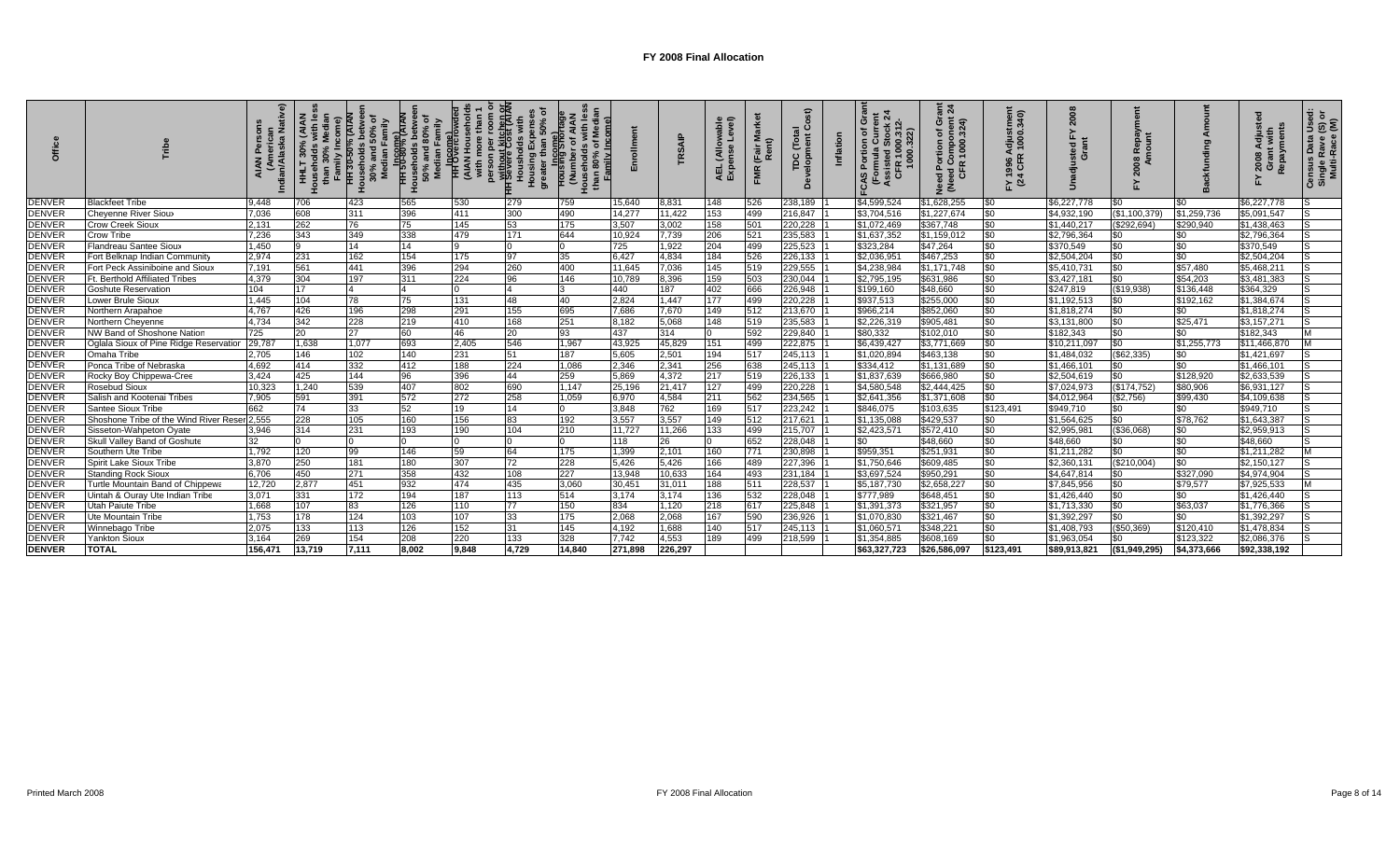|                                    |                                  | Native)<br>Indian/Alaska<br><b>AIAN</b> | HHLT 30% (AIAN | ৽<br>Family<br>HH 30-50% (Al <i>A</i><br>ouseholds betw<br>30% and 50% c<br>Median Family<br>훞 | ৳<br>έ<br>ouseholds betw<br>50% and 80% c<br>Median Family<br>hcome)<br>HH 50-80% (P | <b>HH</b> Overcro<br>(AIAN Hous | <del>, without kitchen or</del><br>Housholds with<br>Housholds with<br>Housing Expenses<br>greater than 50% of | ৳          |                | TRSAIP       | able<br>svel)<br>AEL (Allow<br>Expense L | (Fair<br>Ren<br><b>FMR</b> | $\tilde{O}$<br>Development<br>$\overline{c}$<br>TDC | ō<br>Ń<br><b>-CAS Portion of GI<br/>(Formula Current)</b><br>Assisted Stock 2<br>CFR 1000.312-<br>322) | Grant<br>snt 24<br>Need Portion of Gra<br>(Need Component 2)<br>CFR 1000.324) | Adjustment<br>२ 1000.340)<br>FY 1996 A<br>(24 CFR | ສ<br>ಕ ಠ               | ನ               |                       | Repayments<br>2008     | $\mathbf{v} \in \mathbb{R}$<br>١š<br>Census Data I<br>Single Rave (\<br>Multi-Race ( |
|------------------------------------|----------------------------------|-----------------------------------------|----------------|------------------------------------------------------------------------------------------------|--------------------------------------------------------------------------------------|---------------------------------|----------------------------------------------------------------------------------------------------------------|------------|----------------|--------------|------------------------------------------|----------------------------|-----------------------------------------------------|--------------------------------------------------------------------------------------------------------|-------------------------------------------------------------------------------|---------------------------------------------------|------------------------|-----------------|-----------------------|------------------------|--------------------------------------------------------------------------------------|
| <b>OKLAHOMA</b>                    | Absentee-Shawnee                 | 5,298                                   | 238            | 269                                                                                            | 442                                                                                  | 145                             | 220                                                                                                            | 372        | 3.013          | 12,721       | 138                                      | 573                        | 199.641                                             | \$2.015.061                                                                                            | \$707.908                                                                     | \$0                                               | \$2,722,969            | (\$124, 677)    | \$365,921             | \$2,964,213            |                                                                                      |
| <b>OKLAHOMA</b>                    | Alabama-Couchatta                | 500                                     | 28             | 24                                                                                             | 48                                                                                   | 17                              | 15                                                                                                             | 49         | 1.001          | 603          |                                          | 504                        | 183,893                                             | \$125,518                                                                                              | \$63.341                                                                      | \$0                                               | \$188.859              | (\$77,852)      | \$195,600             | \$306.607              | IS.                                                                                  |
| OKLAHOMA                           | Nabama-Quassarte Tribal Towr     | 676                                     | 33             | 37                                                                                             | 59                                                                                   | 20                              | 22                                                                                                             | 129        | 338            | 808          |                                          | 629                        | 191,454                                             | \$0                                                                                                    | \$97,919                                                                      | \$0                                               | \$97,919               | \$0             | \$0                   | \$97,919               |                                                                                      |
| <b>OKLAHOMA</b>                    | <b>\pache Tribe</b>              | 2.016                                   | 120            | 88                                                                                             | 142                                                                                  | 71                              | 74                                                                                                             | 220        | 1.846          | 2,937        |                                          | 469                        | 198.527                                             | \$675,647                                                                                              | \$471,165                                                                     | \$563.432                                         | \$1,146,81             | \$0             | \$0                   | \$1,146,812            | M                                                                                    |
| <b>OKLAHOMA</b>                    | Caddo Tribe                      | 2.729                                   | 162            | 120                                                                                            | 192                                                                                  | 96                              | 101                                                                                                            | 451        | 3,975          | 3,975        | 143                                      | 470                        | 198,527                                             | \$93.890                                                                                               | \$344.952                                                                     | \$0                                               | \$438.842              | \$0             | \$0                   | \$438,842              | M                                                                                    |
| <b>OKLAHOMA</b>                    | Cherokee Nation                  | 118,059                                 | 6,518          | 6,210                                                                                          | 9,158                                                                                | 3,268                           | 4,583                                                                                                          | 19,627     | 241,226        | 123,215      | 163                                      | 512                        | 191,454                                             | \$13,407,113                                                                                           | \$14,273,464                                                                  | \$0                                               | \$27,680,577           | (\$95,366)      | \$20,544              | \$27,605,755           | <b>IM</b>                                                                            |
| <b>OKLAHOMA</b>                    | heyenne-Arapaho Tribes           | 13,634                                  | 705            | 572                                                                                            | 993                                                                                  | 508                             | 567                                                                                                            | 2,016      | 11,615         | 11,615       |                                          | 522                        | 195,371                                             | \$674,400                                                                                              | \$1,701,168                                                                   | \$0                                               | \$2,375,569            | \$0             | \$374,108             | \$2,749,676            |                                                                                      |
| <b>OKLAHOMA</b>                    | hickasaw:                        | 36,712                                  | 2,008          | 2,045                                                                                          | 3,229                                                                                | 912                             | 1,444                                                                                                          | 6,001      | 48,934         | 26,746       | 171                                      | 484                        | 191,591                                             | \$6,603,133                                                                                            | \$4,459,399                                                                   | \$0                                               | \$11,062,532           | (\$16,062)      | \$861,684             | \$11,908,154           |                                                                                      |
| <b>OKLAHOMA</b>                    | Chitimacha Tribe                 | 329                                     | 14             | 5                                                                                              | 22                                                                                   |                                 |                                                                                                                | 14         | 1,060          | 450          |                                          | 485                        | 206,958                                             | \$71,551                                                                                               | \$48,660                                                                      | \$0                                               | \$120,21'              | \$0             | \$0                   | \$120,211              |                                                                                      |
| <b>OKLAHOMA</b>                    | Choctaw Nation                   | 45.835                                  | 2,803          | 2,786                                                                                          | 3,805                                                                                | 1,330                           | 1,843                                                                                                          | 8,266      | 189,008        | 92,550       | 137                                      | 474                        | 197,003                                             | \$4,727,885                                                                                            | \$6,072,633                                                                   | \$0                                               | \$10,800,518           | \$0             | \$1,018,860           | \$11,819,379           | M                                                                                    |
| <b>OKLAHOMA</b>                    | itizen Band Potawatomi Tribe     | 16.699                                  | 723            | 857                                                                                            | 1,420                                                                                | 432                             | 676                                                                                                            | 2.976      | 25.980         | 24,786       |                                          | 508                        | 199.641                                             | \$115,602                                                                                              | \$2.098.483                                                                   | \$0                                               | \$2.214.085            | \$0             | \$0                   | \$2,214,085            | M                                                                                    |
| <b>OKLAHOMA</b>                    | Comanche Natior                  | 8.047                                   | 478            | 353                                                                                            | 565                                                                                  | 282                             | 297                                                                                                            | 946        | 11.662         | 11,722       |                                          | 469                        | 199,914                                             | \$1,442,929                                                                                            | \$967.491                                                                     | \$0                                               | \$2,410,420            | \$0             | \$340,413             | \$2,750,833            | <b>M</b>                                                                             |
| OKLAHOMA                           | Coushatta Tribe                  | 23.                                     |                |                                                                                                | 11                                                                                   |                                 |                                                                                                                |            | 819            | 819          |                                          | 438                        | 203,939                                             | \$42,711                                                                                               | \$48,660                                                                      | \$0                                               | \$91,371               | \$0             | \$0                   | \$91,371               | ıs                                                                                   |
| <b>OKLAHOMA</b>                    | Delaware Nation of West Oklahoma | 326                                     | 19             | 14                                                                                             | 23                                                                                   | 11                              | 12                                                                                                             | 44         | 1.369          | 475          |                                          | 469                        | 198.527                                             | \$34,370                                                                                               | \$48,660                                                                      | \$0                                               | \$83.030               | (\$3,479)       | \$0                   | \$79.551               | M                                                                                    |
| <b>OKLAHOMA</b>                    | Eastern Shawnee Tribe            | 155                                     | 13             | $\overline{4}$                                                                                 | 14                                                                                   | $\Delta$                        | 13                                                                                                             | 10         | 2.342          | 592          |                                          | 469                        | 201,301                                             | \$32,086                                                                                               | \$48,660                                                                      | \$0                                               | \$80.746               | \$0             | \$35.540              | \$116,286              | M                                                                                    |
| <b>OKLAHOMA</b>                    | Fort Sill Apache Tribe           | 391                                     | 23             | 17                                                                                             | 27                                                                                   | 14                              | 14                                                                                                             | 54         | 602            | 570          |                                          | 469                        | 198,527                                             | \$36,793                                                                                               | \$48,383                                                                      | \$0                                               | \$85,175               | \$0             | \$29,223              | \$114,398              | M                                                                                    |
| <b>OKLAHOMA</b>                    | owa Tribe of Kansas and Nebraska | 842                                     | 40             | 63                                                                                             | 70                                                                                   | 18                              | 31                                                                                                             | 105        | 3,059          | 3,837        | 170                                      | 532                        | 232,172                                             | \$301,618                                                                                              | \$115,847                                                                     | \$0                                               | \$417,466              | \$0             | \$13,405              | \$430,871              | M                                                                                    |
| <b>OKLAHOMA</b>                    | lowa Tribe of Oklahoma           | 580                                     | 40             | 22                                                                                             | 60                                                                                   | 31                              | 18                                                                                                             | 118        | 497            | 3,842        | 131                                      | 501                        | 203,803                                             | \$13,594                                                                                               | \$86,360                                                                      | \$0                                               | \$99,954               | \$0             | \$0                   | \$99,954               | M                                                                                    |
| <b>OKLAHOMA</b>                    | Jena Band of Choctaw             | 462                                     | 22             | 44                                                                                             | 34                                                                                   | 14                              |                                                                                                                | 100        | 231            | 136          |                                          | 492                        | 194,229                                             | \$0                                                                                                    | \$66,448                                                                      | \$0                                               | \$66,448               | \$0             | \$0                   | \$66,448               | IS                                                                                   |
| <b>OKLAHOMA</b>                    | Kaw Tribe                        | 3.162                                   | 208            | 177                                                                                            | 297                                                                                  | 91                              | 127                                                                                                            | 583        | 2,913          | 3,621        |                                          | 489                        | 195.371                                             | \$368.544                                                                                              | \$424,425                                                                     | \$0                                               | \$792,969              | \$0             | \$0                   | \$792,969              | <b>M</b>                                                                             |
| <b>OKLAHOMA</b>                    | ialegee Tribal Town              | 486                                     | 24             | 27                                                                                             | 42                                                                                   | 13                              | 17                                                                                                             | 94         | 356            | 320          |                                          | 629                        | 195,616                                             | \$0                                                                                                    | \$61.417                                                                      | \$0                                               | \$61,417               | \$0             | \$0                   | \$61.417               | M                                                                                    |
| <b>OKLAHOMA</b>                    | Gickapoo Tribe                   | 825                                     | 55             | 34                                                                                             | 61                                                                                   | 25                              | 16                                                                                                             | 61         | 1.633          | 1.835        | 128                                      | 549                        | 207,203                                             | \$748,482                                                                                              | \$100,856                                                                     | \$0                                               | \$849.337              | $\overline{50}$ | $\frac{1}{20}$        | \$849.337              | lS.                                                                                  |
| OKLAHOMA                           | Gickapoo Tribe of Oklahoma       | 2.657                                   | 170            | 153                                                                                            | 232                                                                                  | 68                              | 117                                                                                                            | 537        | 2.635          | 2,675        |                                          | 502                        | 191,591                                             | \$81,158                                                                                               | \$355,420                                                                     | \$0                                               | \$436,578              | \$0             | \$0                   | \$436,578              | M                                                                                    |
| <b>OKLAHOMA</b>                    | Kiowa Tribe                      | 7.744                                   | 460            | 339                                                                                            | 544                                                                                  | 272                             | 286                                                                                                            | 1.230      | 11,280         | 11,280       |                                          | 500                        | 198.527                                             | \$340,888                                                                                              | \$969,577                                                                     | \$0                                               | \$1.310.465            | (\$129,652)     | \$0                   | \$1,180,81             | M                                                                                    |
| <b>OKLAHOMA</b>                    | <i>A</i> iami Tribe              | 571                                     | 21             | 22                                                                                             | 49                                                                                   |                                 | 20                                                                                                             | 92         | 2,953          | 811          |                                          | 469                        | 201,301                                             | \$0                                                                                                    | \$62,048                                                                      | \$0                                               | \$62,048               | \$0             | \$0                   | \$62,048               | M                                                                                    |
| <b>OKLAHOMA</b>                    | Aodoc Tribe                      | 82                                      |                | 0                                                                                              | l0                                                                                   |                                 |                                                                                                                |            | 160            | 160          | 152                                      | 469                        | 201,301                                             | \$67,153                                                                                               | \$48,660                                                                      | \$0                                               | \$115,812              | \$0             | \$0                   | \$115,812              | M                                                                                    |
| <b>OKLAHOMA</b>                    | Auscogee (Creek) Nation          | 84.786                                  | 4,258          | 4,725                                                                                          | 7,354                                                                                | 2,293                           | 3,046                                                                                                          | 15,505     | 62,209         | 55,817       | 144                                      | 583                        | 191,454                                             | \$2,939,998                                                                                            | \$10,281,583                                                                  | \$0                                               | \$13,221,58            | \$16,369        | \$16.146              | \$13,254,096           | M                                                                                    |
| <b>OKLAHOMA</b>                    | )sage Tribe                      | 10,018                                  | 586            | 643                                                                                            | 854                                                                                  | 183                             | 264                                                                                                            | 1,952      | 19,929         | 11,960       |                                          | 629                        | 195,752                                             | \$363,725                                                                                              | \$1,170,475                                                                   | \$0                                               | \$1,534,200            | \$0             | \$0                   | \$1,534,200            | M                                                                                    |
| <b>OKLAHOMA</b>                    | Dtoe-Missouria Tribe             | 403                                     | 39<br>91       | 30                                                                                             | 37                                                                                   | 13                              | 15<br>74                                                                                                       | 57         | 1,478          | 570          | 146                                      | 481                        | 195,371                                             | \$261,753                                                                                              | \$66,990                                                                      | \$0                                               | \$328,743              | \$0             | \$0                   | \$328,743              | IS<br>M                                                                              |
| <b>OKLAHOMA</b><br><b>OKLAHOMA</b> | Dttawa Tribe                     | 1.361<br>2.793                          | 140            | 128<br>138                                                                                     | 105<br>188                                                                           | 34<br>88                        | $\frac{1}{112}$                                                                                                | 324<br>421 | 2,412<br>3.196 | 526<br>1.966 |                                          | 469<br>474                 | 201,301<br>196.758                                  | \$0<br>\$160,428                                                                                       | \$218,723<br>\$339.660                                                        | \$C<br>\$0                                        | \$218.723<br>\$500.088 | \$0<br>\$0      | \$0<br>$\frac{1}{20}$ | \$218.723<br>\$500.088 | M                                                                                    |
| <b>OKLAHOMA</b>                    | awnee Tribe                      | 1.886                                   | 69             | 74                                                                                             | 161                                                                                  | 22                              | 67                                                                                                             |            | 2,678          | 2,678        | 138<br>137                               | 469                        | 201,301                                             | \$1,272,954                                                                                            | \$159,139                                                                     | \$0                                               | \$1,432,094            | (\$1,218)       | \$6,738               | \$1,437,613            | <b>IM</b>                                                                            |
| <b>OKLAHOMA</b>                    | Peoria Tribe<br>Ponca Tribe      | 1.633                                   | 107            | 91                                                                                             | 153                                                                                  | 47                              | 66                                                                                                             | 302        | 2,560          | 1,870        | 129                                      | 489                        | 195,371                                             | \$561,819                                                                                              | \$218,692                                                                     | \$0                                               | \$780,51               | \$0             | \$0                   | \$780,511              | M                                                                                    |
| <b>OKLAHOMA</b>                    | Prairie Band of Potawatomi       | 562                                     |                | 38                                                                                             | 25                                                                                   | 48                              |                                                                                                                | 59         | 4,870          | 2,018        | 166                                      | 585                        | 207,203                                             | \$113,441                                                                                              | \$135,989                                                                     | \$103,373                                         | \$249,430              | \$0             | \$0                   | \$249,430              | ۱S                                                                                   |
| <b>OKLAHOMA</b>                    | Quapaw Tribe                     | 1.903                                   | 107            | 130                                                                                            | 179                                                                                  | 45                              | 62                                                                                                             | 417        | 3,278          | 1,689        |                                          | 469                        | 201,301                                             | \$0                                                                                                    | \$253,501                                                                     | \$0                                               | \$253,50               | \$0             | \$21.690              | \$275,191              | M                                                                                    |
| <b>OKLAHOMA</b>                    | Sac and Fox of Missour           | 58                                      | 5              | $\Omega$                                                                                       | 5                                                                                    | $\Omega$                        |                                                                                                                |            | 440            | 440          | 163                                      | 543                        | 207,203                                             | \$227,541                                                                                              | \$3,644                                                                       | \$0                                               | \$231,184              | $\frac{1}{2}$   | \$99,430              | \$330,614              | M                                                                                    |
| <b>OKLAHOMA</b>                    | Sac and Fox Tribe                | 6,033                                   | 417            | 449                                                                                            | 397                                                                                  | 163                             | 232                                                                                                            | 1,064      | 3,163          | 8,523        | 131                                      | 516                        | 199,641                                             | \$683,08                                                                                               | \$964,331                                                                     | \$0                                               | \$1,647,41             | (\$7,191)       | \$0                   | \$1,640,220            | lS                                                                                   |
| <b>OKLAHOMA</b>                    | Seminole Nation                  | 6,096                                   | 306            | 340                                                                                            | 529                                                                                  | 165                             | 219                                                                                                            | 1.049      | 14,307         | 4,013        | 157                                      | 469                        | 191,591                                             | \$890,978                                                                                              | \$729,840                                                                     | \$0                                               | \$1,620,81             | (\$68,044)      | \$147,216             | \$1,699,990            | M                                                                                    |
| <b>OKLAHOMA</b>                    | Seneca-Cayuqa                    | 764                                     | 27             | 47                                                                                             | 81                                                                                   | 27                              | 27                                                                                                             | 155        | 3.998          | 1.214        |                                          | 469                        | 201,301                                             | \$0                                                                                                    | \$103,176                                                                     | \$0                                               | \$103.176              | \$0             | \$0                   | \$103,176              | M                                                                                    |
| <b>OKLAHOMA</b>                    | Shawnee                          |                                         |                |                                                                                                |                                                                                      |                                 |                                                                                                                |            | 1.433          | 510          |                                          | 472                        | 205.326                                             | \$0                                                                                                    | \$48,660                                                                      | \$0                                               | \$48,660               | \$0             | $\Omega$              | \$48.660               | M                                                                                    |
| <b>OKLAHOMA</b>                    | Texas Band of Kickapoo Indians   | 720                                     | 144            | 40                                                                                             | 19                                                                                   | 87                              | 19                                                                                                             | 173        | 477            | 476          | 180                                      | 504                        | 171,680                                             | \$86,149                                                                                               | \$131.007                                                                     | \$0                                               | \$217.156              | \$0             | \$0                   | \$217.156              | M                                                                                    |
| <b>OKLAHOMA</b>                    | <b>Thlopthlocco Tribal Towr</b>  | 1.161                                   | 58             | 65                                                                                             | 101                                                                                  | 31                              | 42                                                                                                             | 224        | 764            | 764          |                                          | 629                        | 195,616                                             | \$0                                                                                                    | \$145,751                                                                     | \$0                                               | \$145,75'              | \$0             | \$0                   | \$145,751              | M                                                                                    |
| OKLAHOMA                           | Tonkawa Tribe                    | 563                                     | 63             | 23                                                                                             | 35                                                                                   | 18                              | 30                                                                                                             | 24         | 481            | 1,102        | 169                                      | 489                        | 195,371                                             | \$419,968                                                                                              | \$73,894                                                                      | \$0                                               | \$493,862              | \$0             | \$0                   | \$493,862              | M                                                                                    |
| <b>OKLAHOMA</b>                    | Tunica-Biloxi Tribe              | 1.609                                   | 150            | 31                                                                                             | 116                                                                                  | 50                              | 112                                                                                                            | 297        | 980            | 318          |                                          | 472                        | 194,229                                             | \$0                                                                                                    | \$250,642                                                                     | \$0                                               | \$250,642              | \$0             | \$0                   | \$250,642              | M                                                                                    |
| <b>OKLAHOMA</b>                    | Jnited Keetoowal                 |                                         |                |                                                                                                |                                                                                      |                                 |                                                                                                                |            | 8,819          | 8,260        |                                          | 472                        | 191,454                                             | \$0                                                                                                    | \$48,660                                                                      | \$0                                               | \$48,660               | \$0             | \$0                   | \$48,660               |                                                                                      |
| <b>OKLAHOMA</b>                    | Vichita Tribe                    | 1.117                                   | 66             | 49                                                                                             | 78                                                                                   | 39                              | 41                                                                                                             | 95         | 2,254          | 1,627        |                                          | 469                        | 198,527                                             | \$331,866                                                                                              | \$128,342                                                                     | \$0                                               | \$460,209              | \$0             | \$0                   | \$460,209              | M                                                                                    |
| <b>OKLAHOMA</b>                    | Vyandotte Nation                 | 2,763                                   | 175            | 129                                                                                            | 251                                                                                  | 83                              | 172                                                                                                            | 540        | 4,303          | 2,159        |                                          | 510                        | 201,301                                             | \$40,525                                                                                               | \$430,297                                                                     | \$0                                               | \$470,822              | \$0             | \$31,980              | \$502,802              |                                                                                      |
| <b>OKLAHOMA TOTAL</b>              |                                  | 395,070                                 | 21,753         | 21,451                                                                                         | 32,185                                                                               | 11,088                          | 15,135                                                                                                         | 66,750     | 714,536        | 451,601      |                                          |                            |                                                     | \$40,374,352                                                                                           | \$49,694,998                                                                  | \$666,805                                         | \$90,069,351           | (\$507, 172)    | \$3,578,497           | \$93,140,676           |                                                                                      |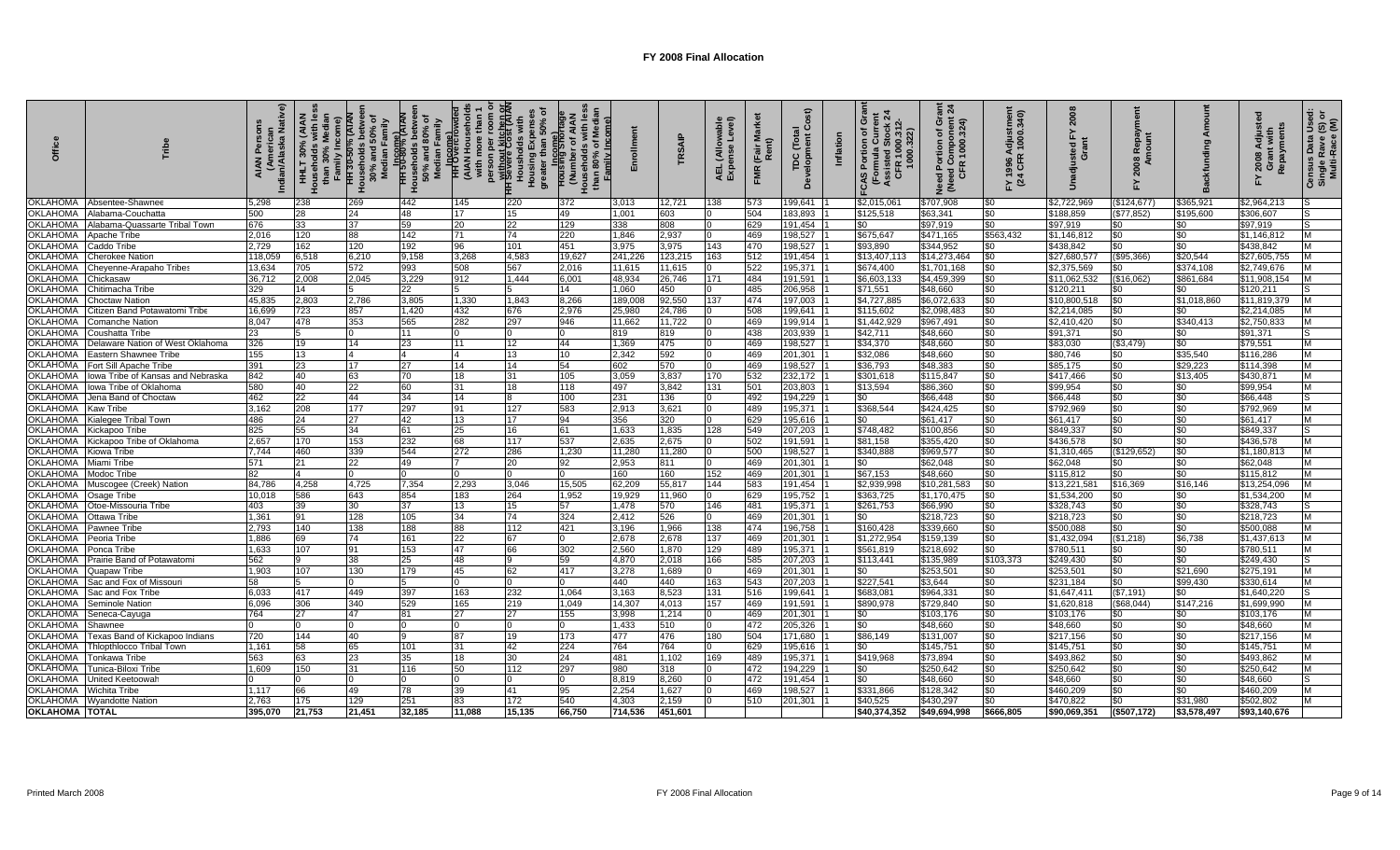| ă                                |                                                    | <sub>an</sub><br>Native)<br>ndian/Ala<br><b>AIAN</b> | 30% (AIAN<br>$\frac{1}{2}$<br>than | <del>HH 30-50% (A</del><br>Aluseholds betwo<br>30% and 50%<br>Median Famil <sub>i</sub> | انہ ہے۔<br>S0% and 80%<br>Median Famil<br>HH 50-80% PH | person per room o<br><del>HI Without Kitchen R</del><br>Housholds with<br>Housing Expenses<br>Housing Expenses<br>greater than 50% of<br>H <sub>Dcome</sub><br>(AIAN Hous<br>with more 1 | nily Income<br>(Numb |                   | TRSAIP     | able<br>svel)<br>AEL (Allo <sup>1</sup><br>Expense | (Fair<br><b>FMR</b> | ō<br>Ĕ<br>Developme<br>TDC. | ō<br>ત્રં<br>Portion of G<br>rmula Currei<br>322<br>CAS Portio<br>(Formula<br>Assisted S<br>CFR 100 | គ្គ $\overline{a}$<br>පි<br>Component<br>1000.324)<br>৳<br>Need Portion<br>(Need Compo)<br>CFR 1000. | Y 1996 Adjustmen<br>(24 CFR 1000.340) | $\overline{8}$<br>걊    | ᄙ<br>80          |            | Repayments<br>Adjus<br>Grant<br>2008 | Census Data Use<br>Single Rave (S) o<br>Multi-Race (M) |
|----------------------------------|----------------------------------------------------|------------------------------------------------------|------------------------------------|-----------------------------------------------------------------------------------------|--------------------------------------------------------|------------------------------------------------------------------------------------------------------------------------------------------------------------------------------------------|----------------------|-------------------|------------|----------------------------------------------------|---------------------|-----------------------------|-----------------------------------------------------------------------------------------------------|------------------------------------------------------------------------------------------------------|---------------------------------------|------------------------|------------------|------------|--------------------------------------|--------------------------------------------------------|
| PHOENIX                          | Acoma Pueblo                                       | 2.960                                                | 113                                | 76                                                                                      | 161                                                    | 217<br>70                                                                                                                                                                                | 190                  | 4,754             | 4,762      |                                                    | 472                 | 229,269                     | \$538,328                                                                                           | \$436,617                                                                                            | \$0                                   | \$974.945              | \$0              | \$53.539   | \$1,028,483                          |                                                        |
| PHOENIX                          | Agua Caliente Band of Cahuilla                     | 299                                                  | 36                                 | 17                                                                                      | 30                                                     | 17                                                                                                                                                                                       | 82                   | 412               | 412        |                                                    | 974                 | 260,025                     | \$0                                                                                                 | \$97,249                                                                                             | \$0                                   | \$97,249               | \$0              | \$0        | \$97,249                             | M                                                      |
| <b>PHOENIX</b>                   | Ak-Chin                                            | 703                                                  | 52                                 | 38                                                                                      | 65                                                     | 63                                                                                                                                                                                       | 123                  | 730               | 984        | 329                                                | 782                 | 235.461                     | \$203,106                                                                                           | \$132,101                                                                                            | \$0                                   | \$335,20               | \$0              |            | \$335,207                            |                                                        |
| PHOENIX                          | Alturas Rancheria                                  |                                                      |                                    |                                                                                         |                                                        |                                                                                                                                                                                          |                      |                   |            |                                                    | 649                 | 292,238                     | \$0                                                                                                 | \$48,660                                                                                             | \$0                                   | \$48,660               | \$0              | \$0        | \$48,660                             |                                                        |
| PHOENIX                          | Auburn Rancheria                                   | 526                                                  | 28                                 | 14                                                                                      | 26                                                     | 19<br>37                                                                                                                                                                                 | 68                   | 263               | 214        |                                                    | 992                 | 289,224                     | \$0                                                                                                 | \$129,876                                                                                            | \$0                                   | \$129,87               | \$0              | \$0        | \$129,876                            | IS                                                     |
| PHOENIX                          | Augustine Band of Cahuilla                         |                                                      |                                    |                                                                                         |                                                        |                                                                                                                                                                                          |                      |                   |            |                                                    | 974                 | 260,025                     | \$0                                                                                                 | \$48,660                                                                                             | \$0                                   | \$48,660               | \$0              | \$0        | \$48,660                             | M                                                      |
| PHOENIX                          | Barona Group of Capitan Grande                     | 387<br>928                                           |                                    | $\Omega$                                                                                | l0                                                     | 18<br>15                                                                                                                                                                                 | 192                  | 388               | 494        | 395<br>380                                         | 1,205               | 253,923                     | \$105,771                                                                                           | \$71,057                                                                                             | \$55,736                              | \$176,828              | (\$100,951)      | \$0        | \$75,877                             | IS<br>M                                                |
| <b>PHOENIX</b><br><b>PHOENIX</b> | Berry Creek Rancheria<br>Big Lagoon Rancheria      | 21                                                   | 70                                 | 62<br>9                                                                                 | 92<br>l0                                               | 45<br>78                                                                                                                                                                                 | 17                   | 464<br>18         | 464<br>18  |                                                    | 702<br>725          | 292,238<br>296,922          | \$216,499<br>\$0                                                                                    | \$264,673<br>\$48,660                                                                                | \$0<br>\$0                            | \$481,172<br>\$48,660  | (\$3,770)<br>\$0 | \$0<br>\$0 | \$477,402<br>\$48,660                | lS                                                     |
| <b>PHOENIX</b>                   | Big Pine Band                                      | 306                                                  | 33                                 | 15                                                                                      | 21                                                     | 16                                                                                                                                                                                       | 42                   | 398               | 414        | 233                                                | 634                 | 284.703                     | \$191,730                                                                                           | \$113.258                                                                                            | \$97.380                              | \$304.988              | \$0              | \$49,600   | \$354.588                            | lS                                                     |
| PHOENIX                          | 3ig Sandy Rancheria                                | 94                                                   | 17                                 | $\overline{4}$                                                                          | $\overline{A}$                                         | 9                                                                                                                                                                                        | 26                   | 331               | 298        |                                                    | 726                 | 291,831                     | \$0                                                                                                 | \$48,660                                                                                             | \$0                                   | \$48,660               | \$0              | \$0        | \$48.660                             | IS                                                     |
| <b>PHOENIX</b>                   | Big Valley Rancheria                               | 1.624                                                | 96                                 | 95                                                                                      | 127                                                    | 81<br>108                                                                                                                                                                                | 319                  | 812               | 502        |                                                    | 710                 | 298,266                     | \$0                                                                                                 | \$409,794                                                                                            | \$0                                   | \$409.794              | \$0              | \$0        | \$409,794                            | M                                                      |
| PHOENIX                          | 3lue Lake Rancheria                                | 36                                                   |                                    | n                                                                                       |                                                        |                                                                                                                                                                                          |                      | 51                | 86         |                                                    | 725                 | 296,922                     | \$0                                                                                                 | \$48,660                                                                                             | \$0                                   | \$48,660               | \$0              | \$0        | \$48,660                             | lS                                                     |
| PHOENIX                          | Bridgeport Paiute Indian Colon                     | 24                                                   | 13                                 |                                                                                         |                                                        |                                                                                                                                                                                          |                      | 134               | 87         | 233                                                | 932                 | 284,703                     | \$160,647                                                                                           | \$48,660                                                                                             | \$0                                   | \$209,306              | \$0              | \$0        | \$209,306                            |                                                        |
| PHOENIX                          | Buena Vista Rancheria                              | 21                                                   |                                    | 11                                                                                      |                                                        |                                                                                                                                                                                          |                      | $12 \overline{ }$ | 12         |                                                    | 855                 | 289,224                     | \$0                                                                                                 | \$48,660                                                                                             | \$0                                   | \$48,660               | \$0              | \$0        | \$48.660                             | M                                                      |
| PHOENIX                          | Cabazon Band                                       | 19                                                   |                                    |                                                                                         |                                                        |                                                                                                                                                                                          |                      | 30                | 46         |                                                    | 974                 | 260,025                     | \$0                                                                                                 | \$48,660                                                                                             | \$0                                   | \$48,660               | \$0              | \$0        | \$48,660                             | M                                                      |
| PHOENIX                          | Cahuilla Banc                                      | 112                                                  |                                    |                                                                                         |                                                        | 17                                                                                                                                                                                       |                      | 305               | 286        | 395                                                | 974                 | 260,025                     | \$50,155                                                                                            | \$48,660                                                                                             | \$0                                   | \$98.814               | \$0              | \$0        | \$98,814                             | lS.                                                    |
| PHOENIX                          | California Valley Miwok Tribe                      |                                                      |                                    |                                                                                         |                                                        |                                                                                                                                                                                          |                      |                   | 15         |                                                    | 682                 | 290,731                     | \$0                                                                                                 | \$48,660                                                                                             | \$0                                   | \$48,660               | \$0              | \$በ        | \$48,660                             | M                                                      |
| <b>PHOENIX</b>                   | Campo Band                                         | 265                                                  | 38                                 | 29                                                                                      | 15                                                     | 24<br>22                                                                                                                                                                                 | 27                   | 313               | 332        | 391                                                | 1.205               | 253.923                     | \$544.801                                                                                           | \$123,454                                                                                            | \$187.984                             | \$668.255              | \$0              | \$0        | \$668.255                            | IS.                                                    |
| PHOENIX                          | Cedarville Rancheria                               | 23                                                   |                                    |                                                                                         |                                                        |                                                                                                                                                                                          | 12                   | 28                | 36         |                                                    | 649                 | 292,238                     | \$0                                                                                                 | \$48,660                                                                                             | \$0                                   | \$48,660               | \$0              | \$0        | \$48,660                             |                                                        |
| PHOENIX                          | Chemehuevi                                         | 158                                                  | 29                                 |                                                                                         | 20                                                     |                                                                                                                                                                                          |                      | 768               | 190        | 374                                                | 974                 | 257,251                     | \$821,356                                                                                           | \$41,933                                                                                             | \$117,126                             | \$863,289              | \$0              | \$0        | \$863,289                            |                                                        |
| <b>PHOENIX</b>                   | Chicken Ranch Rancheria                            |                                                      |                                    |                                                                                         |                                                        |                                                                                                                                                                                          |                      | 23                | 23         |                                                    | 770                 | 289,224                     | \$59,157                                                                                            | \$48,660                                                                                             | \$0                                   | \$107.81               | \$0              | \$0        | \$107,816                            | ΙM                                                     |
| PHOENIX                          | Chico Rancheria                                    | 918                                                  | 70                                 | 62                                                                                      | 91                                                     | 45<br>78                                                                                                                                                                                 | 222                  | 459               | 380        |                                                    | 702                 | 292,238                     | \$0                                                                                                 | \$268,117                                                                                            | \$0                                   | \$268,117              | \$0              | \$0        | \$268,117                            | M                                                      |
| PHOENIX                          | Cloverdale Rancheria                               | 828                                                  | 47                                 | 47                                                                                      | 61                                                     | 46<br>50                                                                                                                                                                                 | 155                  | 414               | 414        |                                                    | 1.165               | 299.366                     | \$0                                                                                                 | \$242,570                                                                                            | \$0                                   | \$242.570              | \$0              | \$0        | \$242.570                            | IS                                                     |
| PHOENIX                          | Cochiti Pueblo                                     | 761                                                  | 25                                 | 47                                                                                      | 47                                                     | 39<br>15                                                                                                                                                                                 | 79                   | 1.189             | 1,333      |                                                    | 746                 | 229,269                     | \$161,708                                                                                           | \$111,68                                                                                             | \$0                                   | \$273,389              | (\$42,239)       | \$0        | \$231,150                            |                                                        |
| <b>PHOENIX</b>                   | Cocopah Tribe                                      | 570                                                  | 56                                 | 47                                                                                      | 32                                                     | 49                                                                                                                                                                                       | 60                   | 940               | 1,081      | 376                                                | 695                 | 235,175                     | \$688,293                                                                                           | \$108,556                                                                                            | \$0                                   | \$796,849              | \$0              | \$0        | \$796,849                            | 'S                                                     |
| <b>PHOENIX</b>                   | Cold Springs Rancheria                             | 189                                                  | 13                                 | 11                                                                                      | 19                                                     | g                                                                                                                                                                                        |                      | 213               | 213        | 378                                                | 726                 | 291,831                     | \$277,267                                                                                           | \$36.271                                                                                             | \$0                                   | \$313.538              | \$0              | \$0        | \$313.538                            | IS                                                     |
| PHOENIX                          | Colorado River Indian Tribes                       | 2,374                                                | 164                                | 108                                                                                     | 137                                                    | 78<br>65                                                                                                                                                                                 | 14                   | 3,605             | 2,292      | 194                                                | 601                 | 257,251                     | \$1,859,670                                                                                         | \$343.61                                                                                             | \$0                                   | \$2,203,282            | (\$12,058)       | \$0        | \$2,191,224                          | IS                                                     |
| <b>PHOENIX</b>                   | ≿olusa Rancheria                                   | 74                                                   | 14                                 | 5                                                                                       |                                                        |                                                                                                                                                                                          | 23                   | 75                | 117        |                                                    | 676                 | 292.238                     | \$0                                                                                                 | \$48,660                                                                                             | \$0                                   | \$48,660               | \$0              | \$0        | \$48,660                             | M                                                      |
| PHOENIX                          | Cortina Rancheria                                  | 304                                                  | 18                                 | 22                                                                                      | 21                                                     | 12<br>24                                                                                                                                                                                 | 61                   | 152               | 152        |                                                    | 687                 | 289,224                     | \$0                                                                                                 | \$92.605                                                                                             | \$0                                   | \$92,605               | \$0              | \$0        | \$92.605                             | IS.                                                    |
| <b>PHOENIX</b>                   | Coyote Valley Banc                                 | 736                                                  | 42                                 | 41                                                                                      | 55                                                     | 41<br>44                                                                                                                                                                                 | 108                  | 368               | 320        | 222                                                | 783                 | 298.266                     | \$210,962                                                                                           | \$207.013                                                                                            | \$0                                   | \$417.975              | \$0              | \$0        | \$417,975                            | ۱S                                                     |
| PHOENIX<br>PHOENIX               | Death Valley Timba-Sha                             | 540<br>1.876                                         | 69<br>111                          | 34<br>110                                                                               | 50<br>147                                              | 10<br>36<br>93<br>125                                                                                                                                                                    | 153<br>368           | 270               | 270<br>519 |                                                    | 634<br>1.165        | 284,703                     | \$0<br>\$0                                                                                          | \$144,071                                                                                            | \$0<br>\$0                            | \$144.07'<br>\$475.027 | \$0<br>\$0       | \$0<br>\$0 | \$144,071                            | M<br>M                                                 |
| PHOENIX                          | Dry Creek Rancheria<br>Duck Valley Shoshone-Paiute | 1,030                                                | 136                                | 63                                                                                      | 74                                                     | 41<br>17                                                                                                                                                                                 | 148                  | 938<br>1,927      | 1,891      | 380<br>377                                         | 738                 | 299,366<br>256,436          | \$1,030,347                                                                                         | \$475,027<br>\$208,198                                                                               | \$0                                   | \$1,238,545            | (\$569, 185)     | \$569,185  | \$475,027<br>\$1,238,545             | 'S                                                     |
| PHOENIX                          | <b>Duckwater Shoshone</b>                          | 127                                                  | 20                                 | 9                                                                                       | 11                                                     |                                                                                                                                                                                          | 13                   | 349               | 149        | 402                                                | 653                 | 265,478                     | \$171,750                                                                                           | \$48,660                                                                                             | \$0                                   | \$220,410              | \$0              | \$0        | \$220,410                            | ۱S                                                     |
| PHOENIX                          | Elk Valley Rancheria                               | 44                                                   |                                    | 13                                                                                      | $\mathbf{Q}$                                           |                                                                                                                                                                                          | 22                   | 98                | 50         |                                                    | 664                 | 289,224                     | \$0                                                                                                 | \$48,660                                                                                             | \$0                                   | \$48,660               | \$0              | \$0        | \$48,660                             | l.S                                                    |
| PHOENIX                          | Ely Shoshone                                       | 92                                                   | 13                                 |                                                                                         | 11                                                     |                                                                                                                                                                                          |                      | 592               | 300        | 402                                                | 682                 | 247,394                     | \$251,075                                                                                           | \$25,299                                                                                             | \$6,633                               | \$276,374              | \$0              | \$0        | \$276,374                            |                                                        |
| <b>PHOENIX</b>                   | Enterprise Rancheria                               | 1.443                                                | 110                                | 97                                                                                      | 142                                                    | 71<br>122                                                                                                                                                                                | 349                  | 763               | 438        |                                                    | 702                 | 292,238                     | \$0                                                                                                 | \$421,164                                                                                            | \$0                                   | \$421,164              | \$0              | \$0        | \$421.164                            | M                                                      |
| PHOENIX                          | Ewiiaapaayp Band of Kumeyaay                       |                                                      |                                    |                                                                                         |                                                        |                                                                                                                                                                                          |                      |                   |            |                                                    | 1,205               | 253,923                     | \$0                                                                                                 | \$48,660                                                                                             | \$0                                   | \$48,660               | \$0              | \$በ        | \$48,660                             | M                                                      |
| <b>PHOENIX</b>                   | allon Paiute-Shoshon                               | 721                                                  | 61                                 | 64                                                                                      | 52                                                     | 23<br>14                                                                                                                                                                                 | 23                   | 1,002             | 1,692      | 336                                                | 743                 | 257,943                     | \$847,859                                                                                           | \$130,188                                                                                            | \$95,904                              | \$978,047              | \$0              | \$0        | \$978,047                            |                                                        |
| <b>PHOENIX</b>                   | Fort Bidwell                                       | 188                                                  | 12                                 | 12                                                                                      | 16                                                     | 13<br>10                                                                                                                                                                                 | 14                   | 277               | 277        | 387                                                | 649                 | 292.238                     | \$230,903                                                                                           | \$44,696                                                                                             | \$0                                   | \$275.599              | \$0              | \$43,324   | \$318,923                            | ΙM                                                     |
| PHOENIX                          | Fort Independence                                  | 44                                                   |                                    |                                                                                         |                                                        |                                                                                                                                                                                          |                      | 108               | 108        | 233                                                | 634                 | 284,703                     | \$54,945                                                                                            | \$48,660                                                                                             | \$0                                   | \$103,604              | \$0              | \$1,000    | \$104,604                            | ls                                                     |
| <b>PHOENIX</b>                   | Fort McDermitt Paiute and Shoshone                 | 316                                                  | 39                                 | 34                                                                                      | 24                                                     | 40<br>15                                                                                                                                                                                 | 97                   | 1,002             | 987        |                                                    | 717                 | 264,664                     | \$0                                                                                                 | \$117,339                                                                                            | \$0                                   | \$117.339              | \$0              | \$0        | \$117,339                            |                                                        |
| PHOENIX                          | Fort McDowell Yavapai Natior                       | 882                                                  |                                    |                                                                                         |                                                        | 53<br>18                                                                                                                                                                                 |                      | 934               | 1,108      | 315                                                | 782                 | 235,461                     | \$0                                                                                                 | \$79,454                                                                                             | \$0                                   | \$79,454               | \$0              | \$0        | \$79,454                             |                                                        |
| <b>PHOENIX</b>                   | ort Mojave Tribe                                   | 610                                                  | 37                                 | 45                                                                                      | 38                                                     | 17<br>17                                                                                                                                                                                 | 10                   | 1.147             | 1,062      | 359                                                | 783                 | 250.450                     | \$1.191.967                                                                                         | \$90.619                                                                                             | \$0                                   | \$1,282,586            | (\$75,326)       | \$0        | \$1.207.260                          | IS.                                                    |
| PHOENIX                          | Gila River                                         | 18.659                                               | 1.266                              | 517                                                                                     | 476                                                    | 1.149<br>226                                                                                                                                                                             | 1.477                | 18,359            | 11.021     | 187                                                | 782                 | 238,475                     | \$4,715,120                                                                                         | \$2,601,96                                                                                           | \$0                                   | \$7,317,08             | \$0              | \$0        | \$7,317,08                           |                                                        |
| PHOENIX                          | Graton Rancheria                                   | 1.764                                                | 105                                | 104                                                                                     | 138                                                    | 87<br>118                                                                                                                                                                                | 346                  | 1,079             | 425        |                                                    | 1,551               | 327,185                     | \$0                                                                                                 | \$488,083                                                                                            | \$0                                   | \$488,083              | \$0              | \$0        | \$488,083                            | M                                                      |
| PHOENIX                          | 3reenville Rancheria                               | 336                                                  | 25                                 | 24                                                                                      | 32                                                     | 16<br>20                                                                                                                                                                                 | 80                   | 168               | 145        |                                                    | 711                 | 292,238                     | \$0                                                                                                 | \$104,231                                                                                            | \$0                                   | \$104.23'              | \$0              | \$0        | \$104,231                            |                                                        |
| PHOENIX                          | <b>Grindstone Rancheria</b>                        | 274                                                  | 24                                 | 29                                                                                      | 23                                                     | 31<br>12                                                                                                                                                                                 | 44                   | 137               | 168        | 387                                                | 598                 | 292,238                     | \$248,560                                                                                           | \$93,614                                                                                             | \$0                                   | \$342,174              | \$0              | \$0        | \$342,174                            | 'S                                                     |
| <b>PHOENIX</b>                   | Guidiville Rancheria                               | 130                                                  | 20                                 | 40                                                                                      | 13                                                     | 19<br>19                                                                                                                                                                                 | 53                   | 114               | 114        | 380                                                | 779                 | 298,266                     | \$148,945                                                                                           | \$91,741                                                                                             | \$0                                   | \$240,686              | \$0              | \$0        | \$240,686                            |                                                        |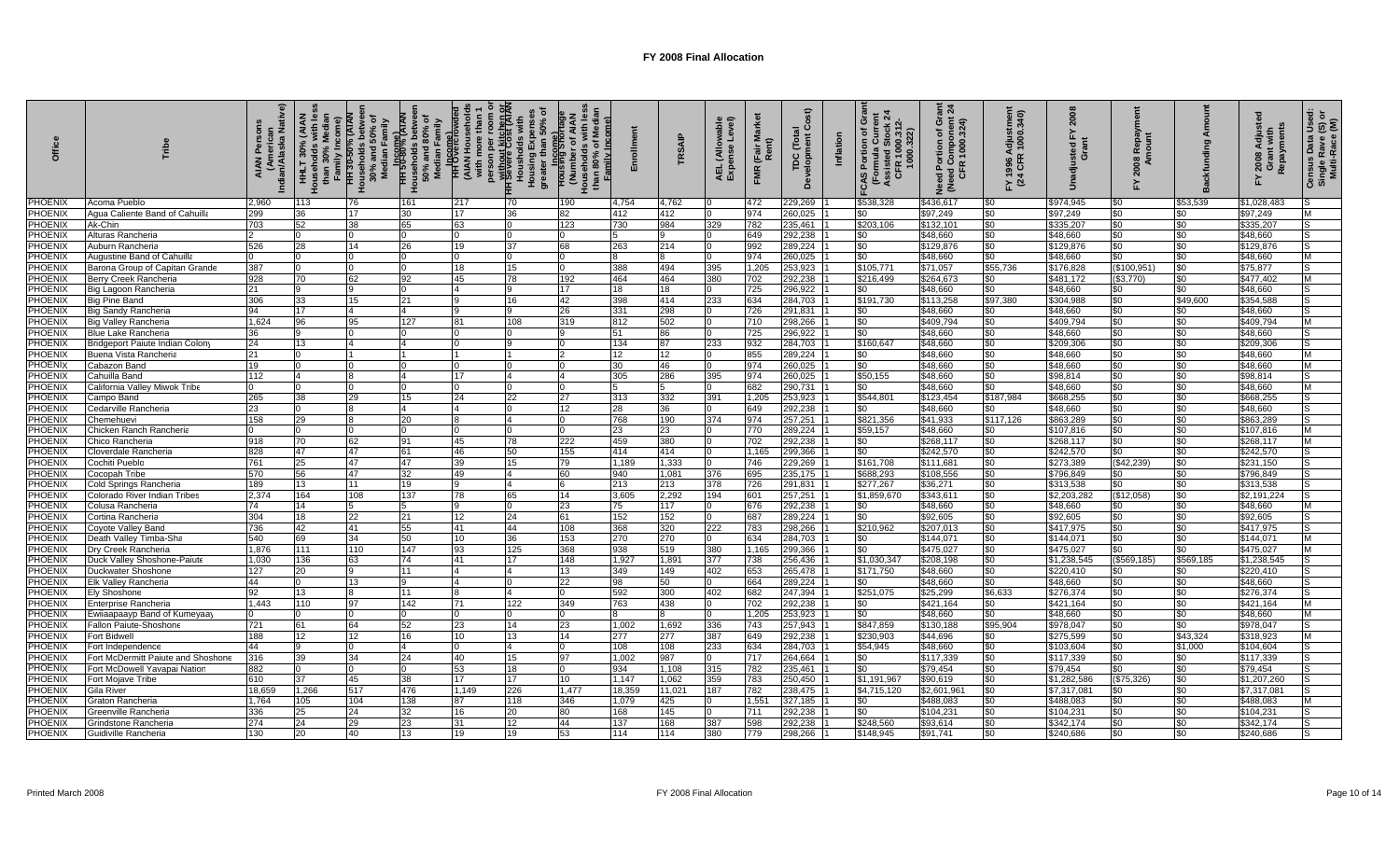| Offic                            |                                    | erican<br>Iska Native)<br>ndian/Ala | HHLT      | ৳<br>n Family<br>HH 30-50% (AIAN<br>ouseholds betwe<br>30% and 50% of<br>Median Family<br>呈 | -<br>HH 50-80% (AIA)<br>≧<br>انه: ۱۰۰۰۰ راسیا<br>S0% and 80%<br>Median Family | person per room o<br><del>H Yuthout kitchen or</del><br>H Yevere Cost (AIAN<br><b>HH</b> Overcro<br>(AIAN Hous<br>with more | Housholds<br>Housing Expe<br>greater than 5 | nily Income<br>Housing Shor<br>Number of | ollmen       | TRSAIP       | $\widehat{e}$<br>(Allo<br>AEL (Allo<br>Expense | (Fair<br><b>FMR</b> | ŏ<br>Development<br>$\ddot{\mathsf{c}}$<br>TDC | Inflation | Gra<br>Ń<br>Portion of G<br>rmula Currei<br>(Formula)<br>Assisted<br>CFR 10<br><b>CAS</b> | <u>គ្គ ង</u><br>Gra<br>Need Portion of Gra<br>(Need Component 2)<br>CFR 1000.324) | FY 1996 Adjustmen<br>(24 CFR 1000.340) | $\overline{8}$<br>ú    | $R_{\rm e}$<br>కి శ్ |                  | Repayments<br>Adjus<br>Grant<br>2008 | Census Data Usec<br>Single Rave (S) o<br>Multi-Race (M) |
|----------------------------------|------------------------------------|-------------------------------------|-----------|---------------------------------------------------------------------------------------------|-------------------------------------------------------------------------------|-----------------------------------------------------------------------------------------------------------------------------|---------------------------------------------|------------------------------------------|--------------|--------------|------------------------------------------------|---------------------|------------------------------------------------|-----------|-------------------------------------------------------------------------------------------|-----------------------------------------------------------------------------------|----------------------------------------|------------------------|----------------------|------------------|--------------------------------------|---------------------------------------------------------|
| <b>PHOENIX</b>                   | Havasupai                          | 508                                 | 62        | 27                                                                                          | 20                                                                            | 102                                                                                                                         |                                             | 109                                      | 679          | 679          |                                                | 939                 | 415,447                                        |           | \$0                                                                                       | \$272,917                                                                         | \$0                                    | \$272.917              | \$0                  | \$0              | \$272.917                            |                                                         |
| PHOENIX                          | Hoopa Valley                       | 2,438                               | 169       | 140                                                                                         | 167                                                                           | 127                                                                                                                         | 83                                          | 243                                      | 2,177        | 1,983        | 381                                            | 725                 | 296,922                                        |           | \$1,169,505                                                                               | \$554,929                                                                         | \$0                                    | \$1,724,435            | \$0                  | \$0              | \$1,724,435                          |                                                         |
| <b>PHOENIX</b>                   | Hopi                               | 7.193                               | 589       | 326                                                                                         | 294                                                                           | 981                                                                                                                         | 192                                         | 1,025                                    | 12,229       | 7,207        | 311                                            | 667                 | 244.381                                        |           | \$733,602                                                                                 | \$1,766,82                                                                        | \$0                                    | \$2,500,427            | \$0                  | \$372,266        | \$2,872,693                          |                                                         |
| <b>PHOENIX</b>                   | <b>Hopland Rancheria</b>           | 569                                 | 96        | 78                                                                                          | 47                                                                            | 27                                                                                                                          | 72                                          | 200                                      | 692          | 692          | 380                                            | 779                 | 298,266                                        |           | \$156,962                                                                                 | \$294,322                                                                         | \$0                                    | \$451,284              | \$0                  | \$0              | \$451,284                            |                                                         |
| PHOENIX                          | Hualapai                           | 1.467                               | 198       | 64                                                                                          | 59                                                                            | 314                                                                                                                         | 44                                          | 90                                       | 1,902        | 1,901        | 358                                            | 676                 | 241,245                                        |           | \$1,284,796                                                                               | \$450,942                                                                         | \$0                                    | \$1,735,738            | \$0                  | \$0              | \$1.735.738                          |                                                         |
| PHOENIX                          | Inaja Band                         |                                     |           |                                                                                             |                                                                               |                                                                                                                             |                                             |                                          | 19           | 19           |                                                | 1,205               | 253,923                                        |           | \$0                                                                                       | \$48,660                                                                          | \$0                                    | \$48,660               | \$0                  | \$0              | \$48,660                             | M                                                       |
| <b>PHOENIX</b>                   | Ione Band of Miwok Indians         | 1,152<br>3.002                      | 24<br>202 | 43<br>185                                                                                   | 49                                                                            | 38                                                                                                                          | 31                                          | 116                                      | 652<br>4.441 | 652          |                                                | 855                 | 289,224                                        |           | \$0                                                                                       | \$153,232                                                                         | \$0                                    | \$153,232              | \$0                  | \$0              | \$153,232                            | M<br>lS                                                 |
| <b>PHOENIX</b><br><b>PHOENIX</b> | Isleta Pueblo<br>Jackson Rancheria |                                     |           | $\Omega$                                                                                    | 248                                                                           | 88<br>$\Omega$                                                                                                              | 55                                          | 580                                      | 26           | 4,441<br>26  |                                                | 746<br>855          | 234,768<br>289,224                             |           | \$274,778<br>\$0                                                                          | \$504,027<br>\$48,660                                                             | \$0<br>\$0                             | \$778,805<br>\$48,660  | \$129,276<br>\$0     | \$530,731<br>\$0 | \$1,438,81<br>\$48,660               | M                                                       |
| <b>PHOENIX</b>                   | Jamul Indian Village               |                                     |           |                                                                                             |                                                                               | $\Omega$                                                                                                                    |                                             |                                          | 53           | 53           |                                                | 1.205               | 253.923                                        |           | \$0                                                                                       | \$48.660                                                                          | \$0                                    | \$48,660               | $\frac{1}{2}$        | \$0              | \$48.660                             |                                                         |
| <b>PHOENIX</b>                   | Jemez Pueblo                       | 2,124                               | 118       | 77                                                                                          | 123                                                                           | 162                                                                                                                         | 43                                          | 251                                      | 3.630        | 2,557        | n.                                             | 746                 | 229,269                                        |           | \$214,966                                                                                 | \$354,313                                                                         | \$0                                    | \$569.279              | $\frac{1}{2}$        | \$272,271        | \$841,550                            | 'S                                                      |
| PHOENIX                          | Jicarilla Reservation              | 2.718                               | 157       | 74                                                                                          | 149                                                                           | 131                                                                                                                         | 46                                          | 189                                      | 3,403        | 2,700        | 225                                            | 507                 | 229,269                                        |           | \$913,660                                                                                 | \$356,038                                                                         | \$0                                    | \$1,269,698            | \$0                  | \$0              | \$1,269,698                          | lS                                                      |
| <b>PHOENIX</b>                   | Kaibab Band of Paiute              | 145                                 | 18        | 27                                                                                          | 17                                                                            | 9                                                                                                                           | 4                                           | n.                                       | 259          | 168          | 346                                            | 678                 | 244,381                                        |           | \$349,740                                                                                 | \$34,665                                                                          | \$0                                    | \$384,405              | (\$29,062)           | \$280,085        | \$635,428                            | IS                                                      |
| <b>PHOENIX</b>                   | Karuk                              | 5.473                               | 372       | 349                                                                                         | 520                                                                           | 227                                                                                                                         | 382                                         | 1,065                                    | 3,498        | 5,250        | 380                                            | 636                 | 296,922                                        |           | \$1,383,943                                                                               | \$1,405,064                                                                       | \$0                                    | \$2,789,007            | \$0                  | \$96,455         | \$2,885,462                          | M                                                       |
| PHOENIX                          | La Jolla Band                      | 318                                 | 13        | 13                                                                                          | 31                                                                            | 24                                                                                                                          | $\mathbf{Q}$                                | 21                                       | 699          | 493          | 395                                            | 1,205               | 253,923                                        |           | \$154,029                                                                                 | \$59,958                                                                          | \$0                                    | \$213,987              | (\$14,057)           | \$0              | \$199,930                            | 'S                                                      |
| PHOENIX                          | La Posta Band                      | 16                                  |           | $\Omega$                                                                                    |                                                                               | $\overline{4}$                                                                                                              |                                             | 13                                       | 19           | 49           |                                                | 1,205               | 252,535                                        |           | \$0                                                                                       | \$48,660                                                                          | \$0                                    | \$48,660               | \$0                  | \$0              | \$48,660                             | lS                                                      |
| <b>PHOENIX</b>                   | Laguna Pueblo                      | 4.108                               | 176       | 269                                                                                         | 407                                                                           | 478                                                                                                                         | 50                                          | 736                                      | 8,051        | 5,895        | 203                                            | 473                 | 234.768                                        |           | \$604,340                                                                                 | \$905,781                                                                         | \$225,290                              | \$1,510,12             | \$0                  | \$0              | \$1,510,12                           | <b>M</b>                                                |
| <b>PHOENIX</b>                   | Las Vegas Colony                   | 110                                 |           |                                                                                             |                                                                               |                                                                                                                             |                                             | 26                                       | 55           | 69           |                                                | 891                 | 265,478                                        |           | \$0                                                                                       | \$48,660                                                                          | \$0                                    | \$48,660               | \$0                  | \$በ              | \$48,660                             | IS                                                      |
| PHOENIX                          | Laytonville Rancheria              | 162                                 |           | a                                                                                           | 12                                                                            |                                                                                                                             | 10                                          | $\Omega$                                 | 81           | 293          | 380                                            | 779                 | 298,266                                        |           | \$252,157                                                                                 | \$39.591                                                                          | \$0                                    | \$291.749              | \$0                  | \$0              | \$291.749                            | IS.                                                     |
| <b>PHOENIX</b>                   | Lone Pine Paiute-Shoshone          | 510                                 | 30        | 32                                                                                          | 25                                                                            |                                                                                                                             | 13                                          | 36                                       | 295          | 350          | 233                                            | 848                 | 284,703                                        |           | \$351,593                                                                                 | \$68,422                                                                          | \$0                                    | \$420,014              | (\$42,416)           | \$0              | \$377,598                            | ΙM                                                      |
| PHOENIX                          | Los Coyotes Band of Cahuill        | 61                                  | 13        |                                                                                             |                                                                               |                                                                                                                             |                                             | 22                                       | 288          | 288          |                                                | 1,205               | 253,923                                        |           | \$0                                                                                       | \$48,660                                                                          | \$0                                    | \$48,660               | \$0                  | \$0              | \$48,660                             |                                                         |
| PHOENIX                          | ovelock Colony                     | 126                                 | 18        | 14                                                                                          |                                                                               | 23                                                                                                                          |                                             | 42                                       | 291          | 366          |                                                | 682                 | 257.943                                        |           | \$0                                                                                       | \$51,924                                                                          | \$0                                    | \$51,924               | (\$6,138)            | \$0              | \$45.786                             | 'S                                                      |
| <b>PHOENIX</b>                   | Lower Lake Rancheria               | 88                                  |           |                                                                                             |                                                                               | 4                                                                                                                           |                                             | 17                                       | 44           | 22           |                                                | 1,165               | 304,090                                        |           | \$0                                                                                       | \$48,660                                                                          | \$0                                    | \$48,660               | \$0                  | \$0              | \$48,660                             | M                                                       |
| PHOENIX                          | vtton Rancheria of California.     | 546                                 | 31        | 31                                                                                          | 41                                                                            | 30                                                                                                                          | 33                                          | 102                                      | 273          | 273          |                                                | 1.165               | 299.366                                        |           | \$0                                                                                       | \$160,172                                                                         | \$0                                    | \$160,172              | \$0                  | \$0              | \$160,172                            | 'S                                                      |
| PHOENIX                          | Manchester Point Arena Rancheria   | 1.937                               | 111       | 109                                                                                         | 144                                                                           | 108                                                                                                                         | 117                                         | 321                                      | 1,074        | 734          | 380                                            | 779                 | 298,266                                        |           | \$315,151                                                                                 | \$553,765                                                                         | \$0                                    | \$868,915              | \$0                  | \$0              | \$868,915                            | lS                                                      |
| <b>PHOENIX</b>                   | Manzanita Banc                     | 82                                  | 15        | 5                                                                                           |                                                                               | <sup>0</sup>                                                                                                                |                                             | 28                                       | 108          | 74           |                                                | 1,205               | 253,923                                        |           | \$0                                                                                       | \$48,660                                                                          | \$0                                    | \$48,660               | \$0                  | \$0              | \$48,660                             | M                                                       |
| PHOENIX                          | Mesa Grande Band                   | 65                                  | 13        |                                                                                             | a                                                                             | 9                                                                                                                           |                                             |                                          | 615          | 111          | 391                                            | 1.205               | 253,923                                        |           | \$190,442                                                                                 | \$48,660                                                                          | \$0                                    | \$239,102              | \$0                  | \$3.667          | \$242,769                            | lS                                                      |
| PHOENIX                          | Mescalero Reservatior              | 3,262                               | 226       | 104                                                                                         | 168                                                                           | 184                                                                                                                         | 50                                          | 186                                      | 4,157        | 4,312        | 287                                            | 472                 | 227,070                                        |           | \$1,860,928                                                                               | \$443,302                                                                         | \$0                                    | \$2,304,23             | \$0                  | \$130,497        | \$2,434,728                          | IS                                                      |
| <b>PHOENIX</b>                   | Middletown Rancheria               | 166                                 |           |                                                                                             | 12                                                                            |                                                                                                                             | 10                                          | 31                                       | 83           | 156          |                                                | 710                 | 298,266                                        |           | \$0                                                                                       | \$48,961                                                                          | \$0                                    | \$48,961               | \$0                  | \$0              | \$48,961                             |                                                         |
| <b>PHOENIX</b>                   | Moapa Band of Paiute               | 194                                 | 24        | g                                                                                           | 12                                                                            | 5                                                                                                                           | g                                           |                                          | 295          | 295          | 388                                            | 891                 | 265,478                                        |           | \$315,096                                                                                 | \$38,430                                                                          | \$0                                    | \$353,526              | \$0                  | \$0              | \$353,526                            | IS                                                      |
| <b>PHOENIX</b>                   | Mooretown Rancheria                | 2.302                               | 175       | 155                                                                                         | 227                                                                           | 113                                                                                                                         | 194                                         | 511                                      | 1.151        | 1,132        | 380                                            | 702                 | 292,238                                        |           | \$332,088                                                                                 | \$662,537                                                                         | \$0                                    | \$994.625              | $\frac{1}{2}$        | \$0              | \$994.625                            | M                                                       |
| PHOENIX<br>PHOENIX               | Morongo Band of Cahuilla           | 573<br>497                          | 85        | $\Omega$<br>47                                                                              | <sup>n</sup><br>51                                                            | 23<br>26                                                                                                                    | 25<br>47                                    | <sup>o</sup><br>56                       | 1,099<br>643 | 1,542<br>448 | 395                                            | 974<br>872          | 257,387<br>235,868                             |           | \$348,204<br>\$510,337                                                                    | \$66,932<br>\$157,337                                                             | \$0<br>\$0                             | \$415,137<br>\$667.674 | $\frac{1}{2}$<br>\$0 | \$0<br>\$236,557 | \$415,137<br>\$904,230               | IS.                                                     |
| PHOENIX                          | Nambe Pueblo<br>Navajo Nation      | 189.31                              | 16,253    | 8,293                                                                                       | 8,719                                                                         | 29,451                                                                                                                      | 3,947                                       | 26,887                                   | 268,004      | 189,128      | 293                                            | 613                 | 244,381                                        |           | \$32,003,437                                                                              | \$48,188,232                                                                      | \$0                                    | \$80,191,669           | (\$6,165,842)        | \$0              | \$74,025,827                         | IS                                                      |
| PHOENIX                          | North Fork Rancheria               | 3.314                               | 240       | 161                                                                                         | 228                                                                           | 306                                                                                                                         | 221                                         | 629                                      | 1,657        | 753          |                                                | 687                 | 290,731                                        |           | \$0                                                                                       | \$1,093,438                                                                       | \$0                                    | \$1,093,438            | \$0                  | \$0              | \$1,093,438                          | lS                                                      |
| <b>PHOENIX</b>                   | Ohkay Owingeh (was San Juan Pueblo | 2.284                               | 66        | 113                                                                                         | 86                                                                            | 94                                                                                                                          | 64                                          | 206                                      | 2,723        | 2,668        |                                                | 506                 | 229,269                                        |           | \$228,206                                                                                 | \$262,957                                                                         | \$0                                    | \$491,163              | \$0                  | \$145.040        | \$636,203                            | M                                                       |
| <b>PHOENIX</b>                   | Paiute-Shoshone of Bishop Colon    | 1,379                               | 437       | 206                                                                                         | 232                                                                           | 127                                                                                                                         | 127                                         | 707                                      | 1,149        | 914          | 233                                            | 634                 | 284,703                                        |           | \$694,567                                                                                 | \$852,648                                                                         | \$0                                    | \$1,547,215            | \$0                  | \$0              | \$1,547,215                          |                                                         |
| <b>PHOENIX</b>                   | Pala Bank                          | 750                                 | 70        | 25                                                                                          | 56                                                                            | 42                                                                                                                          | 36                                          | 116                                      | 900          | 1,033        | 395                                            | 1,205               | 253,923                                        |           | \$200,381                                                                                 | \$175,751                                                                         | \$0                                    | \$376,132              | \$0                  | \$በ              | \$376,132                            |                                                         |
| <b>PHOENIX</b>                   | Pascua Yaqui Tribe                 | 6,299                               | 412       | 285                                                                                         | 396                                                                           | 397                                                                                                                         | 233                                         | 332                                      | 13,937       | 10,075       | 356                                            | 777                 | 234,361                                        |           | \$3,946,305                                                                               | \$945,346                                                                         | \$0                                    | \$4,891,65             | \$0                  | ፍበ               | \$4,891,65                           | M                                                       |
| <b>PHOENIX</b>                   | Paskenta Band of Nomlaki Indiar    | 564                                 | 41        | 40                                                                                          | 54                                                                            | 27                                                                                                                          | 33                                          | 135                                      | 282          | 185          |                                                | 625                 | 290,731                                        |           | \$0                                                                                       | \$173,63                                                                          | \$0                                    | \$173,631              | \$0                  | \$0              | \$173,63                             |                                                         |
| <b>PHOENIX</b>                   | Pauma Band                         | 171                                 |           | 9                                                                                           | 11                                                                            | 9                                                                                                                           |                                             | 16                                       | 182          | 120          | 395                                            | 1,205               | 253,923                                        |           | \$48,288                                                                                  | \$48,660                                                                          | \$0                                    | \$96,948               | (\$19,607)           | \$0              | \$77,341                             | ıs                                                      |
| <b>PHOENIX</b>                   | Pechanga Band                      | 365                                 | 33        | 17                                                                                          | 15                                                                            | 32                                                                                                                          | 13                                          | 64                                       | 1,475        | 943          |                                                | 974                 | 260,025                                        |           | \$0                                                                                       | \$89,547                                                                          | \$0                                    | \$89,547               | $\frac{1}{20}$       | $\$0$            | \$89,547                             |                                                         |
| <b>PHOENIX</b>                   | Picayune Rancheri                  | 2.450                               | 178       | 119                                                                                         | 168                                                                           | 226                                                                                                                         | 164                                         | 450                                      | 1,225        | 798          | 378                                            | 719                 | 290.731                                        |           | \$133,105                                                                                 | \$805,050                                                                         | \$0                                    | \$938,155              | \$0                  | \$49,510         | \$987.665                            | IS                                                      |
| <b>PHOENIX</b>                   | Picuris Pueblo                     | 177                                 | 17        | 23                                                                                          | 13                                                                            | 17                                                                                                                          |                                             | 36                                       | 324          | 324          |                                                | 673                 | 229,269                                        |           | \$54,213                                                                                  | \$49,827                                                                          | \$0                                    | \$104,040              | \$0                  | \$0              | \$104,040                            | ls                                                      |
| <b>PHOENIX</b>                   | Pinoleville Rancheria              | 474                                 | 27        | 27                                                                                          | 35                                                                            | 26                                                                                                                          | 29                                          | 84                                       | 237          | 237          | 380                                            | 779                 | 298.266                                        |           | \$39.196                                                                                  | \$137,257                                                                         | \$0                                    | \$176.453              | (\$55,420)           | \$0              | \$121.033                            | IS.                                                     |
| PHOENIX                          | Pit River Tribe                    | 4.630                               | 293       | 289                                                                                         | 399                                                                           | 248                                                                                                                         | 327                                         | 981                                      | 2,315        | 9,315        |                                                | 668                 | 292,930                                        |           | \$0                                                                                       | \$1,220,10                                                                        | \$0                                    | \$1,220,104            | \$0                  | \$0              | \$1,220,104                          | M                                                       |
| <b>PHOENIX</b>                   | Pojoaque Pueblo                    | 289                                 | 43        | 30                                                                                          | 32                                                                            | 17                                                                                                                          | 13                                          | 69                                       | 348          | 348          |                                                | 872                 | 235,868                                        |           | \$121,371                                                                                 | \$82,225                                                                          | \$0                                    | \$203,596              | \$0                  | \$0              | \$203,596                            | IS.                                                     |
| <b>PHOENIX</b>                   | Potter Valley Rancheria            | 66                                  |           | 4                                                                                           |                                                                               | 4                                                                                                                           |                                             | 12                                       | 33           | 33           |                                                | 779                 | 298,266                                        |           | \$0                                                                                       | \$48,660                                                                          | \$0                                    | \$48,660               | \$0                  | \$0              | \$48,660                             |                                                         |
| <b>PHOENIX</b>                   | Pyramid Lake Paiute                | 1,361                               | 95        | 86                                                                                          | 97                                                                            | 29                                                                                                                          | 25                                          | 103                                      | 2,161        | 2,137        | 379                                            | 911                 | 263,442                                        |           | \$877,470                                                                                 | \$207,548                                                                         | \$0                                    | \$1,085,018            | (\$248,823)          | \$0              | \$836,195                            | IS                                                      |
| <b>PHOENIX</b>                   | <b>Quartz Valley Reservation</b>   | 202                                 | 14        | 13                                                                                          | 19                                                                            |                                                                                                                             | 14                                          | 20                                       | 239          | 194          | 387                                            | 617                 | 298,429                                        |           | \$187,623                                                                                 | \$48,459                                                                          | \$0                                    | \$236,083              | \$0                  | \$0              | \$236,083                            | M                                                       |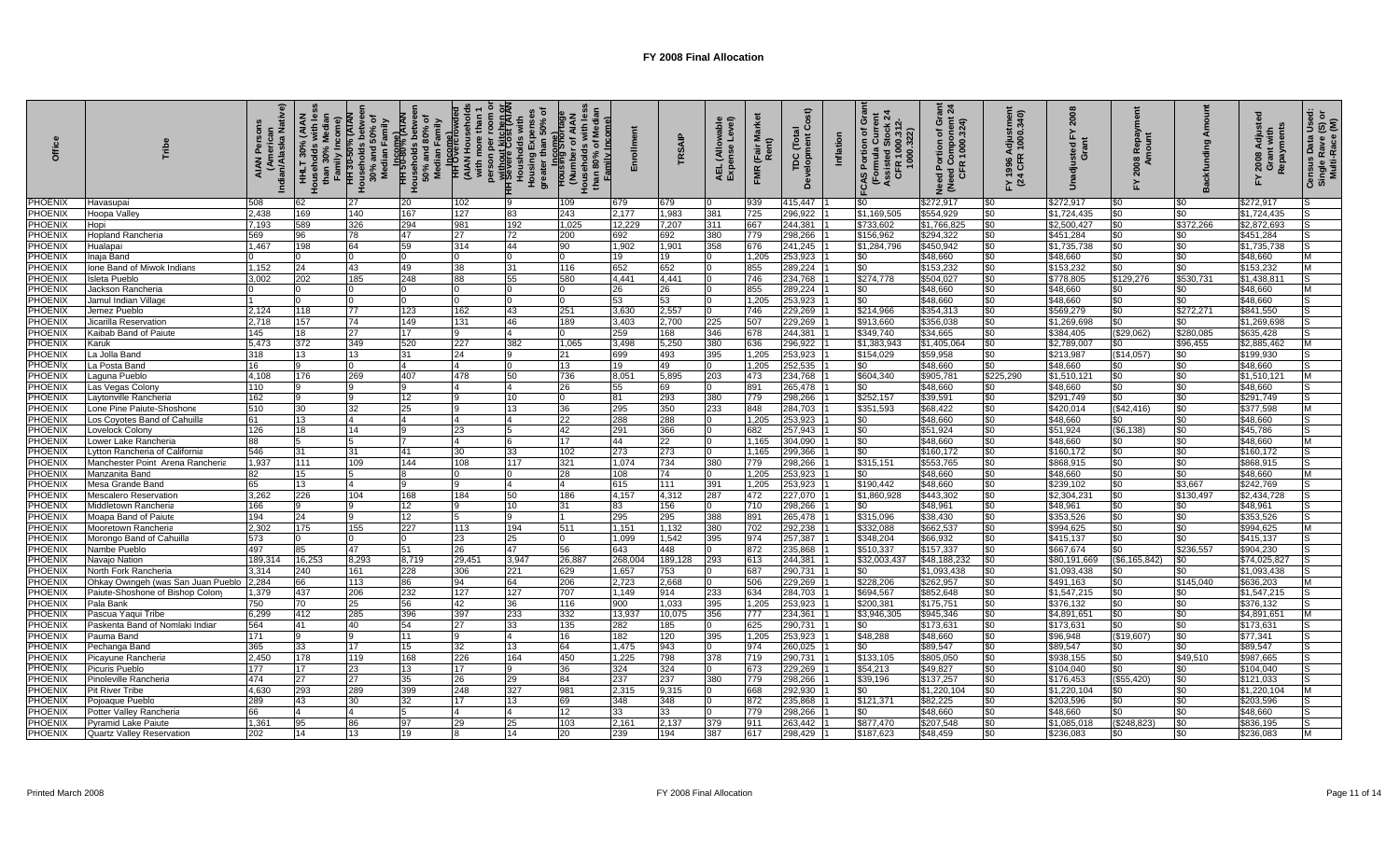| <b>Offic</b>              |                                                                       | ska N<br>ndian/Ala | Family Income)<br>기<br>THLT<br>Mseho | ৽<br>HH 30-50% (AIAN<br>louseholds betwee<br>30% and 50% of<br>Median Family | ouseholds betwee<br>50% and 80% of<br>Median Family<br><b>Income)</b><br>TH 50-80% (AIAN<br>운 | person per room on<br>Without kitchen or<br>IH Severe Cost (AIAN<br><b>HH Overcro</b><br>AIAN House)<br>With more th | Housholds<br>Housing Expe<br>greater than 5 | الا است<br>Housing Short<br>Number<br>nily Inc |           | <b>RSAIP</b> | le<br>vel)<br>ja<br>Allo<br>AEL<br>Expe | (Fair<br>Rent<br>FMR | Õ<br>Total<br>TDC (Tota<br>Development ( | Inflation | ō<br>Ń<br>Portion of G<br>rmula Currei<br><b>CFR 10<br/>Pormula</b><br>Assisted<br>CFR 10 | ្ត ភ្ល<br>Component<br>2000.324)<br>ö<br>৳<br>Need Porti<br>(Need Cor<br>CFR 10 | Y 1996 Adjustmen<br>(24 CFR 1000.340) | ន                    | 호 은<br>కి శ్              |             | Grant with<br>Repayments<br>Adjus<br>2008<br>놊 | Census Data Usec<br>Single Rave (S) o<br>Multi-Race (M) |
|---------------------------|-----------------------------------------------------------------------|--------------------|--------------------------------------|------------------------------------------------------------------------------|-----------------------------------------------------------------------------------------------|----------------------------------------------------------------------------------------------------------------------|---------------------------------------------|------------------------------------------------|-----------|--------------|-----------------------------------------|----------------------|------------------------------------------|-----------|-------------------------------------------------------------------------------------------|---------------------------------------------------------------------------------|---------------------------------------|----------------------|---------------------------|-------------|------------------------------------------------|---------------------------------------------------------|
| <b>PHOENIX</b>            | Quechan Tribe                                                         | 1.546              | 85                                   | 82                                                                           | 130                                                                                           | 108                                                                                                                  | 25                                          | 107                                            | 2,668     | 868.         | 389                                     | 680                  | 253,506                                  |           | \$1.089.210                                                                               | \$233,844                                                                       | \$0                                   | \$1,323,054          | (\$43,310)                | \$541,178   | \$1,820,922                                    | M                                                       |
| PHOENIX                   | Ramona Band                                                           |                    |                                      |                                                                              |                                                                                               |                                                                                                                      |                                             | $\Omega$                                       |           |              |                                         | 974                  | 260,025                                  |           | \$0                                                                                       | \$48,660                                                                        | \$0                                   | \$48,660             | \$0                       | \$0         | \$48,660                                       | M                                                       |
| <b>PHOENIX</b>            | Redding Rancheria                                                     | 562                | 40                                   | 30                                                                           | 43                                                                                            | 33                                                                                                                   | 36                                          | 112                                            | 281       | 4,364        |                                         | 680                  | 292.930                                  |           |                                                                                           | \$170,487                                                                       | \$0                                   | \$170.487            | \$0                       |             | \$170,487                                      |                                                         |
| <b>PHOENIX</b>            | Redwood Valley Rancheria                                              | 324                | 18                                   | 18                                                                           | 24                                                                                            | 18                                                                                                                   | 20                                          | 51                                             | 162       | 158          | 380                                     | 779                  | 298,266                                  |           | \$74,989                                                                                  | \$92,502                                                                        | \$0                                   | \$167,490            | \$0                       | \$0         | \$167,490                                      |                                                         |
| PHOENIX                   | Reno-Sparks Colon <sup>,</sup>                                        | 925                | 47                                   | 299                                                                          | 25                                                                                            | 40                                                                                                                   | 27                                          | 171                                            | 701       | 839          | 260                                     | 911                  | 263,442                                  |           | \$1.032.072                                                                               | \$253,300                                                                       | \$0                                   | \$1,285,372          | \$0                       | \$306.443   | \$1,591,815                                    |                                                         |
| PHOENIX                   | Resighini Rancheria                                                   | 40                 |                                      |                                                                              |                                                                                               |                                                                                                                      |                                             | 10                                             | 99        |              |                                         | 664                  | 289,224                                  |           | \$0                                                                                       | \$48,660                                                                        | \$0                                   | \$48,660             | \$0                       | \$0         | \$48,660                                       | M                                                       |
| PHOENIX                   | <b>Rincon Reservation</b>                                             | 445                | 58                                   | 21                                                                           | 29                                                                                            | 29                                                                                                                   | 15                                          | 52                                             | 585       | 585          | 395                                     | 1,205                | 253,923                                  |           | \$294,614                                                                                 | \$103,567                                                                       | \$0                                   | \$398.18             | (\$63,836)                | \$0         | \$334,345                                      | IS                                                      |
| <b>PHOENIX</b>            | Robinson Rancheria                                                    | 866                | 49                                   | 49                                                                           | 64                                                                                            | 48                                                                                                                   | 52                                          | 121                                            | 433       | 433          | 380                                     | 710                  | 298,266                                  |           | \$212,840                                                                                 | \$241,950                                                                       | \$0                                   | \$454,790            | \$0                       | \$0         | \$454,790                                      |                                                         |
| <b>PHOENIX</b>            | Rohnerville Rancheria (Bear River Bd)                                 | 105                | 23                                   |                                                                              |                                                                                               | 11                                                                                                                   | 10                                          | 39                                             | 237       | 122          |                                         | 725                  | 296,922                                  |           | \$0                                                                                       | \$54,959                                                                        | \$0                                   | \$54,959             | \$0                       | \$0         | \$54,959                                       | 'S                                                      |
| <b>PHOENIX</b>            | Round Valley Reservatior                                              | 7.134              | 407                                  | 402                                                                          | 529                                                                                           | 396                                                                                                                  | 431                                         | 1.227                                          | 3.567     | 3,574        | 222                                     | 780                  | 298.266                                  |           | \$599,548                                                                                 | \$2.048.67                                                                      | \$0                                   | \$2.648.226          | \$0                       | \$0         | \$2.648.226                                    | l.S                                                     |
| PHOENIX                   | Rumsey Rancheria                                                      | 88                 | 5                                    |                                                                              |                                                                                               |                                                                                                                      | 7                                           | 18                                             | 44        | 44           | 380                                     | 910                  | 289,224                                  |           | \$0                                                                                       | $\overline{$}48,660$                                                            | \$0                                   | \$48,660             | \$0                       | \$0         | \$48,660                                       | 'S                                                      |
| PHOENIX                   | Salt River Plma-Maricopa                                              | 3.932              | 269                                  | 185                                                                          | 179                                                                                           | 271                                                                                                                  | 70                                          | 274                                            | 8.846     | 7,605        | 333                                     | 782                  | 238,475                                  |           | \$1,786,732                                                                               | \$629,323                                                                       | \$0                                   | \$2.416.055          | \$0                       | \$0         | \$2,416,055                                    | IS.                                                     |
| <b>PHOENIX</b>            | San Carlos Apache                                                     | 9.600              | 737                                  | 381                                                                          | 456                                                                                           | 989                                                                                                                  | 268                                         | 902                                            | 12,671    | 10,273       | 368                                     | 650                  | 229,433                                  |           | \$3,787,671                                                                               | \$1,888,81                                                                      | \$0                                   | \$5,676,487          | (\$233,703)               | \$0         | \$5,442,784                                    | IS                                                      |
| <b>PHOENIX</b>            | San Felipe Pueblo                                                     | 2.697              | 168                                  | 107                                                                          | 65                                                                                            | 246                                                                                                                  | 52                                          | 339                                            | 3,131     | 2,656        |                                         | 746                  | 229,269                                  |           |                                                                                           | \$469,103                                                                       | \$0                                   | \$469,103            | \$0                       | \$0         | \$469,103                                      |                                                         |
| <b>PHOENIX</b>            | San Ildefonso Pueblo                                                  | 577                | 60                                   | 46                                                                           | 51                                                                                            | 17                                                                                                                   | 13                                          | 94                                             | 652       | 757          |                                         | 872                  | 229,269                                  |           | \$281,183                                                                                 | \$106,820                                                                       | \$0                                   | \$388.003            | \$0                       | \$181,180   | \$569,183                                      | 'S                                                      |
| PHOENIX                   | San Juan Southern Paiute Tribe                                        | 508                | 27                                   | 19                                                                           | 30                                                                                            | 45                                                                                                                   | 17                                          | 77                                             | 254       | 152          |                                         | 939                  | 244,381                                  |           | \$0                                                                                       | \$107,657                                                                       | \$0                                   | \$107,657            | $\boldsymbol{\mathsf{S}}$ | \$0         | \$107,657                                      | lS                                                      |
| PHOENIX                   | San Manuel Bano                                                       | 44                 |                                      |                                                                              |                                                                                               | $\Omega$                                                                                                             | $\Delta$                                    | 13                                             | 172       | 131          | 395                                     | 974                  | 257,251                                  |           | \$0                                                                                       | \$48,660                                                                        | \$0                                   | \$48,660             | \$0                       | \$0         | \$48,660                                       | IS.                                                     |
| <b>PHOENIX</b>            | San Pasqual Band                                                      | 369                | 34                                   | 15                                                                           | 37                                                                                            | 13                                                                                                                   | 11                                          | 15                                             | 429       | 294          | 395                                     | 1,205                | 253,923                                  |           | \$381,868                                                                                 | \$64,260                                                                        | \$0                                   | \$446,127            | \$0                       | \$321,002   | \$767,129                                      |                                                         |
| PHOENIX                   | San Rosa Band of Cahuilla                                             | 56                 |                                      |                                                                              |                                                                                               |                                                                                                                      |                                             | <b>Q</b>                                       | 209       | 209          | 395                                     | 974                  | 260,025                                  |           | \$15,432                                                                                  | \$48.660                                                                        | \$0                                   | \$64,092             | (\$4,357)                 | \$0         | \$59,735                                       | IS.                                                     |
| <b>PHOENIX</b>            | Sandia Pueblo                                                         | 547                | 34                                   | 31                                                                           | 57                                                                                            | 18                                                                                                                   | 25                                          | 100                                            | 485       | 409          |                                         | 746                  | 234,768                                  |           | \$75,918                                                                                  | \$111,394                                                                       | \$0                                   | \$187,312            | \$0                       | \$0         | \$187,312                                      |                                                         |
| <b>PHOENIX</b>            | Santa Ana Pueblo                                                      | 518                | 18                                   | 15                                                                           | 36                                                                                            | 40                                                                                                                   |                                             | 63                                             | 716       | 734          |                                         | 746                  | 229,269                                  |           | \$36,734                                                                                  | \$82,274                                                                        | \$0                                   | \$119,008            | (\$8,130)                 | \$77,792    | \$188,670                                      |                                                         |
| PHOENIX                   | Santa Clara Pueblo                                                    | 1.459              | 112                                  | 82                                                                           | 112                                                                                           | 68                                                                                                                   | 54                                          | 200                                            | 2.800     | 2,800        | 300                                     | 525                  | 229,269                                  |           | \$409,494                                                                                 | \$274.251                                                                       | \$0                                   | \$683.745            | \$0                       | \$0         | \$683,745                                      |                                                         |
| <b>PHOENIX</b>            | Santa Rosa Rancheria                                                  | 500                | 33                                   | 16                                                                           | 22                                                                                            | 42                                                                                                                   |                                             | 27                                             | 682       | 421          | 378                                     | 633                  | 275,498                                  |           | \$333,903                                                                                 | \$95,098                                                                        | \$0                                   | \$429,001            | \$0                       | \$0         | \$429,001                                      |                                                         |
| PHOENIX                   | Santa Ynez Band of Chumash                                            | 87                 |                                      |                                                                              |                                                                                               |                                                                                                                      |                                             |                                                | 156       | 400          | 395                                     | 1,073                | 294,030                                  |           | \$99.029                                                                                  | \$160,468                                                                       | \$180,808                             | \$259.497            | \$0                       | \$0         | \$259.497                                      |                                                         |
| PHOENIX                   | Santa Ysabel Reservatior                                              | 244                | 24                                   | 19                                                                           | 30                                                                                            | 28                                                                                                                   |                                             | 74                                             | 656       | 656          |                                         | 1,205                | 253,923                                  |           |                                                                                           | \$68,084                                                                        | \$0                                   | \$68,084             | \$0                       | \$0         | \$68.084                                       |                                                         |
| <b>PHOENIX</b>            | Santo Domingo Pueblo                                                  | 3,376              | 179                                  | 141                                                                          | 159                                                                                           | 303                                                                                                                  | 21                                          | 403                                            | 4,492     | 4,807        |                                         | 746                  | 229,269                                  |           | \$338,284                                                                                 | \$532,966                                                                       | \$0                                   | \$871,25             | \$0                       | \$0         | \$871,251                                      | lS.                                                     |
| <b>PHOENIX</b>            | Scotts Valley (Pomo)                                                  | 432                | 25                                   | 24                                                                           | 32                                                                                            | 24                                                                                                                   | 26                                          | 81                                             | 216       | 183          | n                                       | 1.174                | 298.266                                  |           | \$0                                                                                       | \$126,398                                                                       | \$0                                   | \$126,398            | \$0                       | \$0         | \$126.398                                      | lS                                                      |
| <b>PHOENIX</b>            | Sherwood Valley Rancheria                                             | 816                | 47                                   | 46                                                                           | 61                                                                                            | 45                                                                                                                   | 49                                          | 120                                            | 408       | 644          | 380                                     | 779                  | 298,266                                  |           | \$208,216                                                                                 | \$229,555                                                                       | \$0                                   | \$437,77'            | \$0                       | \$0         | \$437,771                                      | IS                                                      |
| <b>PHOENIX</b>            | Shingle Springs Rancheria                                             | 898                | 63                                   | 60                                                                           | 91                                                                                            | 36                                                                                                                   | 118                                         | 213                                            | 449       | 1,688        |                                         | 992                  | 289,224                                  |           | \$0                                                                                       | \$363,468                                                                       | \$0                                   | \$363,468            | \$0                       | \$0         | \$363.468                                      |                                                         |
| PHOENIX                   | Smith River Rancheria                                                 | 2,112              | 144                                  | 135                                                                          | 201                                                                                           | 88                                                                                                                   | 148                                         | 479                                            | 1.056     | 3,254        |                                         | 663                  | 289,224                                  |           | \$0                                                                                       | \$542.164                                                                       | \$0                                   | \$542,164            | \$0                       | \$0         | \$542,164                                      | M                                                       |
| PHOENIX                   | Soboba Band                                                           | 457                | 19                                   | 13                                                                           | 16                                                                                            | 15                                                                                                                   | 23                                          | $\Omega$                                       | 855       | 679          | 395                                     | 974                  | 260.025                                  |           | \$407,096                                                                                 | \$70,791                                                                        | \$0                                   | \$477,886            | (\$37,638)                | \$154,570   | \$594,818                                      | lS                                                      |
| PHOENIX                   | Stewarts Point Rancheria                                              | 1.152              | 66                                   | 65                                                                           | 86                                                                                            | 64                                                                                                                   | 70                                          | 216                                            | 576       | 511          | 380                                     | 1,165                | 299,366                                  |           | \$0                                                                                       | \$337,239                                                                       | \$0                                   | \$337,239            | \$0                       | \$0         | \$337,239                                      | lS                                                      |
| <b>PHOENI</b>             | Sulphur Bank Rancheria                                                | 238                | 14                                   | 13                                                                           | 18                                                                                            | 13                                                                                                                   | 14                                          | 45                                             | 119       | 241          |                                         | 710                  | 298,266                                  |           | \$0                                                                                       | \$69.921                                                                        | \$0                                   | \$69,921             | \$0                       | \$0         | \$69,921                                       |                                                         |
| <b>PHOENIX</b>            | Summit Lake Paiute Tribe                                              | 12                 |                                      |                                                                              | 51                                                                                            | U<br>37                                                                                                              |                                             | In.                                            | 106       | 133          | In                                      | 717                  | 257,943                                  |           | \$0                                                                                       | \$48.660                                                                        | \$0                                   | \$48,660             | \$0                       | \$0         | \$48,660                                       | lS                                                      |
| PHOENIX                   | Susanville Rancheria                                                  | 876                | 40                                   | 94                                                                           |                                                                                               |                                                                                                                      | 38                                          | 129<br>$\alpha$                                | 438<br>69 | 1,757        | 387                                     | 698                  | 292,238                                  |           | \$452,820                                                                                 | \$215,36'                                                                       | \$0                                   | \$668.18             | \$0                       | \$0<br>\$በ  | \$668,181                                      | lS<br>l.S                                               |
| <b>PHOENIX</b><br>PHOENI) | Sycuan Band of Kumeyaay Natio                                         | 23                 |                                      |                                                                              |                                                                                               |                                                                                                                      |                                             |                                                | 459       | 138          | 395                                     | 1,205                | 253,923                                  |           | \$0                                                                                       | \$48,660                                                                        | \$0                                   | \$48,660             | \$0                       | \$0         | \$48,660                                       |                                                         |
| <b>PHOENIX</b>            | Fable Bluff Rancheria, Wiyot Tribe<br><b>Fable Mountain Rancheria</b> | 75                 |                                      |                                                                              |                                                                                               |                                                                                                                      |                                             | 26<br>$\Omega$                                 | 115       | 108<br>115   |                                         | 725<br>726           | 296,922<br>291,831                       |           | \$0<br>\$0                                                                                | \$48,660<br>\$48,660                                                            | \$0<br>\$0                            | \$48,660<br>\$48,660 | \$0<br>\$0                | \$0         | \$48,660<br>\$48,660                           |                                                         |
| <b>PHOENIX</b>            | <sup>r</sup> aos Pueblo                                               | 1,420              | 122                                  | 83                                                                           | 98                                                                                            | 113                                                                                                                  | 35                                          | 189                                            | 2,383     | 2,438        |                                         | 673                  | 229,269                                  |           | \$363,440                                                                                 | \$281,537                                                                       | \$0                                   | 6644.977             | \$0                       | ፍበ          | \$644,977                                      |                                                         |
| <b>PHOENIX</b>            | Fe-Moal                                                               | 933                | 96                                   | 75                                                                           | 93                                                                                            | 21                                                                                                                   | 33                                          |                                                | 2,597     | 2,597        | 418                                     | 742                  | 256,436                                  |           | \$1,388,29                                                                                | \$169,125                                                                       | \$0                                   | \$1,557,41           | (\$39,727)                | \$73,065    | \$1,590,755                                    |                                                         |
| PHOENIX                   | Fesuque Pueblo                                                        | 388                | 30                                   | 25                                                                           | 38                                                                                            | 24                                                                                                                   | 4                                           | 71                                             | 435       | 435          |                                         | 872                  | 235,868                                  |           | \$76,370                                                                                  | \$74,131                                                                        | \$0                                   | \$150,501            | \$0                       | \$0         | \$150,501                                      |                                                         |
| <b>PHOENIX</b>            | <b>Tohono O'Odham Nation</b>                                          | 13.484             | 1,112                                | 507                                                                          | 426                                                                                           | 1,368                                                                                                                | 280                                         | 1,383                                          | 28,510    | 26,296       | 170                                     | 773                  | 238,475                                  |           | \$2,631,733                                                                               | \$2,618,63                                                                      | \$0                                   | \$5,250,367          | (\$429,272)               | \$1,262,778 | \$6,083,873                                    | ls                                                      |
| <b>PHOENI</b>             | Fonto Apache of Arizona                                               | 128                |                                      |                                                                              | 13                                                                                            | 18                                                                                                                   |                                             | 27                                             | 125       | 127          |                                         | 713                  | 233,832                                  |           | \$0                                                                                       | \$48,660                                                                        | \$0                                   | \$48,660             | \$0                       | 50          | \$48,660                                       |                                                         |
| <b>PHOENIX</b>            | <b>Torres-Martinez Band of Cahuilla</b>                               | 206                | 27                                   | 13                                                                           | 31                                                                                            | 32                                                                                                                   | 11                                          | 34                                             | 573       | 521          | 395                                     | 971                  | 257,387                                  |           | \$182,915                                                                                 | \$75,229                                                                        | \$0                                   | \$258,143            | \$0                       | $\$0$       | \$258,143                                      |                                                         |
| <b>PHOENIX</b>            | Trinidad Rancheria                                                    | 65                 | $\overline{4}$                       | $\overline{A}$                                                               |                                                                                               | 4                                                                                                                    | 13                                          | 17                                             | 214       | 162          |                                         | 725                  | 296.922                                  |           | \$0                                                                                       | \$48.660                                                                        | \$0                                   | \$48.660             | \$0                       | \$0         | \$48.660                                       | 'S                                                      |
| PHOENIX                   | <sup>r</sup> ule River Indian Tribe                                   | 529                | 44                                   |                                                                              | 21                                                                                            | 28                                                                                                                   | 15                                          | $\Omega$                                       | 1.402     | 1,450        | 373                                     | 647                  | 284,296                                  |           | \$614,797                                                                                 | \$92,973                                                                        | \$21,716                              | \$707.770            | $\boldsymbol{\mathsf{S}}$ | \$0         | \$707.770                                      | lS                                                      |
| <b>PHOENI</b>             | <b>Tulomne Rancheria</b>                                              | 700                | 46                                   | 73                                                                           | 52                                                                                            | 40                                                                                                                   | 42                                          | 137                                            | 350       | 2,700        | 378                                     | 770                  | 289,224                                  |           | \$175,775                                                                                 | \$213,751                                                                       | \$0                                   | \$389,526            | \$0                       | \$168,681   | \$558,207                                      | lS                                                      |
| <b>PHOENIX</b>            | Twenty Nine Palms Band                                                |                    |                                      |                                                                              |                                                                                               |                                                                                                                      |                                             | <sup>0</sup>                                   | 13        | 13           |                                         | 974                  | 257,251                                  |           | \$0                                                                                       | \$48,660                                                                        | \$0                                   | \$48,660             | \$0                       | \$0.        | \$48,660                                       | M                                                       |
| <b>PHOENIX</b>            | Jpper Lake Rancheria (Habematolel Por 384                             |                    | 22                                   | 22                                                                           | 29                                                                                            | 21                                                                                                                   | 23                                          | 72                                             | 192       | 165          |                                         | 710                  | 298,266                                  |           | \$0                                                                                       | \$112,425                                                                       | \$0                                   | \$112,425            | \$0                       | \$0         | \$112,425                                      | lS                                                      |
| PHOENIX                   | Utu Utu Gwaiti Paiute                                                 | 42                 | 13                                   |                                                                              |                                                                                               |                                                                                                                      |                                             | 26                                             | 136       |              |                                         | 932                  | 284.703                                  |           | \$0                                                                                       | \$48,660                                                                        | \$0                                   | \$48,660             | \$0                       | \$0         | \$48,660                                       |                                                         |
|                           |                                                                       |                    |                                      |                                                                              |                                                                                               |                                                                                                                      |                                             |                                                |           |              |                                         |                      |                                          |           |                                                                                           |                                                                                 |                                       |                      |                           |             |                                                |                                                         |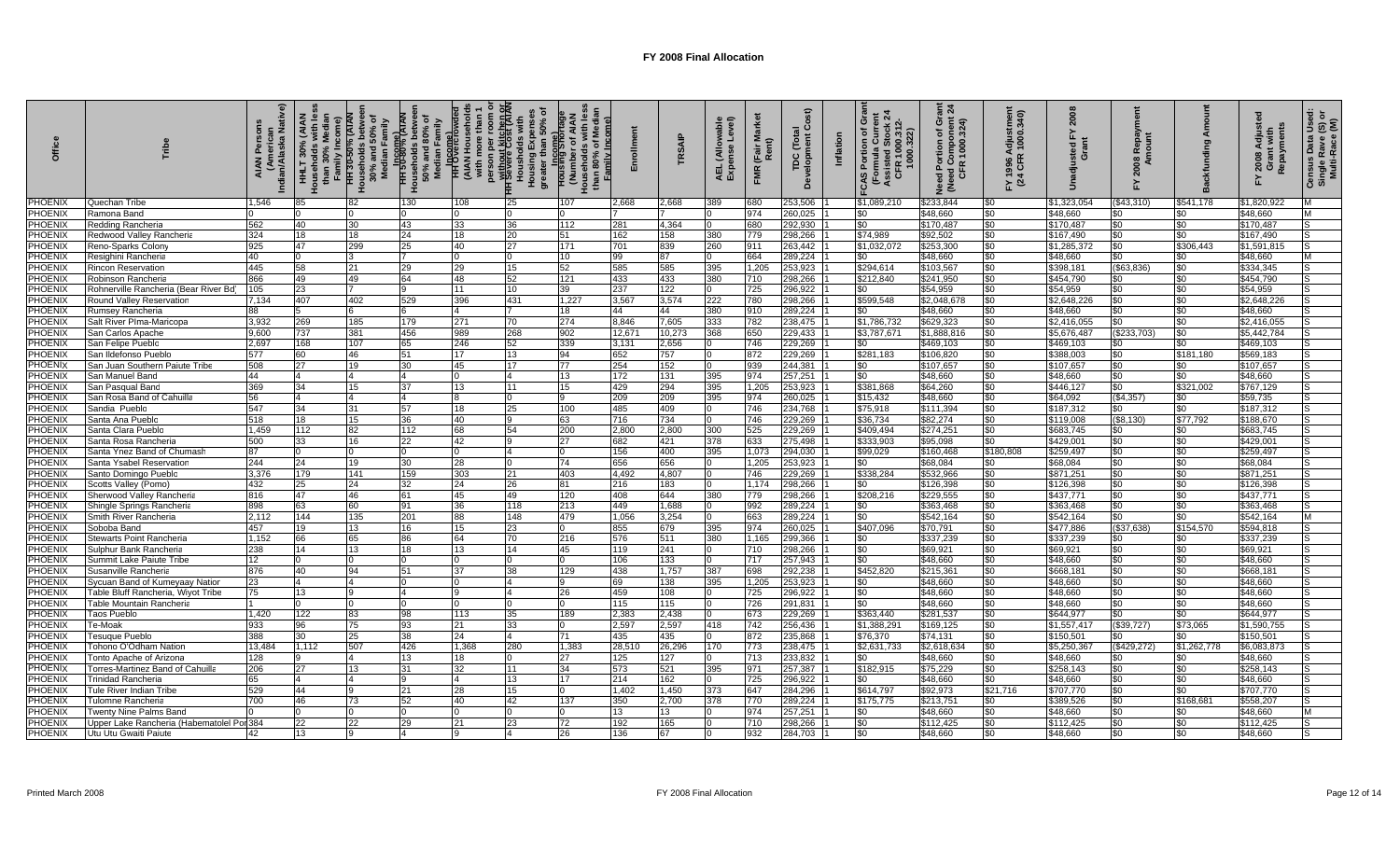|                |                                     |         |        | ° 5    | ន ≅            | \≣ डे  | 忎<br>with<br>운 က |        |            |         | ≘<br>$\check{ }$<br>¥ Maria<br>Exi | ー     | ۵       | ဟ            | : শ্ল<br>ចិ ឪ ទ<br>$\frac{8}{5}$<br>$\bar{0}$ $\bar{0}$<br>ی ن و<br>8 O<br>운혼 | : ຣ<br>$\circ$<br>≗ š | ដូ ឌួ<br>Gra                        |            |             | ឌ ສ<br>នី ចំ ខ្លី | ທ ຫໍ |
|----------------|-------------------------------------|---------|--------|--------|----------------|--------|------------------|--------|------------|---------|------------------------------------|-------|---------|--------------|-------------------------------------------------------------------------------|-----------------------|-------------------------------------|------------|-------------|-------------------|------|
| <b>PHOENIX</b> | Viejas Group of Capitan Grande      | 158     |        |        | 1 <sup>c</sup> | 24     |                  | 19     | 268        | 271     | 395                                | 1,205 | 253,923 | \$136,746    | \$51,098                                                                      | \$8,964               | \$187,844                           | (\$91,435) |             | \$96,409          |      |
| <b>PHOENIX</b> | <b>Walker River Paiute Tribe</b>    | 700     | 86     | 45     | 66             | 25     | 24               |        | 3,008      | 1,169   | 349                                | 682   | 257,943 | \$924,537    | \$137,714                                                                     | <b>SO</b>             | \$1,062,251                         |            |             | \$1,062,251       |      |
| <b>PHOENIX</b> | Washoe Tribe                        | 3,164   | 161    | 171    | 305            | 207    | 176              | 447    | 1,582      | 1,580   | 385                                | 872   | 257,943 | \$1,015,313  | \$775,000                                                                     |                       | \$1,790,313                         |            |             | \$1,790,313       |      |
| <b>PHOENIX</b> | White Mountain Apache (Fort Apache) | 12,777  | 1,044  | 533    | 586            | 1,436  | 305              | 1,034  | 13,717     | 12,213  | 163                                | 621   | 230,940 | \$4,844,101  | \$2,540,330                                                                   |                       | \$7,384,431                         | (\$355,561 | \$2,259,805 | \$9,288,675       |      |
| PHOENIX        | Winnemucca Colony                   | 46      |        |        |                |        |                  | 13     | 77         |         |                                    | 717   | 257,943 | \$0          | \$48,660                                                                      |                       | \$48,660                            |            |             | \$48,660          |      |
| <b>PHOENIX</b> | Yavapai-Apache (Camp Verde)         | 766     |        | 39     |                | 166    |                  |        | 2,083      | 1,829   | 356                                | 744   | 241,245 | \$967,327    | \$259,936                                                                     |                       | \$1,227,263                         |            |             | \$1,227,263       |      |
| <b>PHOENIX</b> | Yavapai-Prescott                    | 126     |        |        |                |        |                  |        | 161        | 262     |                                    | 744   | 241,245 | \$0          | \$48,660                                                                      |                       | \$48,660                            |            |             | \$48,660          |      |
| <b>PHOENIX</b> | Yerington Paiute Tribe              | 366     |        | 31     |                | 31     |                  | 44     | 1,026      | 506     | 335                                | 722   | 257,943 | \$324,340    | \$85,176                                                                      |                       | \$409,516                           |            |             | \$409,516         |      |
| <b>PHOENIX</b> | Yomba Shoshone Tribe                | 98      |        |        |                |        |                  |        | 200<br>∠∪o |         | 382                                | 653   | 265,478 | \$166,088    | \$48,660                                                                      |                       | \$214,748                           |            |             | \$214,748         |      |
| PHOENIX        | Ysleta Del Sur                      | 3,176   | 188    | 130    | 214            | 231    | 132              | 503    | 1,588      | 918     |                                    | 586   | 212,000 | \$452,343    | \$595,637                                                                     |                       | \$1,047,980                         | (\$5,146)  | \$31,296    | \$1,074,130       |      |
| <b>PHOENIX</b> | Yurok Tribe                         | 5,214   | 355    | 332    | 495            | 216    | 364              | 1,151  | 4,756      | 5,002   |                                    | 716   | 296,922 | \$171,575    | \$1,366,485                                                                   |                       | \$1,538,060                         |            | \$63,402    | \$1,601,462       |      |
| <b>PHOENIX</b> | Zia Pueblo                          | 706     | 22     | 33     | $\sim$         | 44     |                  | 46     | 817        | ,227    |                                    | 746   | 229,269 | \$146,819    | \$86,215                                                                      |                       | \$233,034                           |            |             | \$233,034         |      |
| <b>PHOENIX</b> | Zuni Tribe                          | 7,996   | 409    | 355    | 415            | 490    | 193              | 843    | 9,997      | 9,165   | 278                                | 575   | 245,765 | \$1,693,592  | \$1,353,509                                                                   |                       | \$3,047,101                         |            | \$354,767   | \$3,401,867       |      |
| <b>PHOENIX</b> | <b>TOTALA</b>                       | 397,551 | 31,077 | 18,894 | 21,447         | 44,549 | 11,684           | 53,865 | 523,328    | 427,077 |                                    |       |         | \$93,425,156 | \$94,857,158                                                                  | \$997,541             | $\frac{15188,282,314}{156,567,733}$ |            | \$8,629,685 | \$188,344,266     |      |